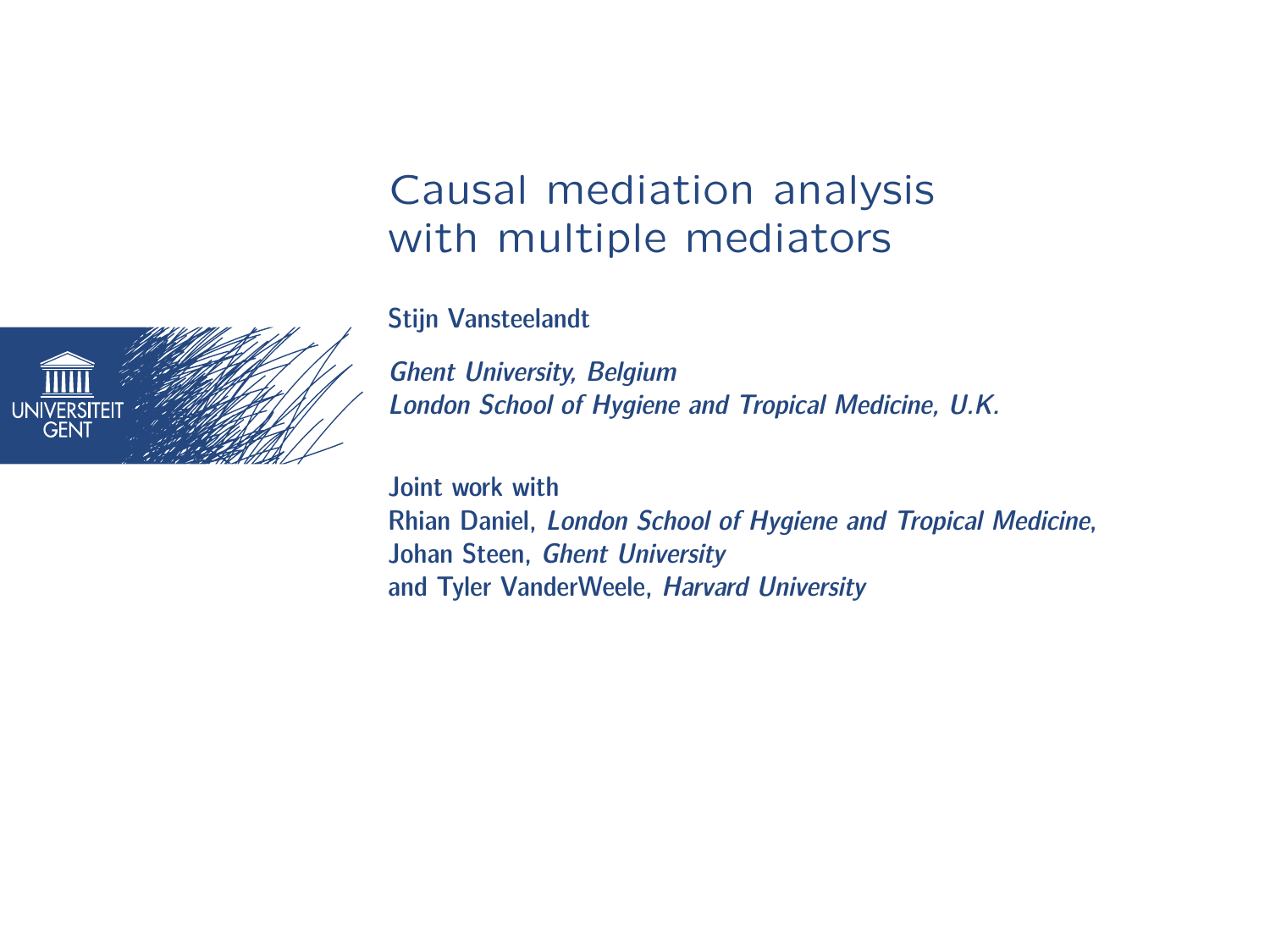## Introduction

Often more than one mediational process is involved in the relation between an exposure and an outcome.

• investigators may hypothesize multiple mediators when trying to understand causal mechanism.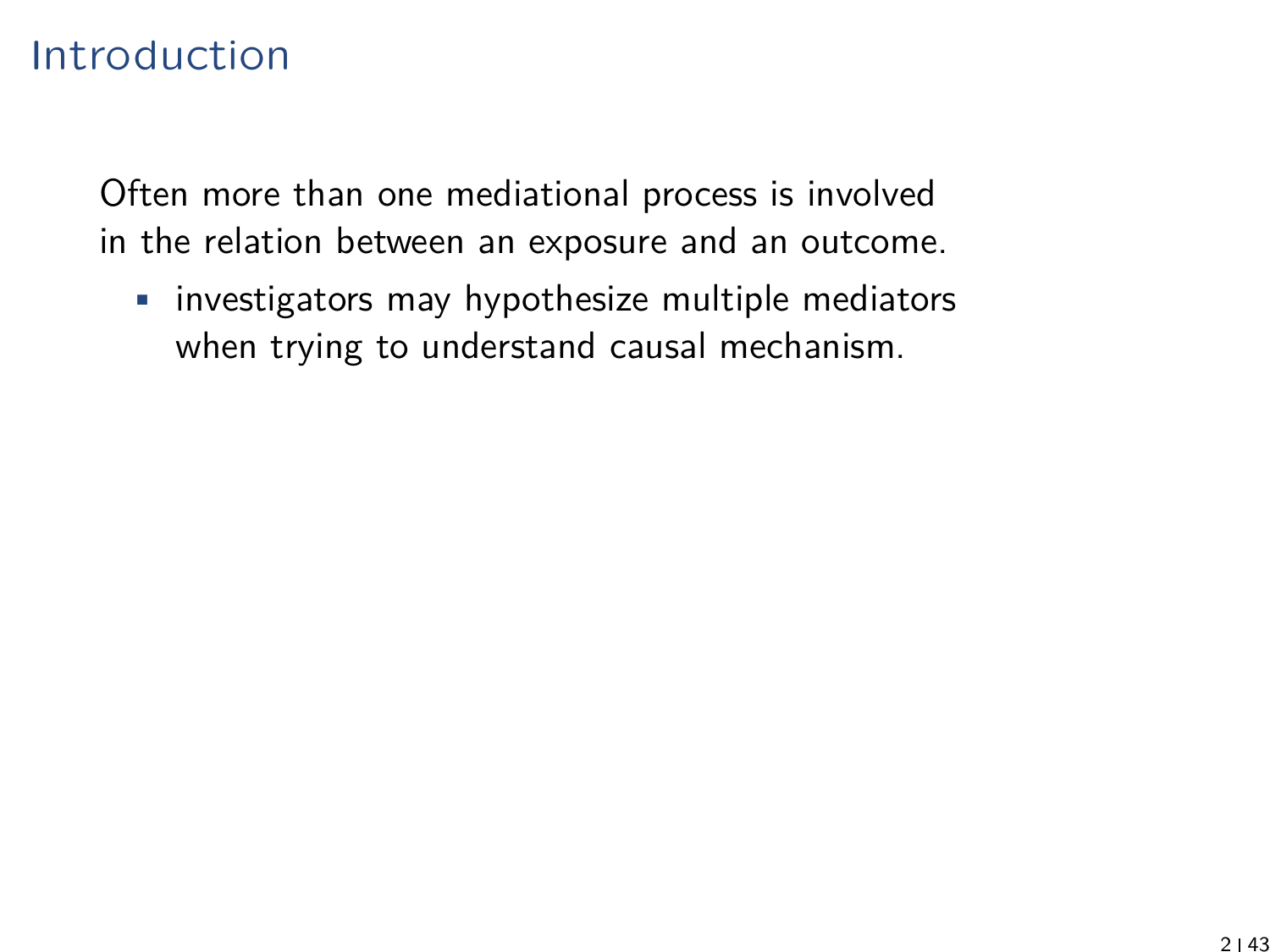## Introduction

Often more than one mediational process is involved in the relation between an exposure and an outcome.

- investigators may hypothesize multiple mediators when trying to understand causal mechanism.
- interventions may be designed to affect outcome by changing multiple mediators

#### Multiple Risk Factor Intervention Trial (MRFIT)

designed to prevent heart disease by lowering smoking, cholesterol and blood pressure.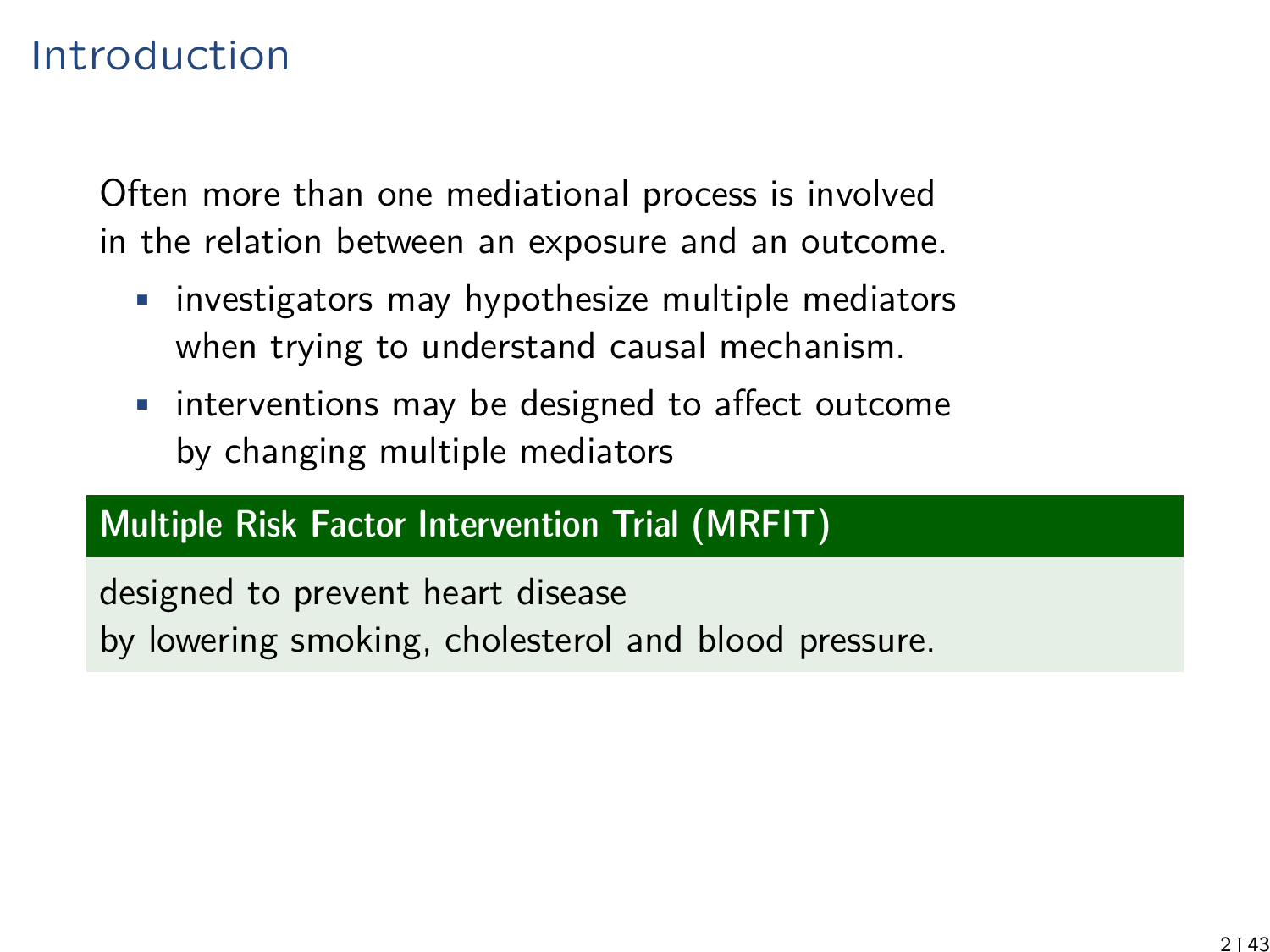## Introduction

Often more than one mediational process is involved in the relation between an exposure and an outcome.

- investigators may hypothesize multiple mediators when trying to understand causal mechanism.
- interventions may be designed to affect outcome by changing multiple mediators

#### Multiple Risk Factor Intervention Trial (MRFIT)

designed to prevent heart disease by lowering smoking, cholesterol and blood pressure.

• there may be post-treatment confounding: confounders may be mediators at the same time.

(VanderWeele, Vansteelandt and Robins, 2014)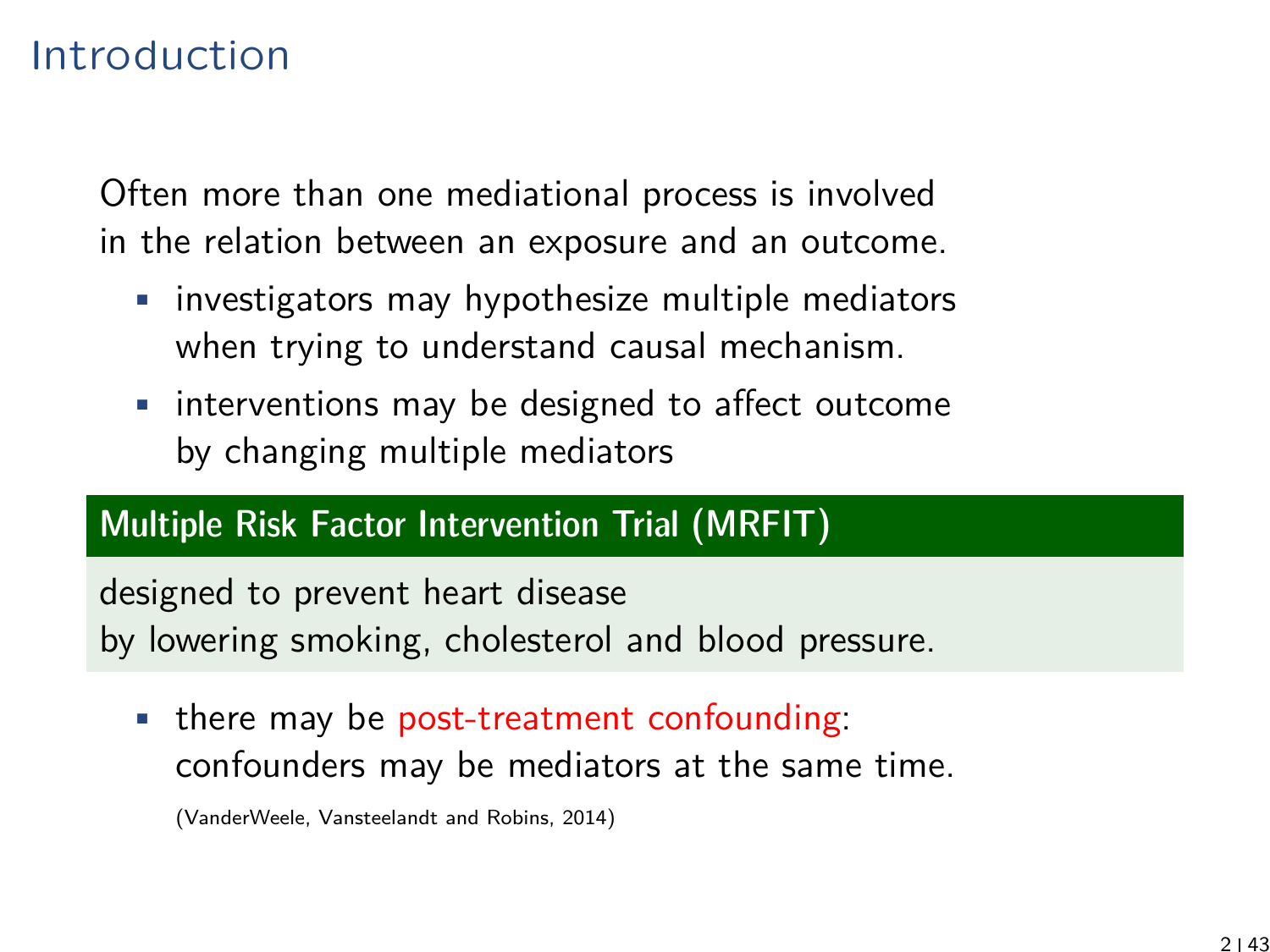## Multiple mediator models



Can we infer the effect mediated via blood pressure, but not smoking nor cholesterol?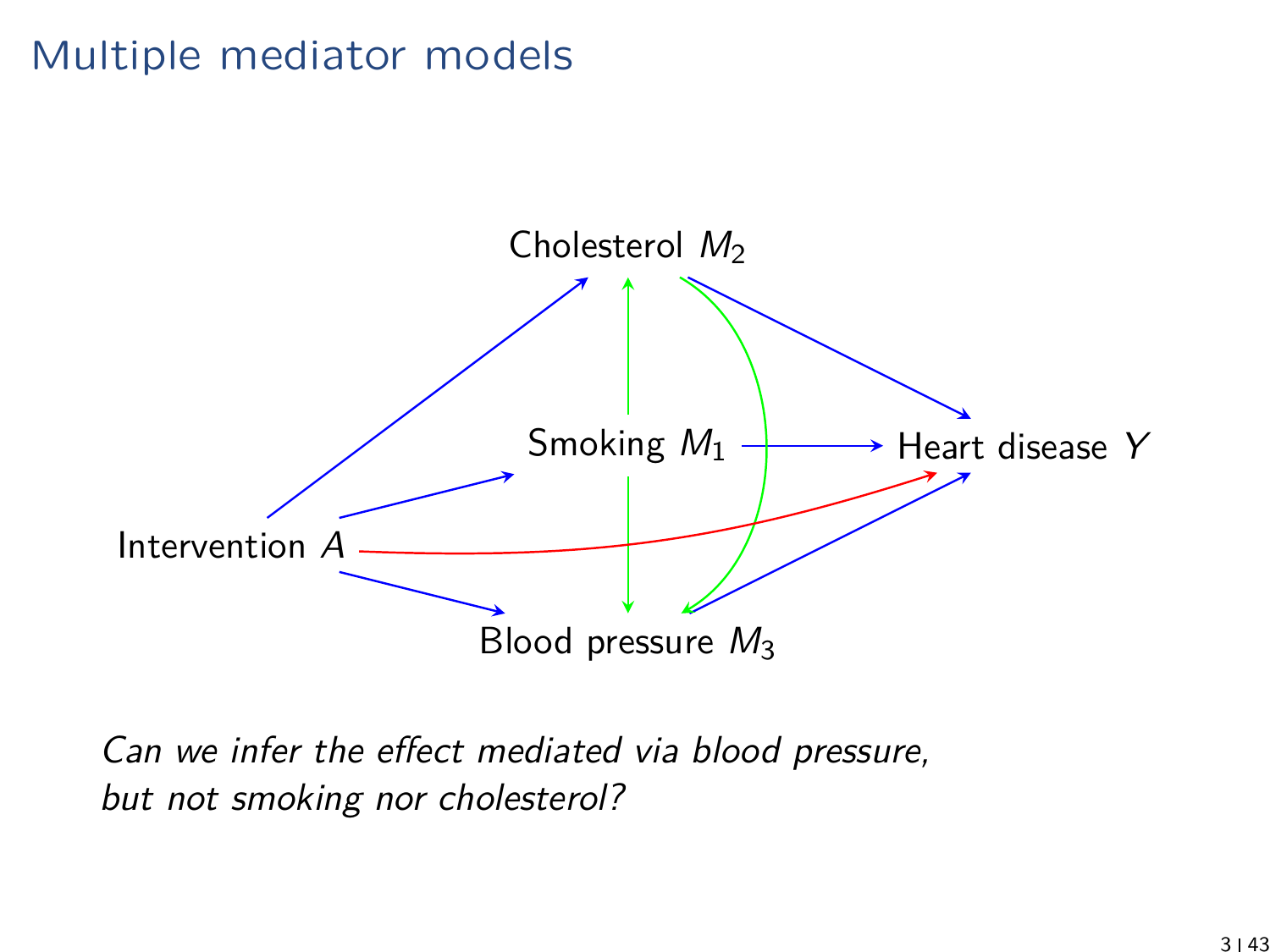# Traditional mediation analysis

- The traditional literature on structural equation models (MacKinnon, 2008) provides a framework that
	- **•** promises much
	- and is easy to apply.
- But does it deliver?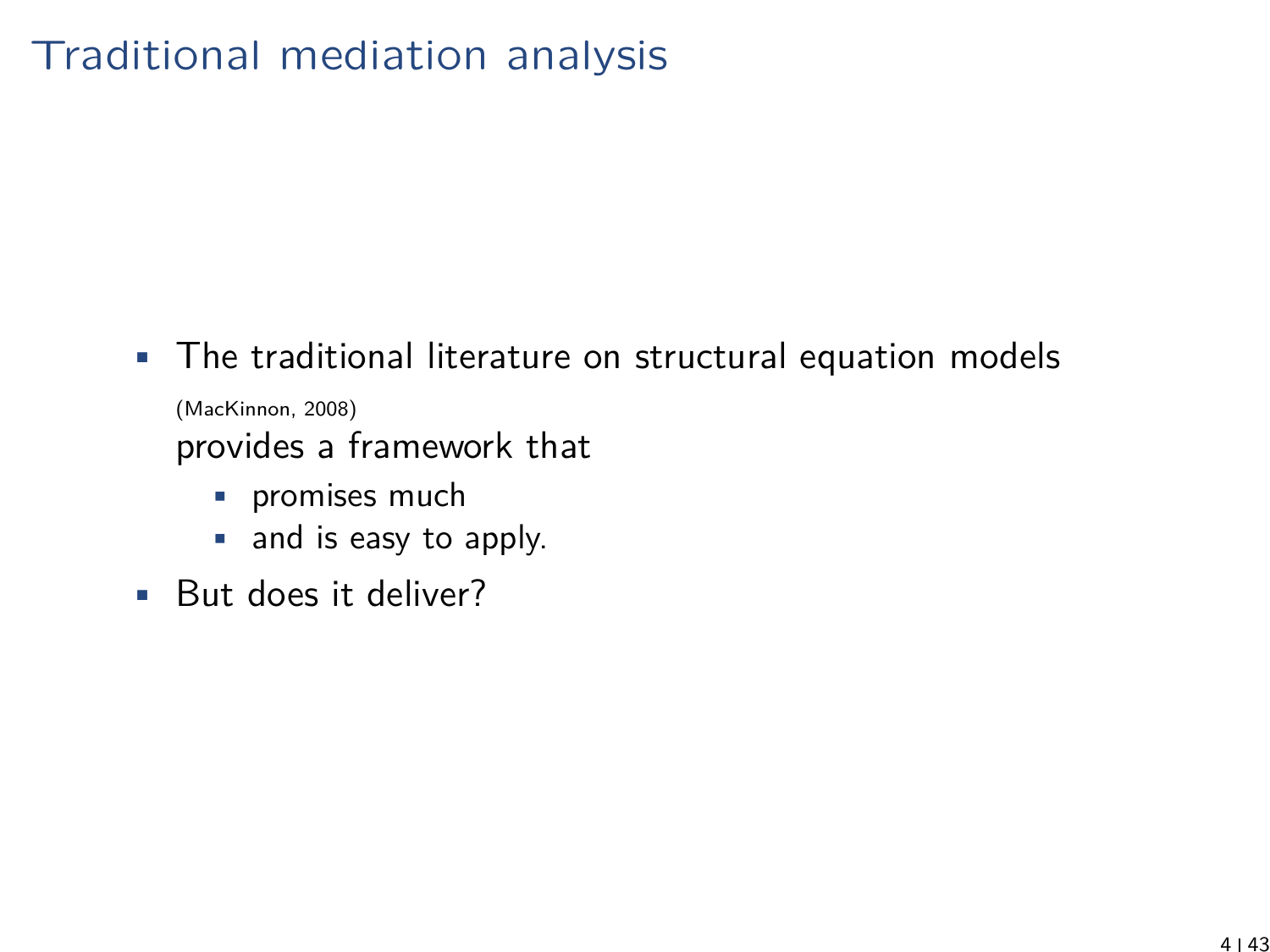## Critiques on traditional mediation analysis

(Robins and Greenland, 1992; Pearl, 2001; VanderWeele and Vansteelandt, 2009, 2010; Imai et al., 2010)

• It is vague about interpretation of the effects.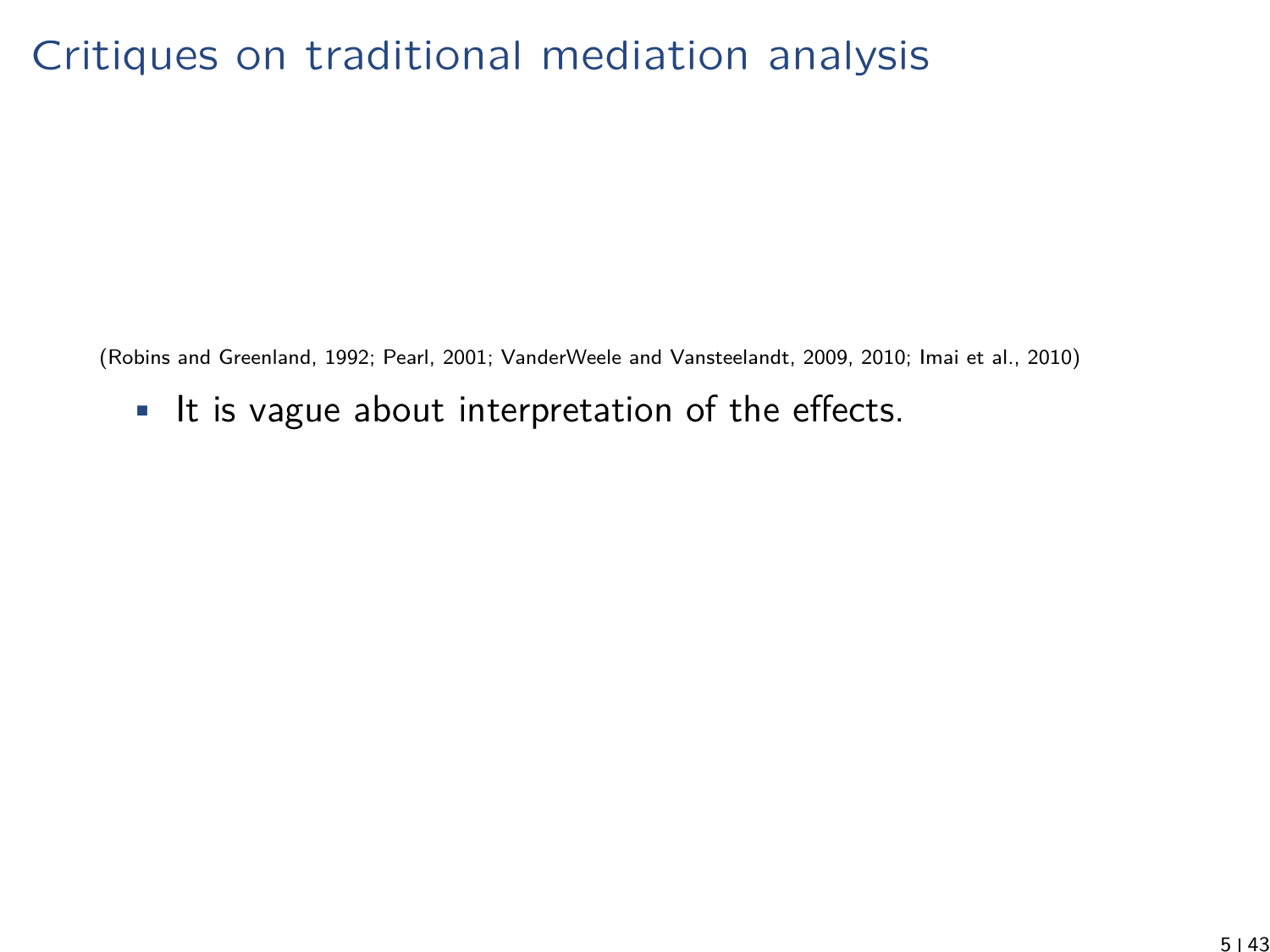## Critiques on traditional mediation analysis

(Robins and Greenland, 1992; Pearl, 2001; VanderWeele and Vansteelandt, 2009, 2010; Imai et al., 2010)

- It is vague about interpretation of the effects.
- It is (therefore) vague about validity.

(consider the problem of adjustment for post-treatment variables)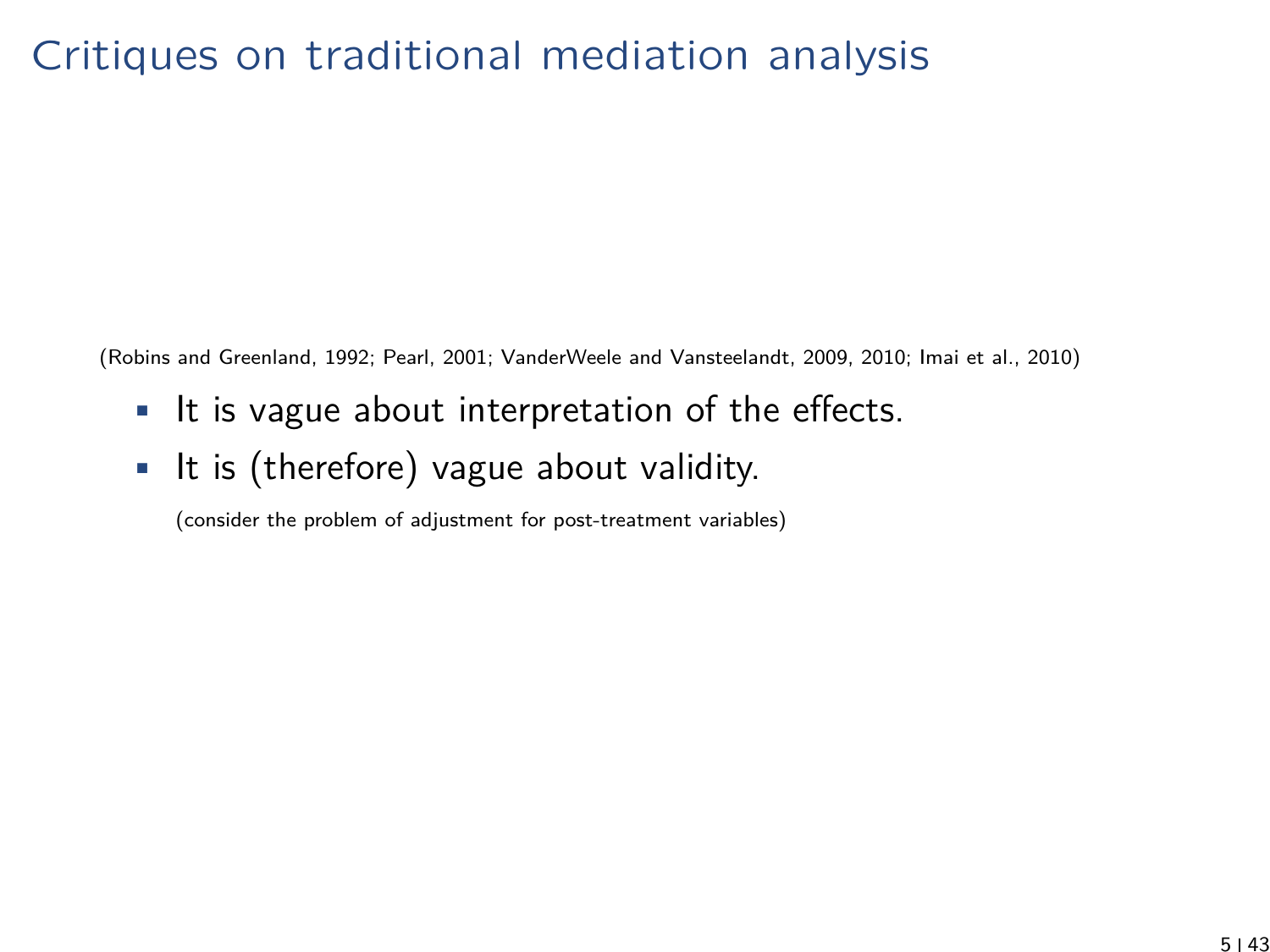## Critiques on traditional mediation analysis

(Robins and Greenland, 1992; Pearl, 2001; VanderWeele and Vansteelandt, 2009, 2010; Imai et al., 2010)

- It is vague about interpretation of the effects.
- It is (therefore) vague about validity.

(consider the problem of adjustment for post-treatment variables)

• It has no justification for nonlinear models.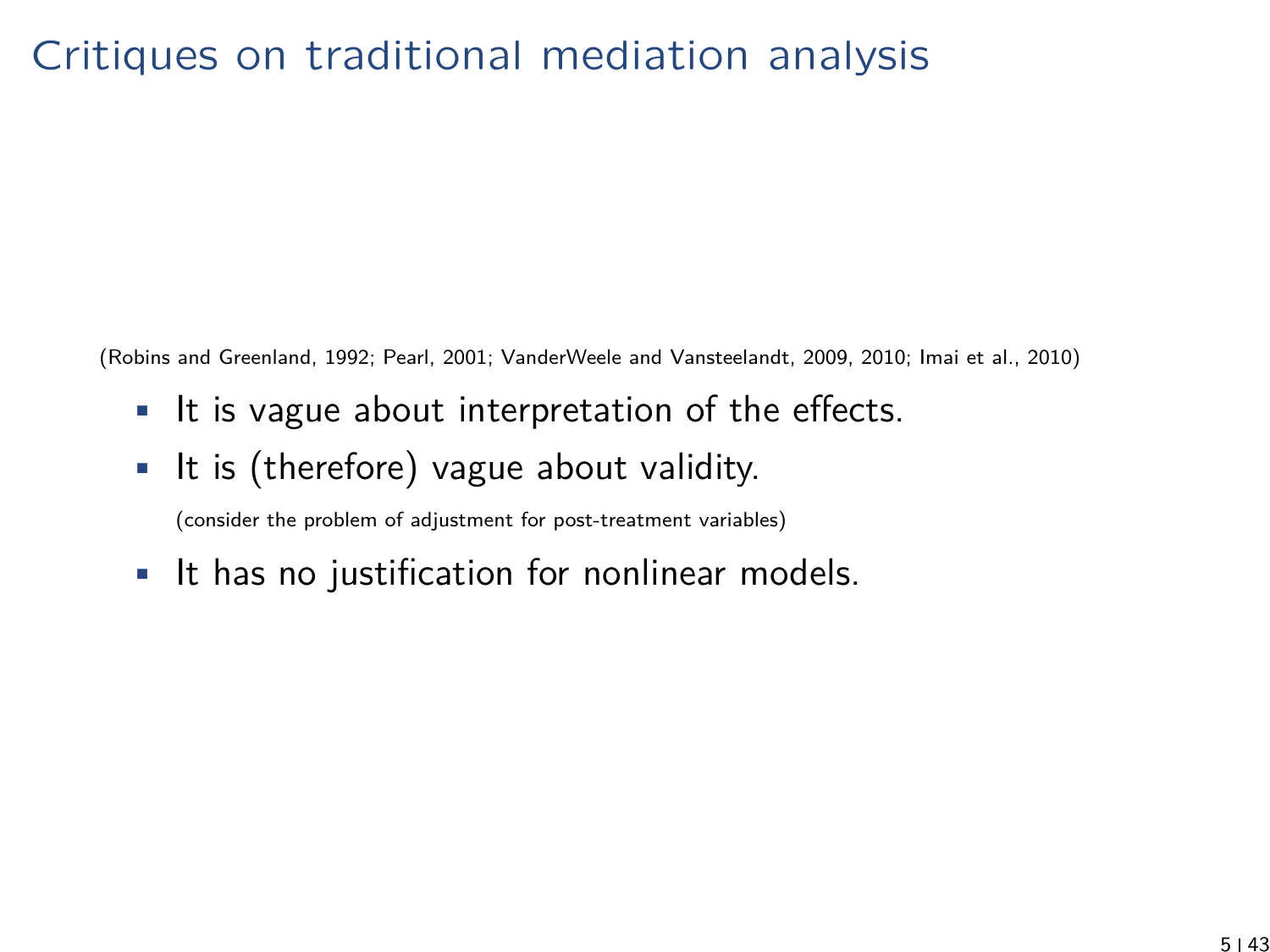

With a single mediator, important advances have been made with the advent of model-free definitions:

natural direct effect :  $E \{Y(1, M(0))\} - E \{Y(0, M(0))\}$  $E\{Y(0)\}$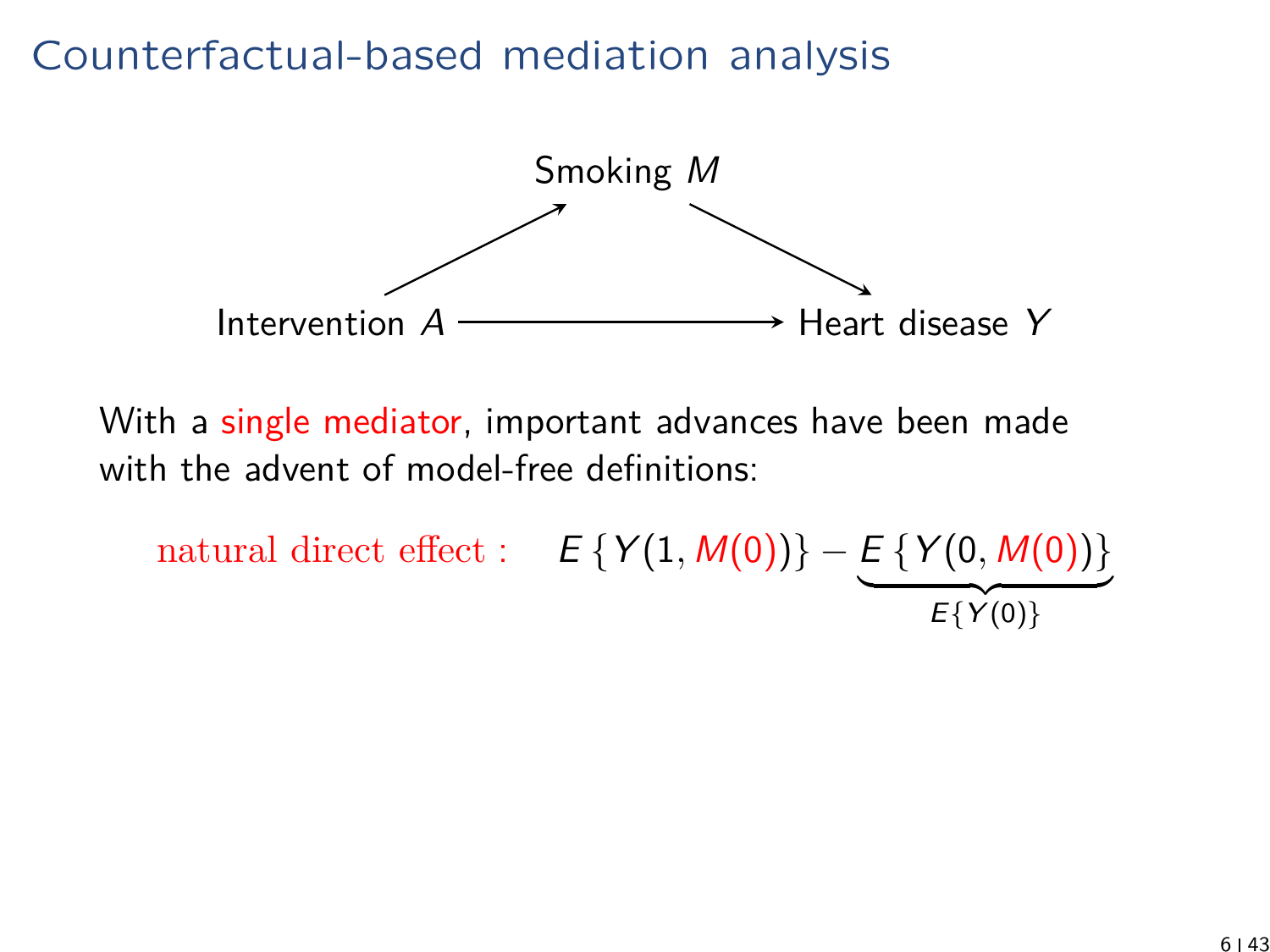

With a single mediator, important advances have been made with the advent of model-free definitions:

natural direct effect : 
$$
E \{Y(1, M(0))\} - E \{Y(0, M(0))\}
$$
  
 $E \{Y(0), M(0))\}$ 

A corresponding measure of natural indirect effect is obtained as

$$
E\{Y(1)\} - E\{Y(0)\} - [E\{Y(1, M(0))\} - E\{Y(0)\}]
$$
  
=  $E\{Y(1, M(1))\} - E\{Y(1, M(0))\}$ 

(Robins and Greenland, 1992; Pearl, 2001; VanderWeele and Vansteelandt, 2009, 2010; Imai et al., 2010)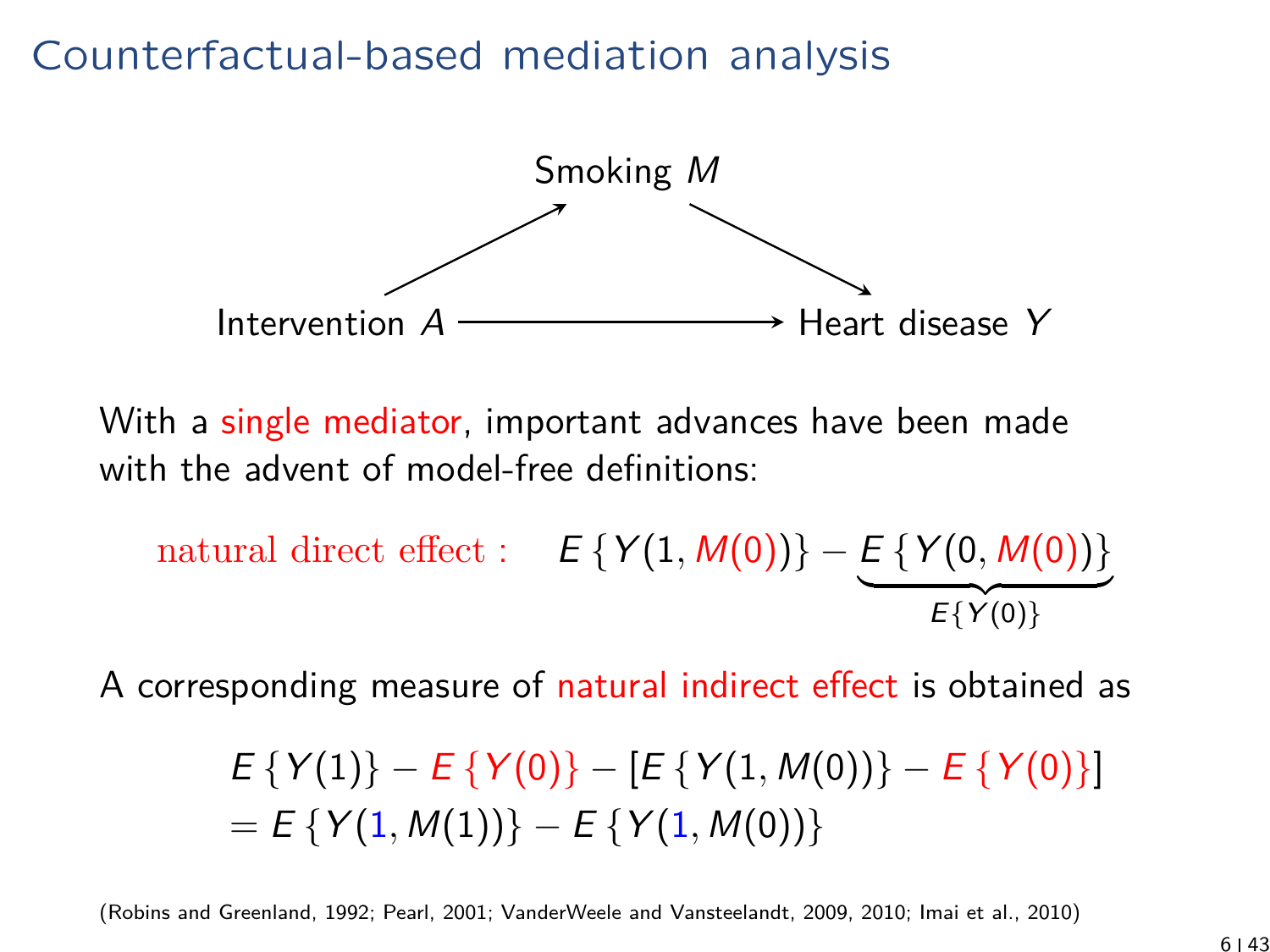#### Two decompositions



Alternatively, we can define the natural direct effect as

 $E \{ Y(1, M(1)) \} - E \{ Y(0, M(1)) \}$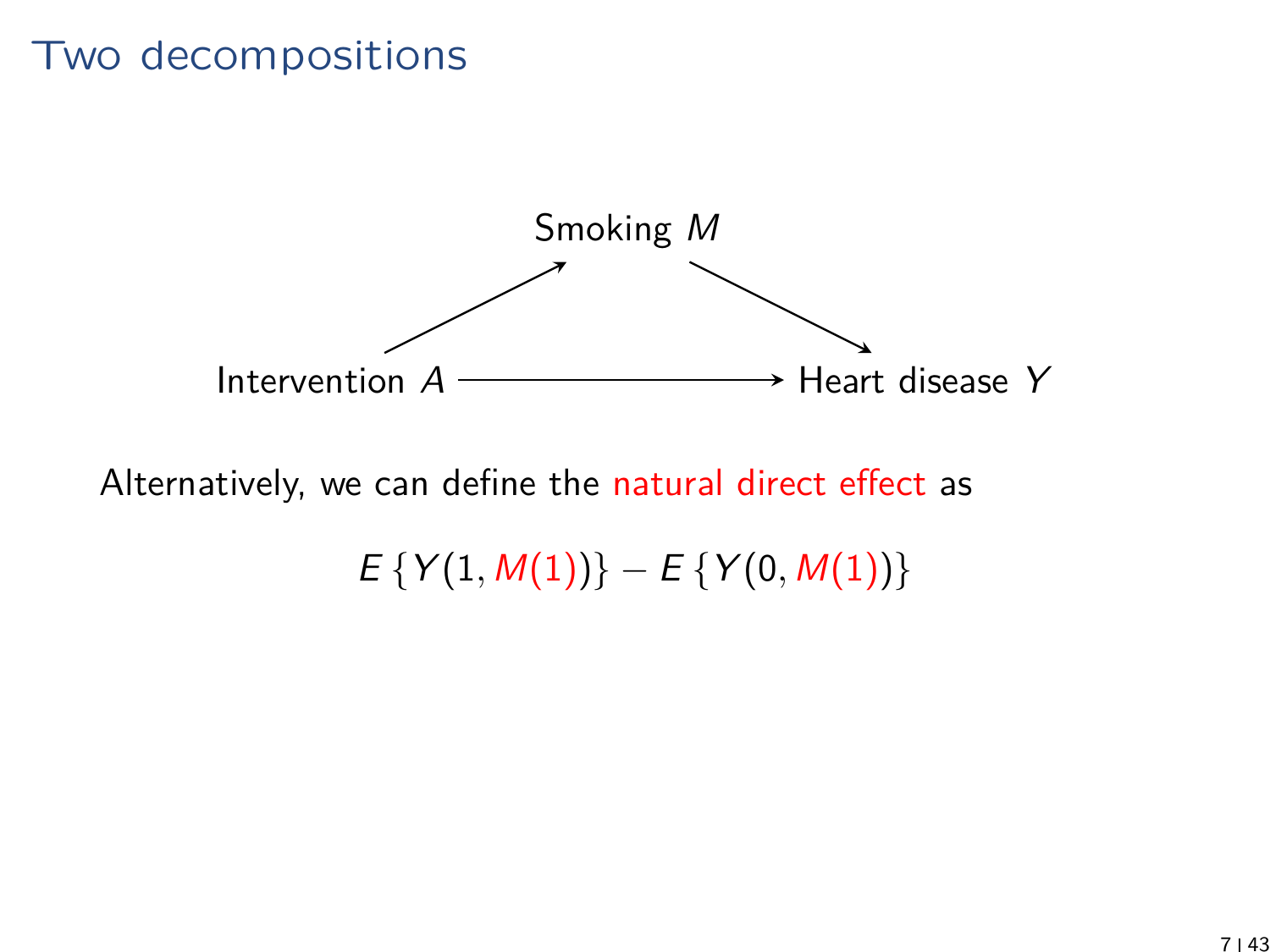#### Two decompositions



Alternatively, we can define the natural direct effect as

 $E \{ Y(1, M(1)) \} - E \{ Y(0, M(1)) \}$ 

A corresponding measure of natural indirect effect is

$$
E\left\{Y(0, M(1))\right\} - E\left\{Y(0, M(0))\right\}
$$

(Robins and Greenland, 1992; Pearl, 2001; VanderWeele and Vansteelandt, 2009, 2010; Imai et al., 2010)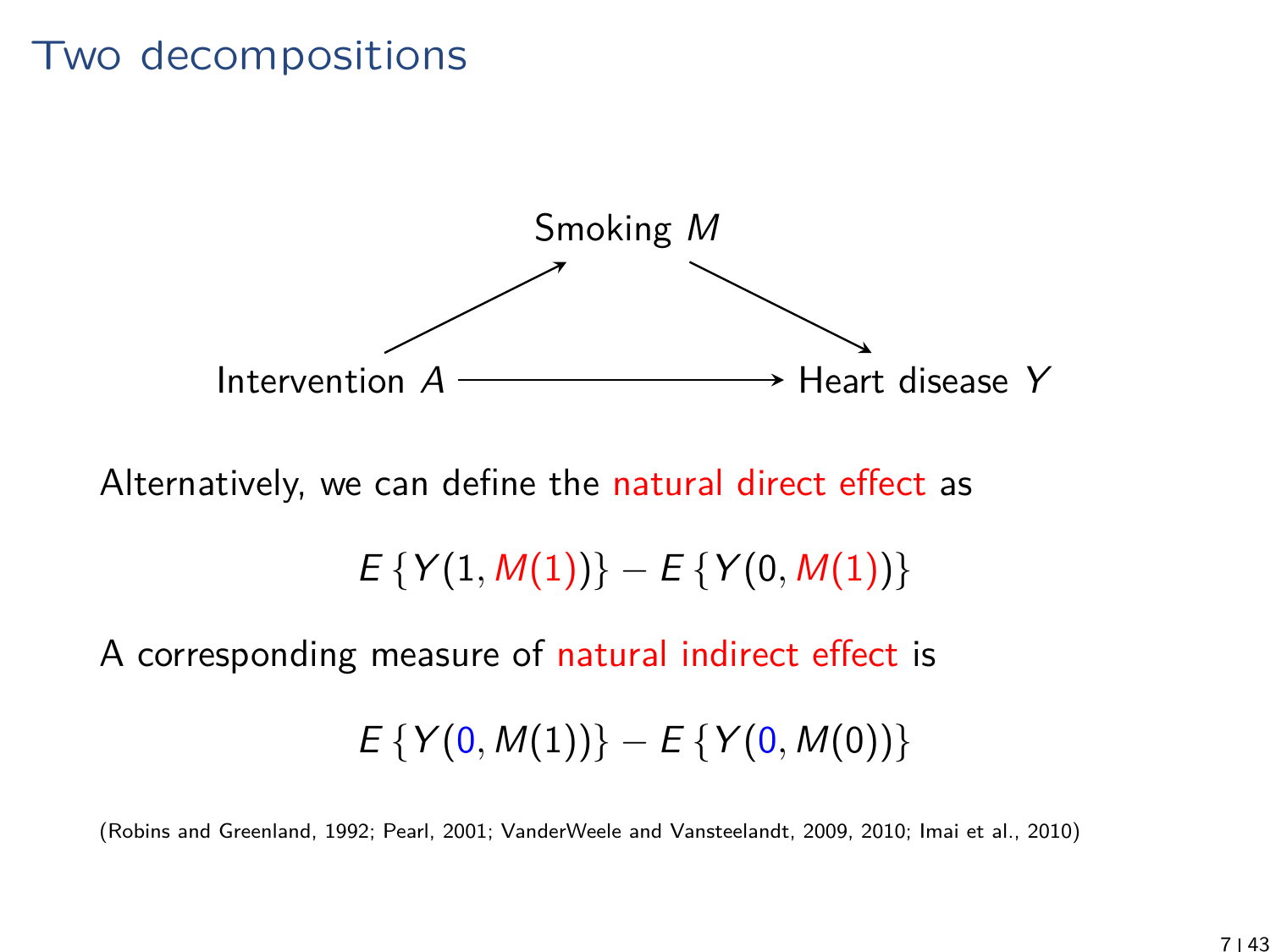• Although effect estimands are - unavoidably - complex, it is at least clear what they are.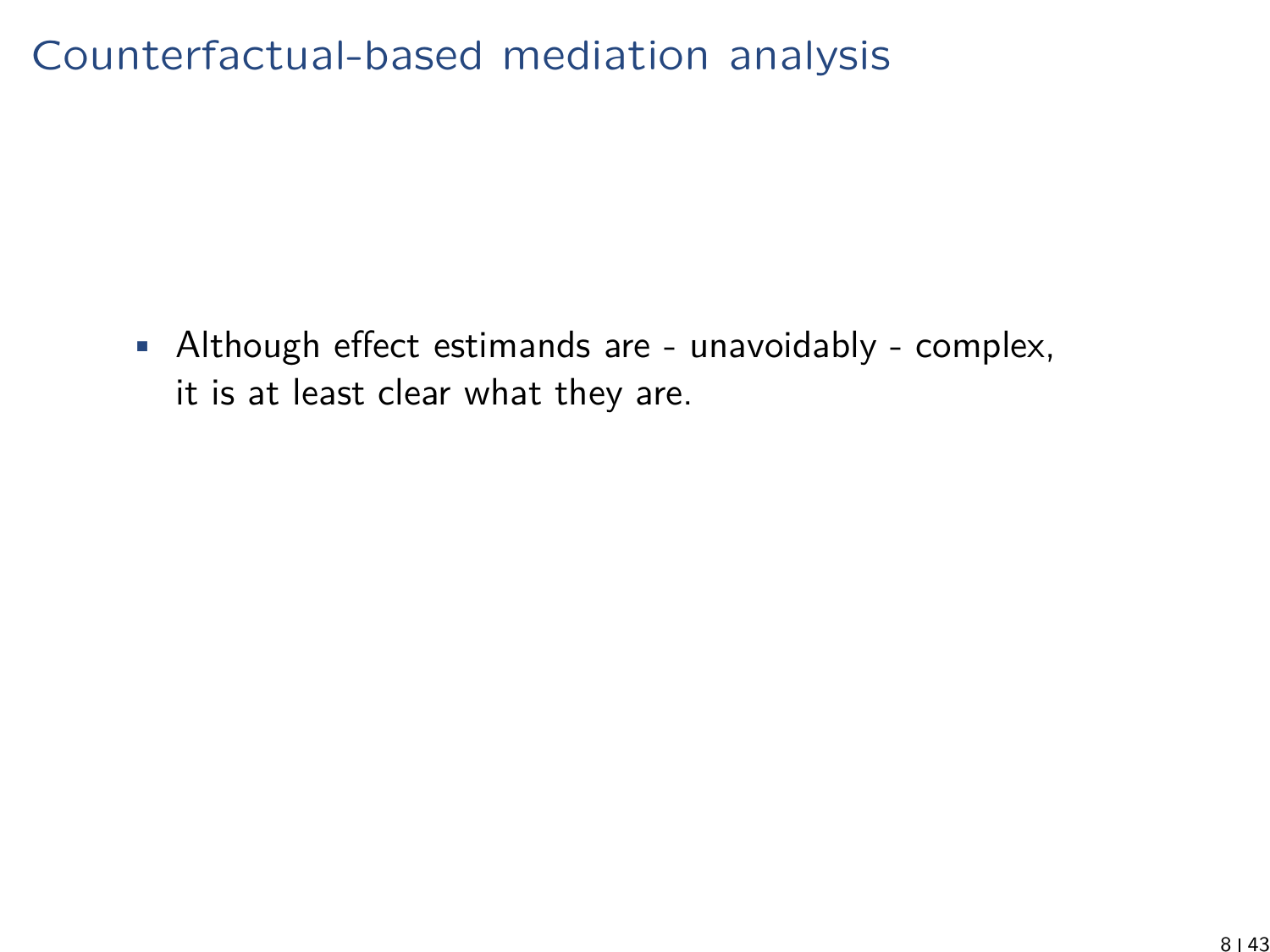- Although effect estimands are unavoidably complex, it is at least clear what they are.
- Many estimation strategies exist, some of which are available in software.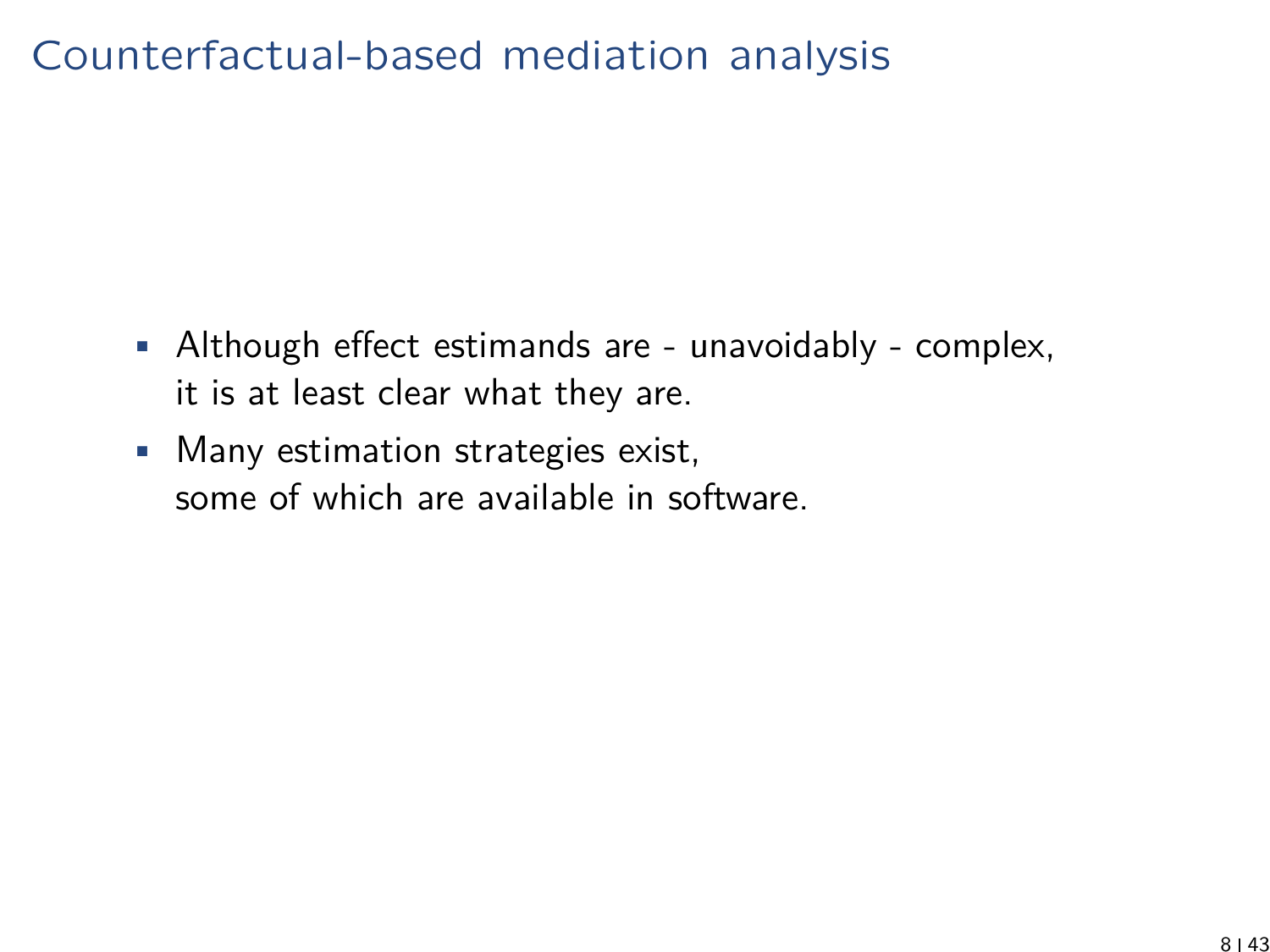- Although effect estimands are unavoidably complex, it is at least clear what they are.
- Many estimation strategies exist, some of which are available in software.
- We have a reasonably good understanding of the conditions under which these strategies are valid.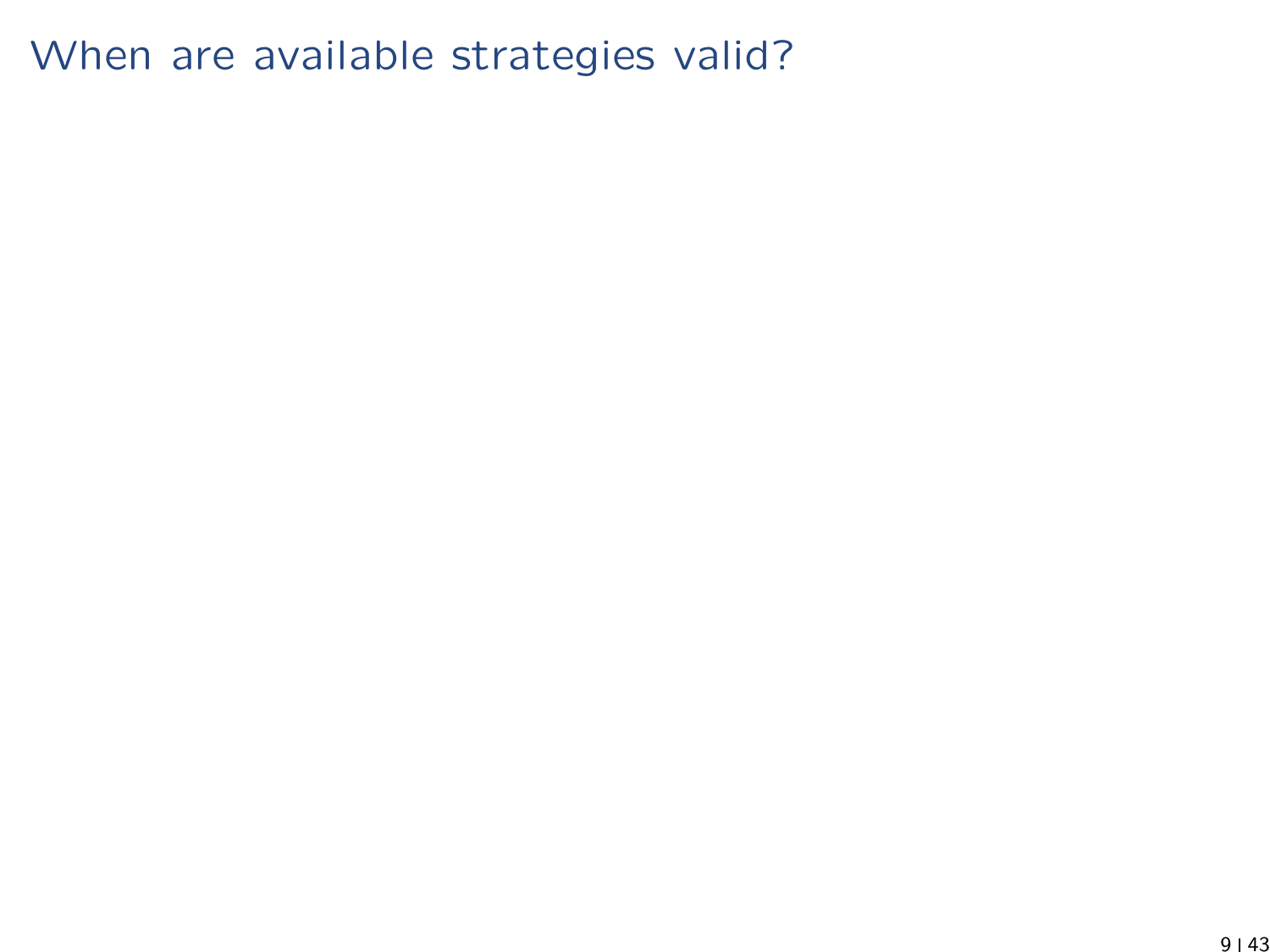• The bad news...: without making untestable assumptions, real-world experimental data carry no information about natural direct and indirect effects.

(Robins and Richardson, 2010)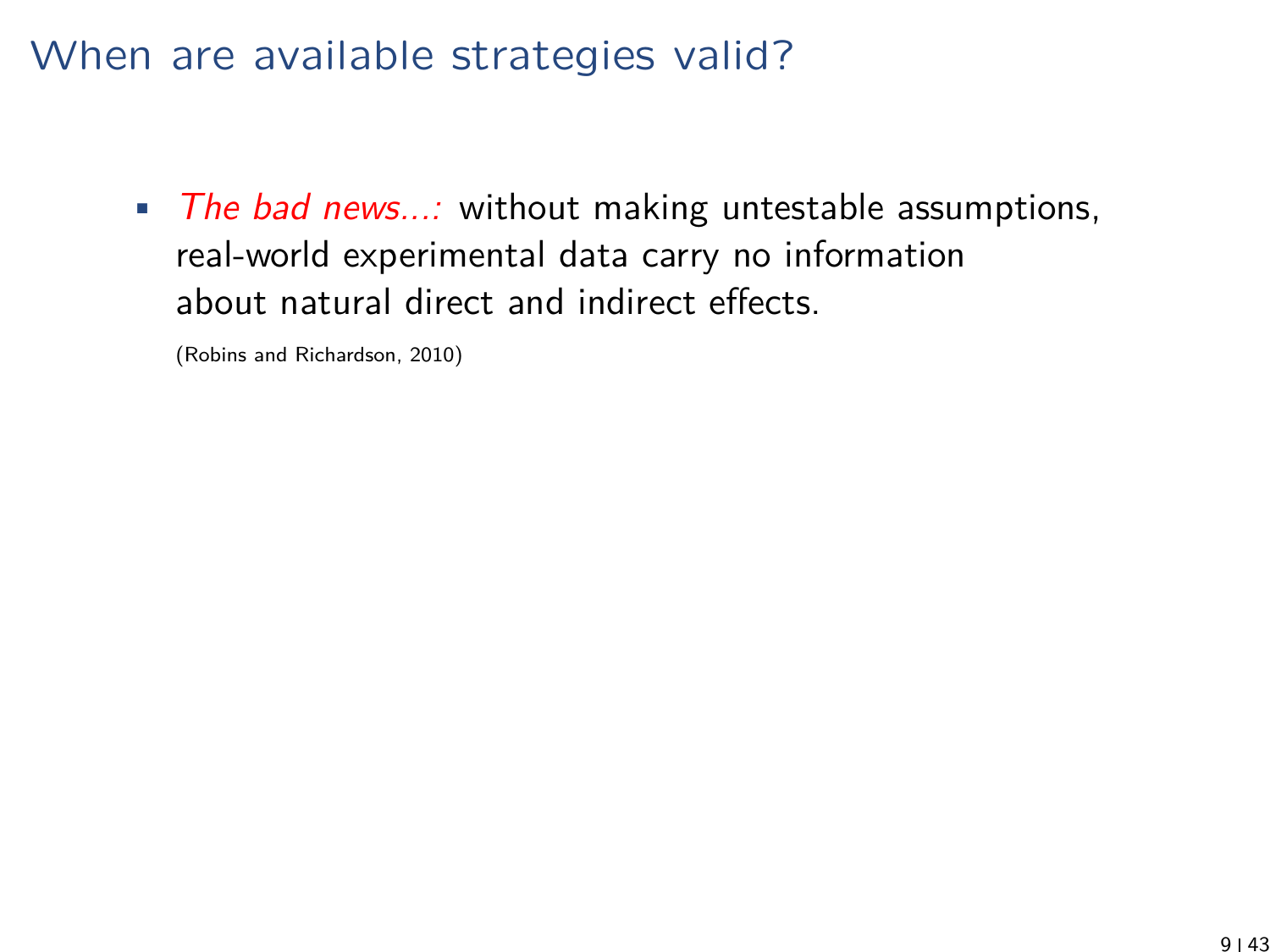• The bad news...: without making untestable assumptions, real-world experimental data carry no information about natural direct and indirect effects.

(Robins and Richardson, 2010)

- The good news...: valid effects can be obtained if there is a set of variables C that
	- is sufficient to adjust for confounding of the effects of exposure on mediator and outcome; this is trivially satisfied when the exposure is randomised.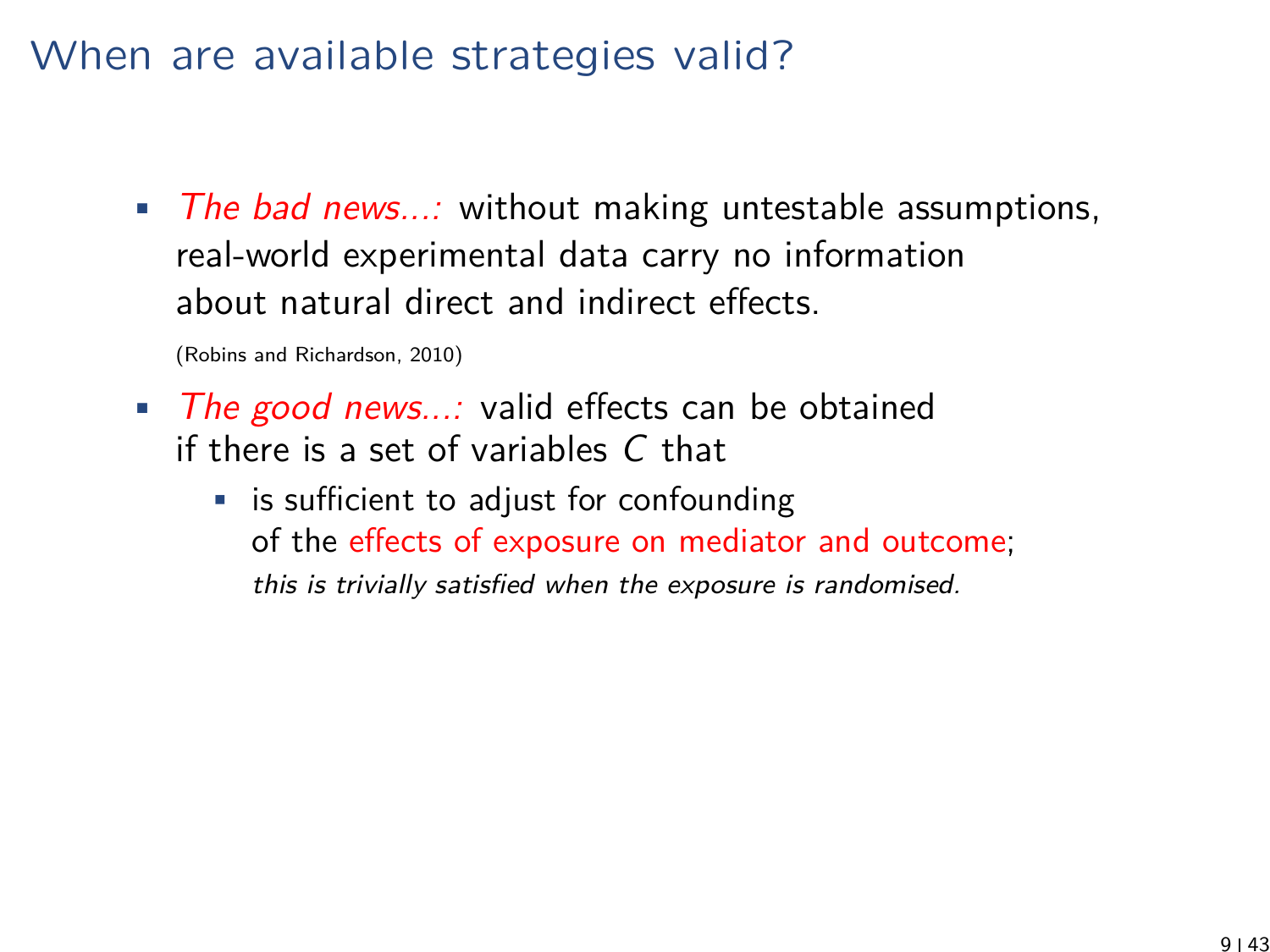• The bad news...: without making untestable assumptions, real-world experimental data carry no information about natural direct and indirect effects.

(Robins and Richardson, 2010)

- The good news...: valid effects can be obtained if there is a set of variables C that
	- is sufficient to adjust for confounding of the effects of exposure on mediator and outcome; this is trivially satisfied when the exposure is randomised.
	- $\blacksquare$  along with A, is sufficient to adjust for confounding of the effect of mediator on outcome;
	- none of those confounders should be affected by exposure.
- The latter makes it difficult to handle multiple mediators.

(VanderWeele and Vansteelandt, 2013)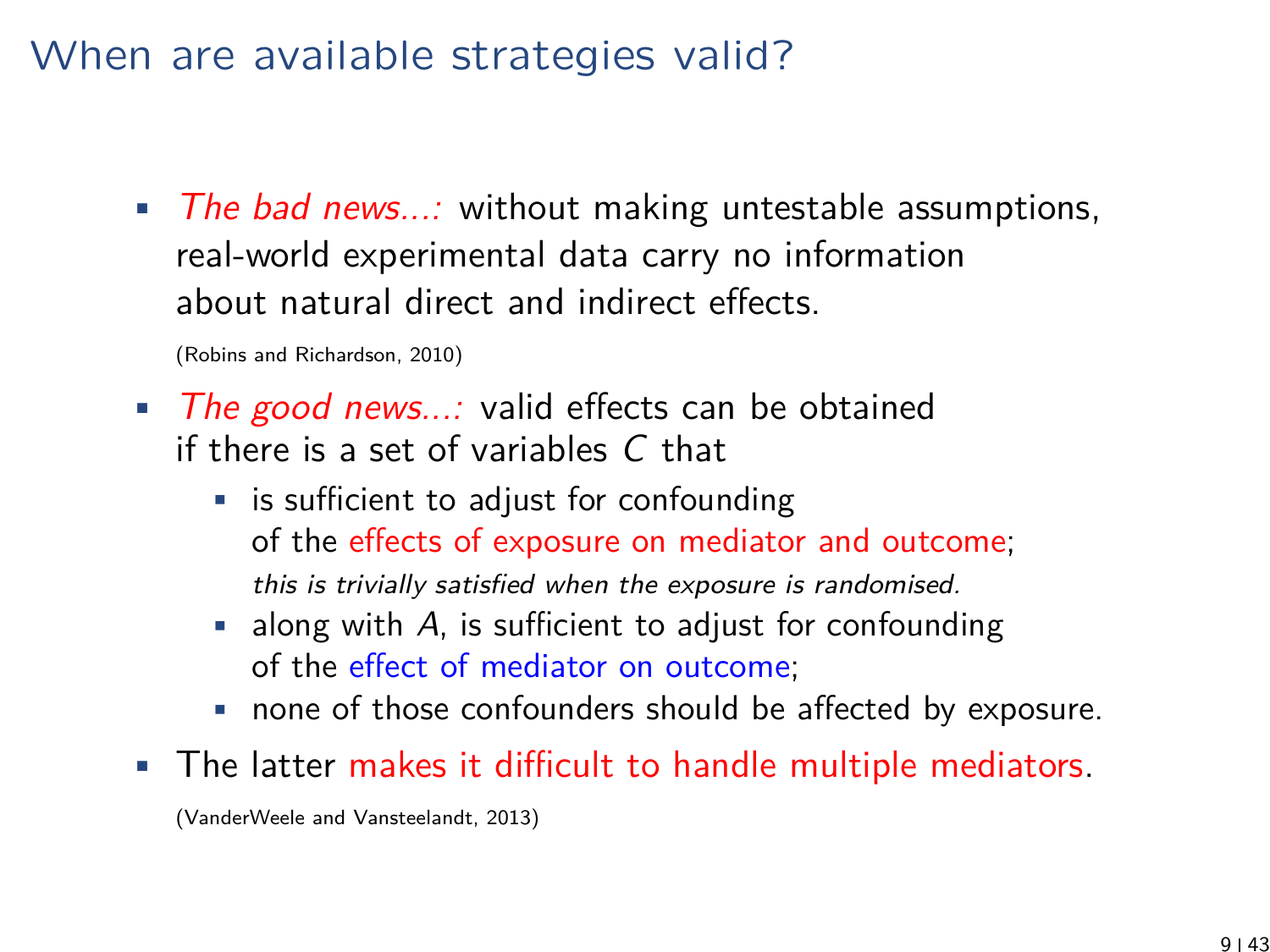## Handling multiple mediators is challenging

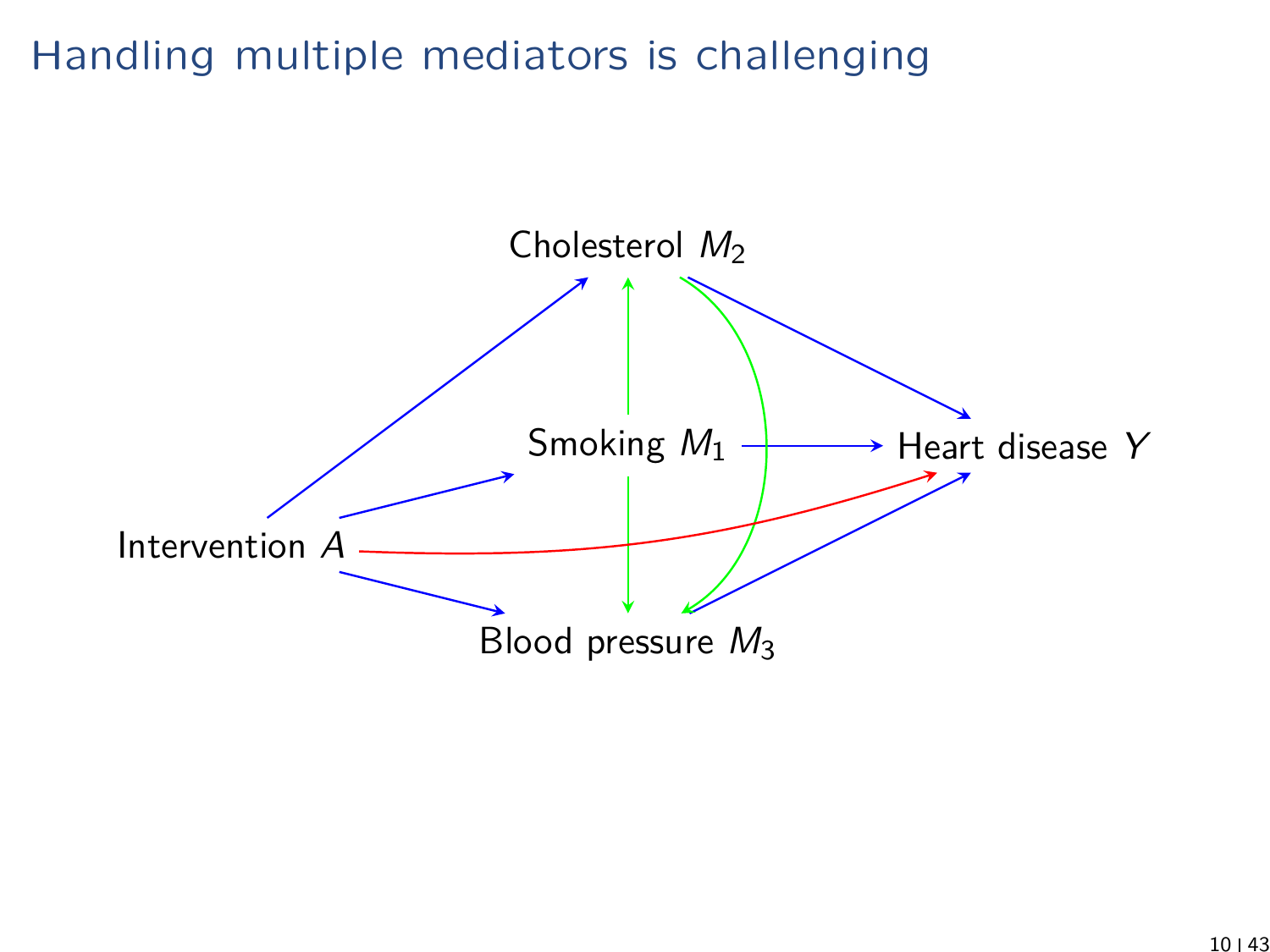## Handling multiple mediators is challenging



One exception is when handling multiple mediators 'en bloc'.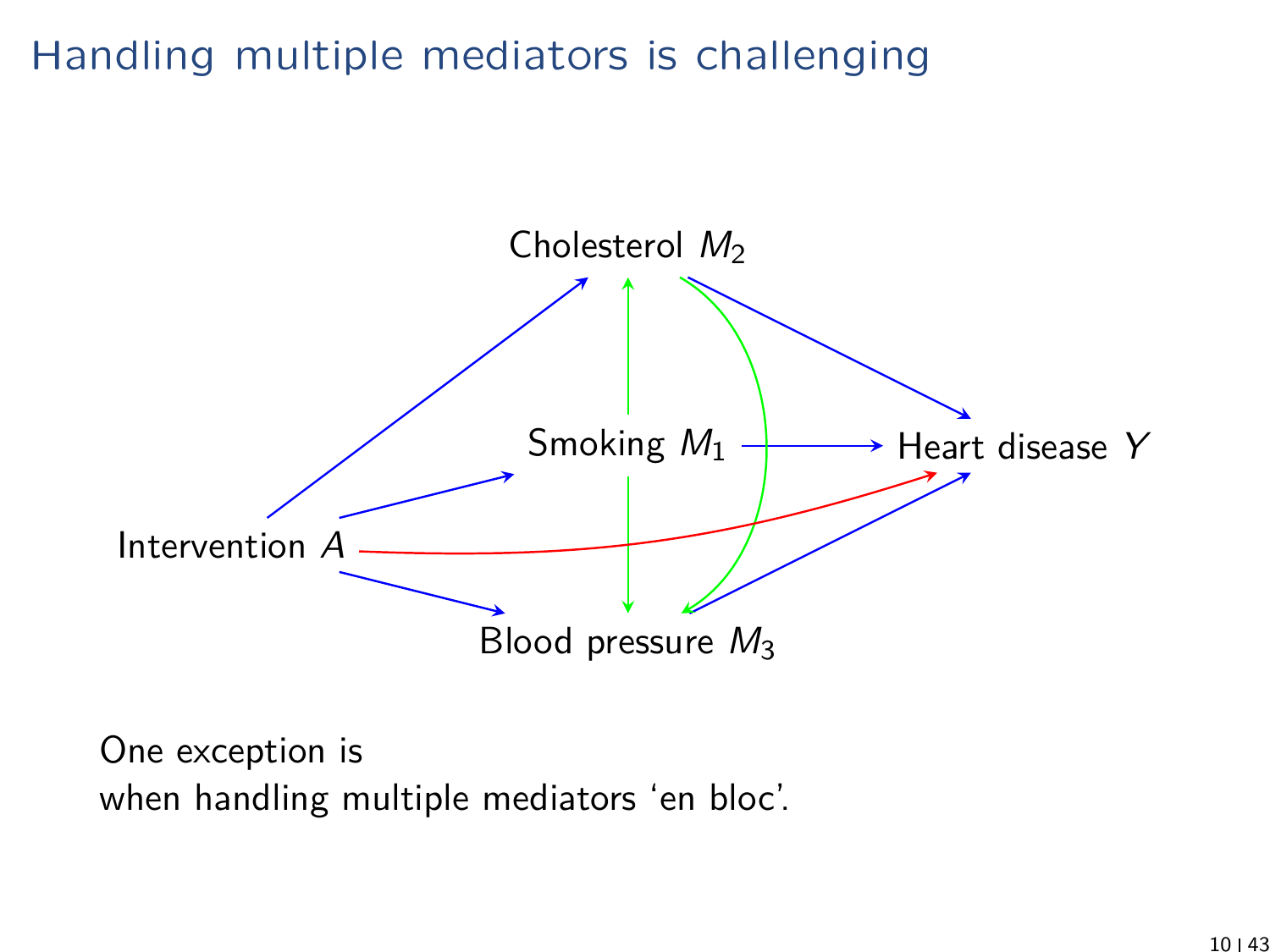#### Multiple mediator analysis, 'en bloc'



• natural direct effect:

 $E \{ Y(1, M_1(0), M_2(0), M_3(0)) - Y(0, M_1(0), M_2(0), M_3(0)) \}$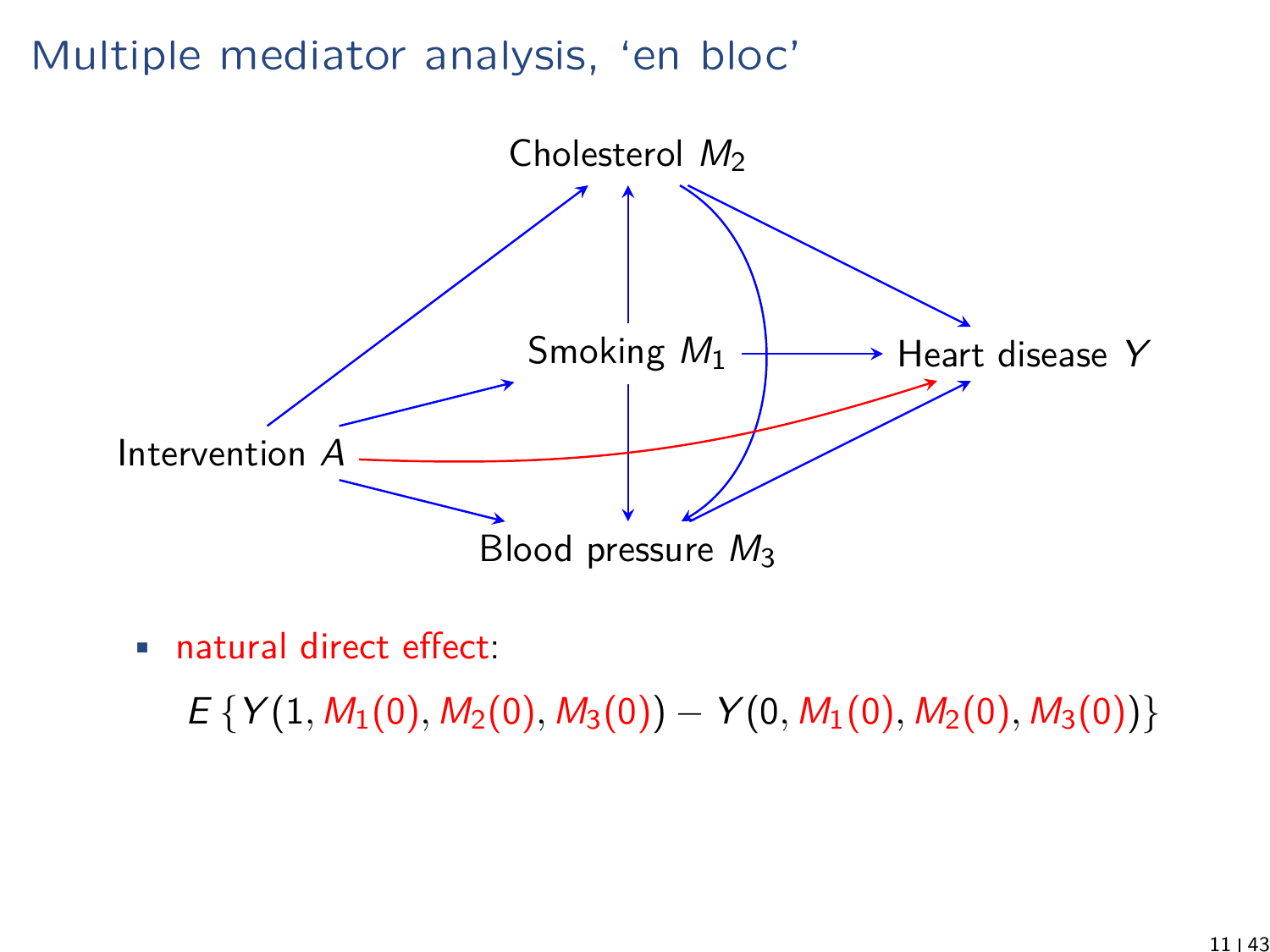#### Multiple mediator analysis, 'en bloc'



• natural direct effect:

 $E \{ Y(1, M_1(0), M_2(0), M_3(0)) - Y(0, M_1(0), M_2(0), M_3(0)) \}$ 

• natural indirect effect:

 $E \{ Y(1, M_1(1), M_2(1), M_3(1)) - Y(1, M_1(0), M_2(0), M_3(0)) \}$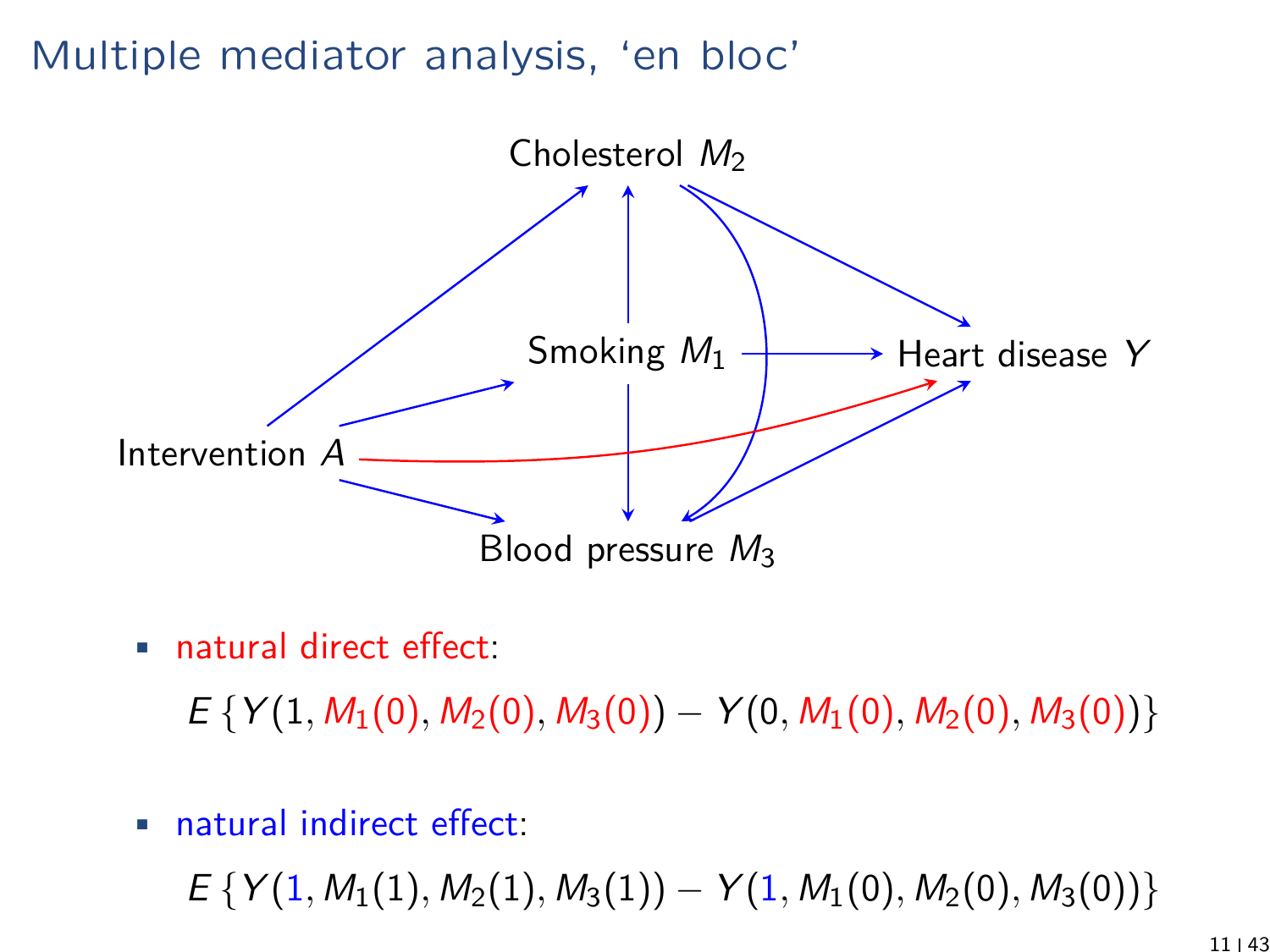## Inferring pathways remains challenging



Can we infer the effect mediated via blood pressure, but not smoking nor cholesterol?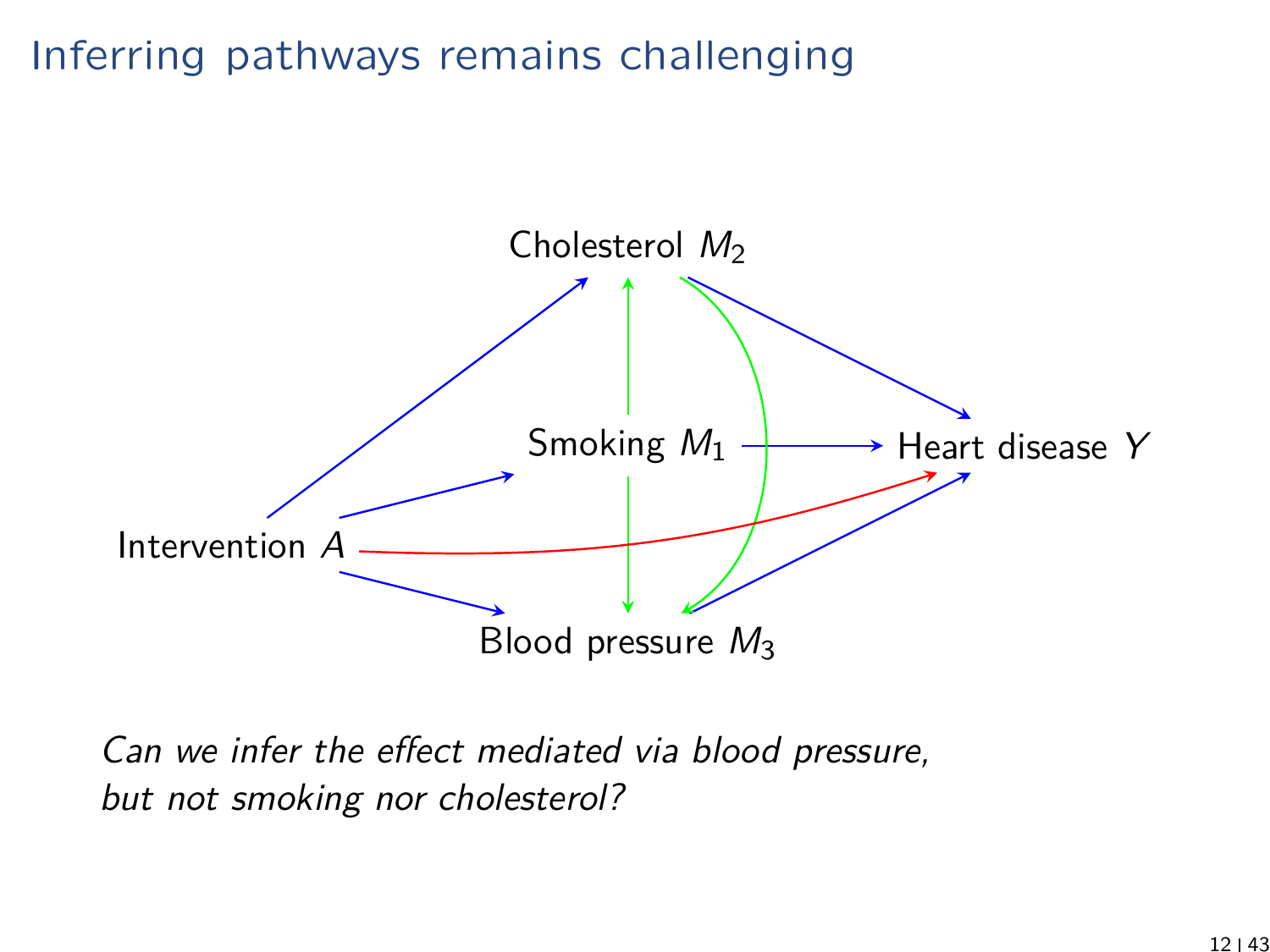Because inferring pathways is so challenging, repeated single mediator analyses are quite popular:

- Single mediator analysis with mediator  $M_1$ .
- Single mediator analysis with mediator  $M_2$ .
- Single mediator analysis with mediator  $M_3$ .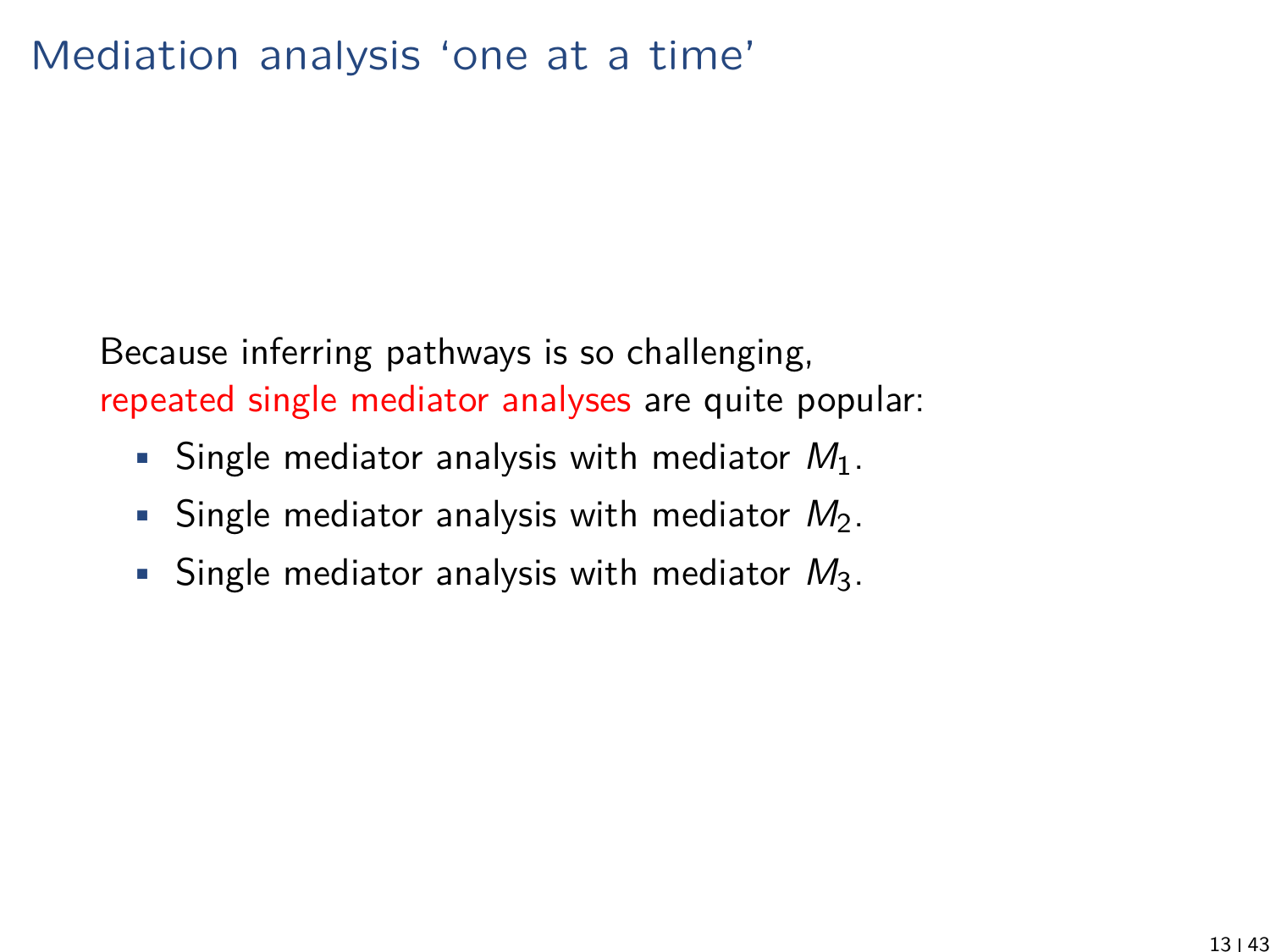Mediation analysis considering only  $M_1$ 

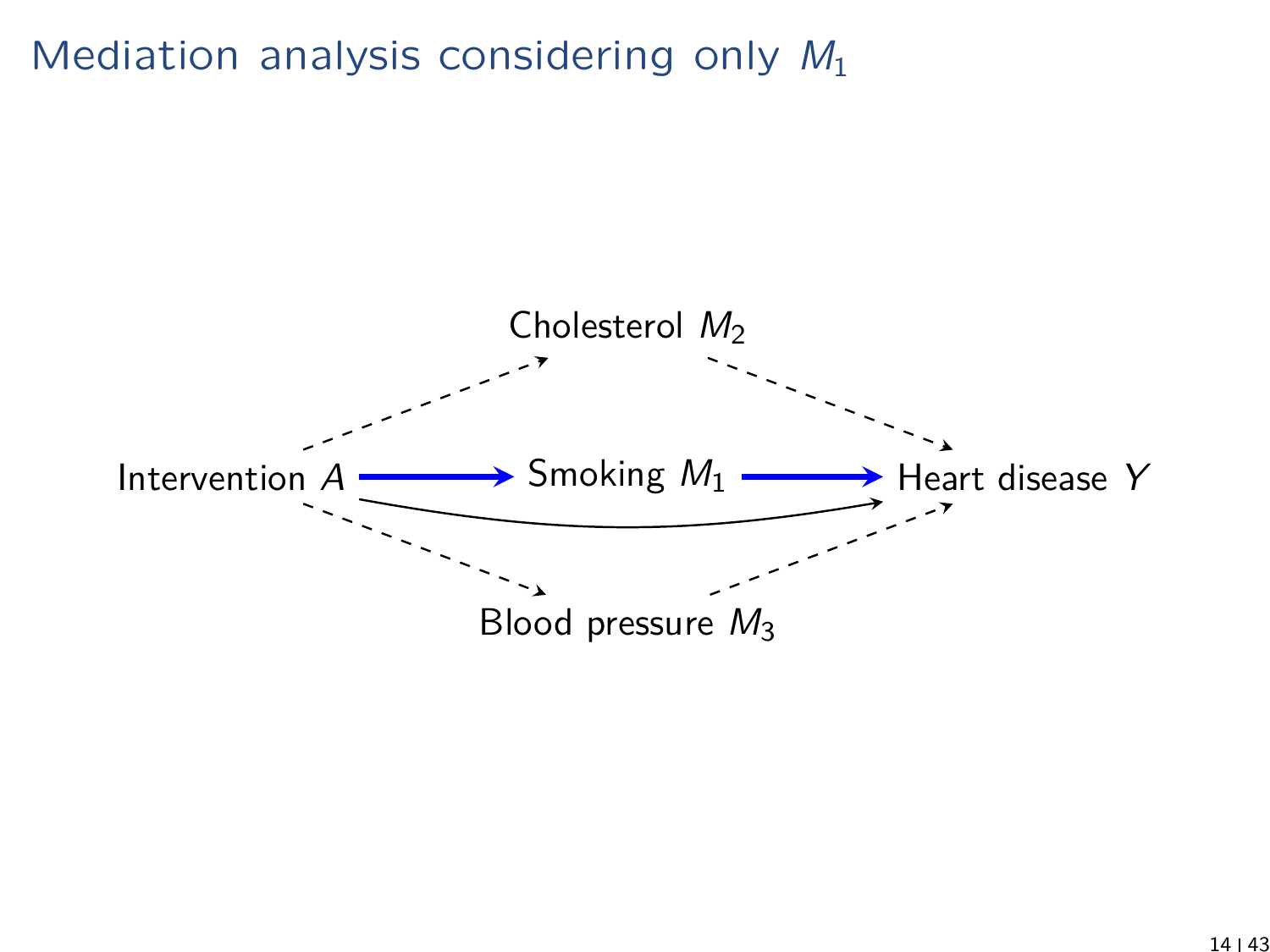Mediation analysis considering only  $M_2$ 

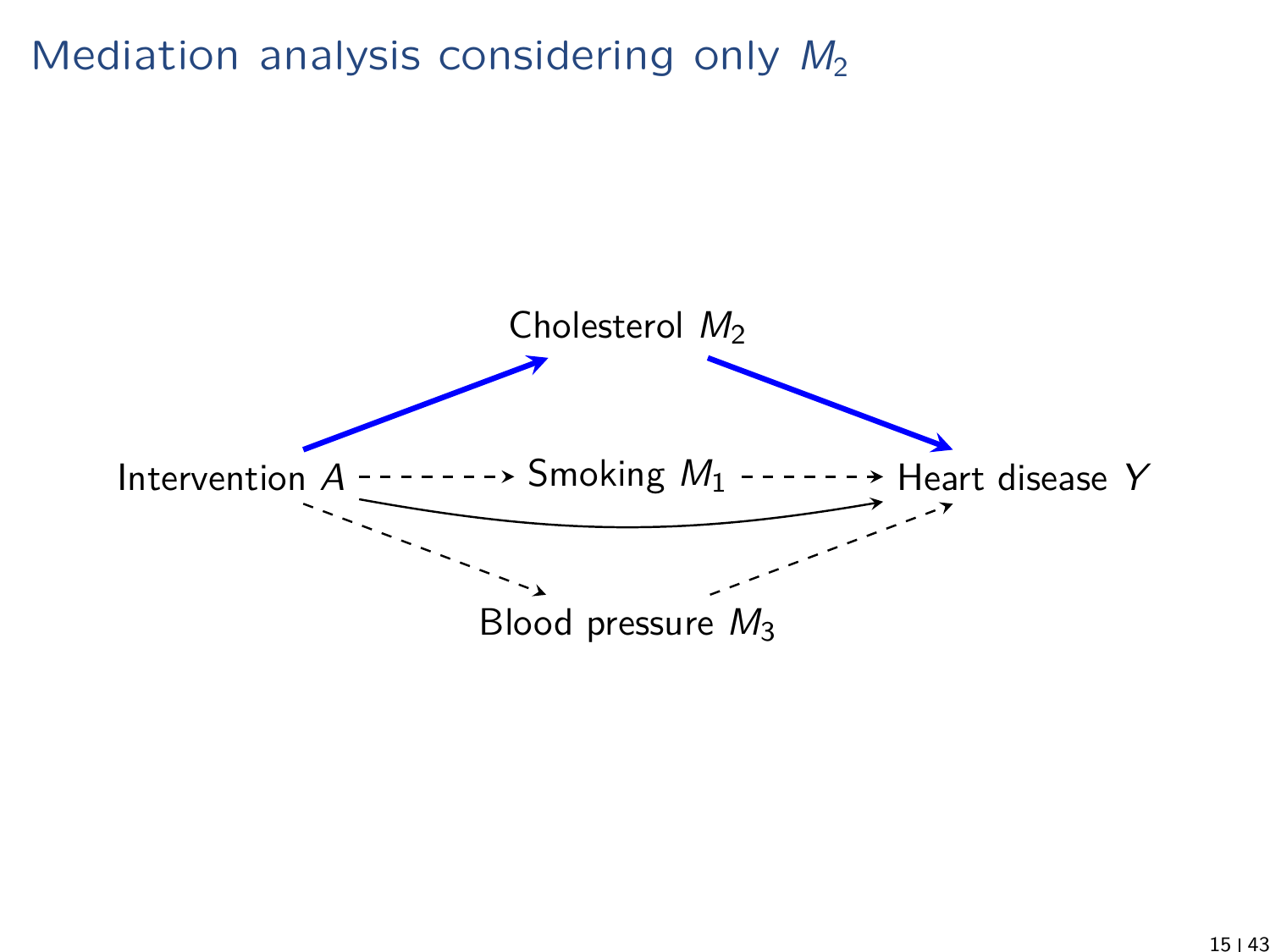Mediation analysis considering only  $M_3$ 

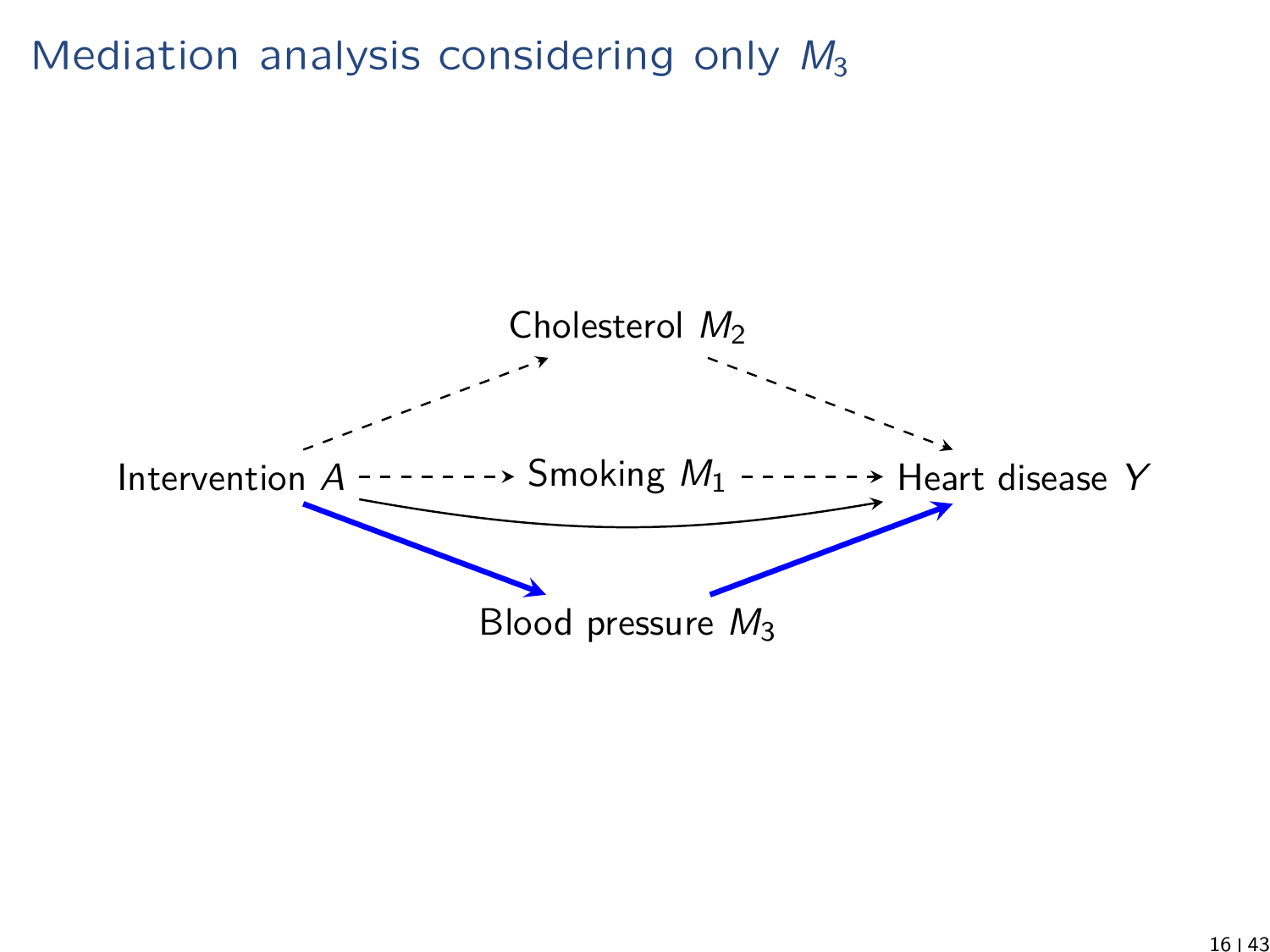## Problem 1: no effect decomposition

- The sum of the individual mediated effects may not equal the joint mediated effect.
- This is obvious when the mediators influence one another.

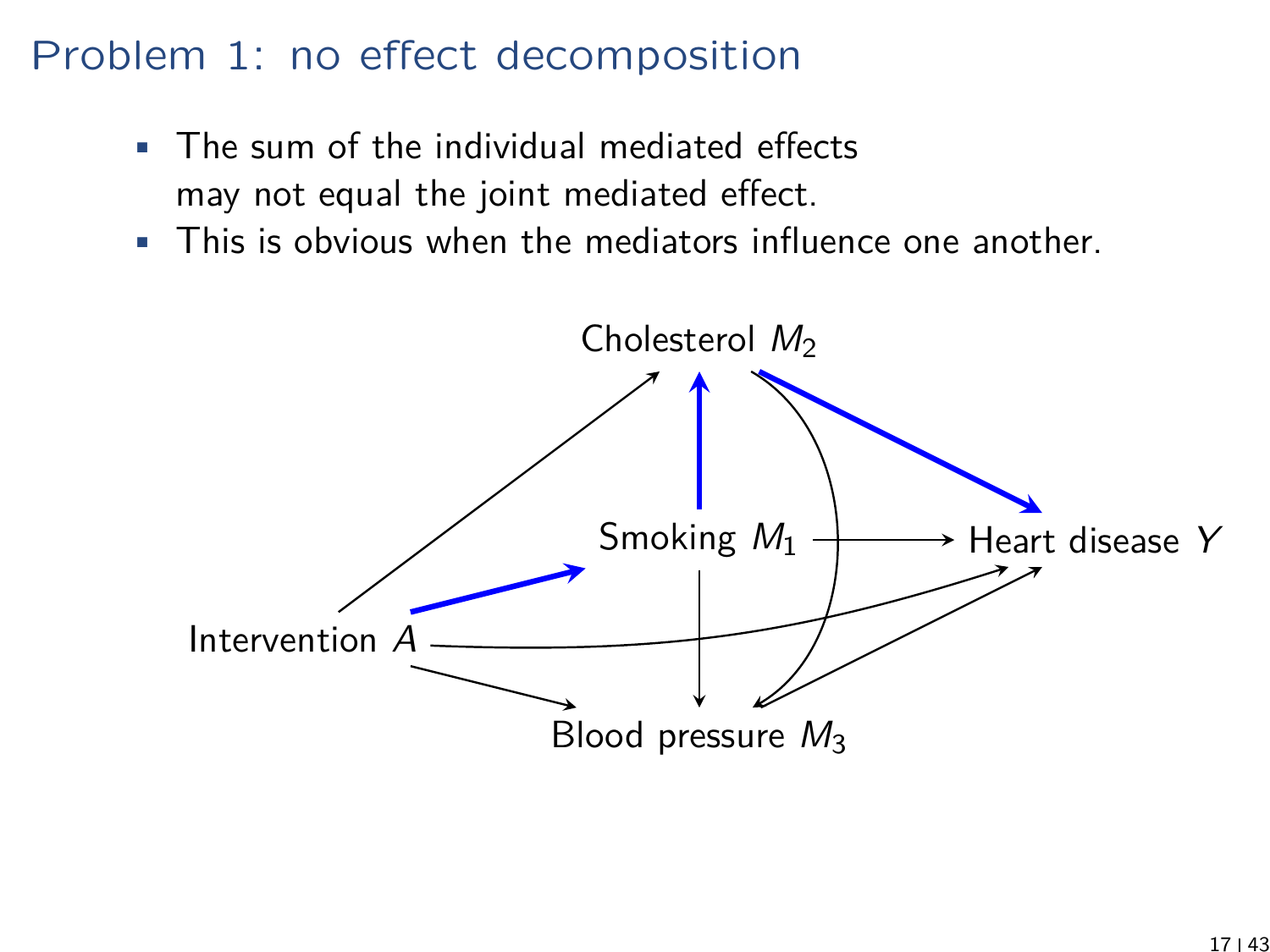# Problem 1: no effect decomposition

- The sum of the individual mediated effects may not equal the joint mediated effect.
- This is obvious when the mediators influence one another.



• But it may even happen if the mediators are unrelated, when the mediators interact on the additive scale in the effect they produce on the outcome. (Vanderweele and Vansteelandt, 2013) 17  $\vert$  43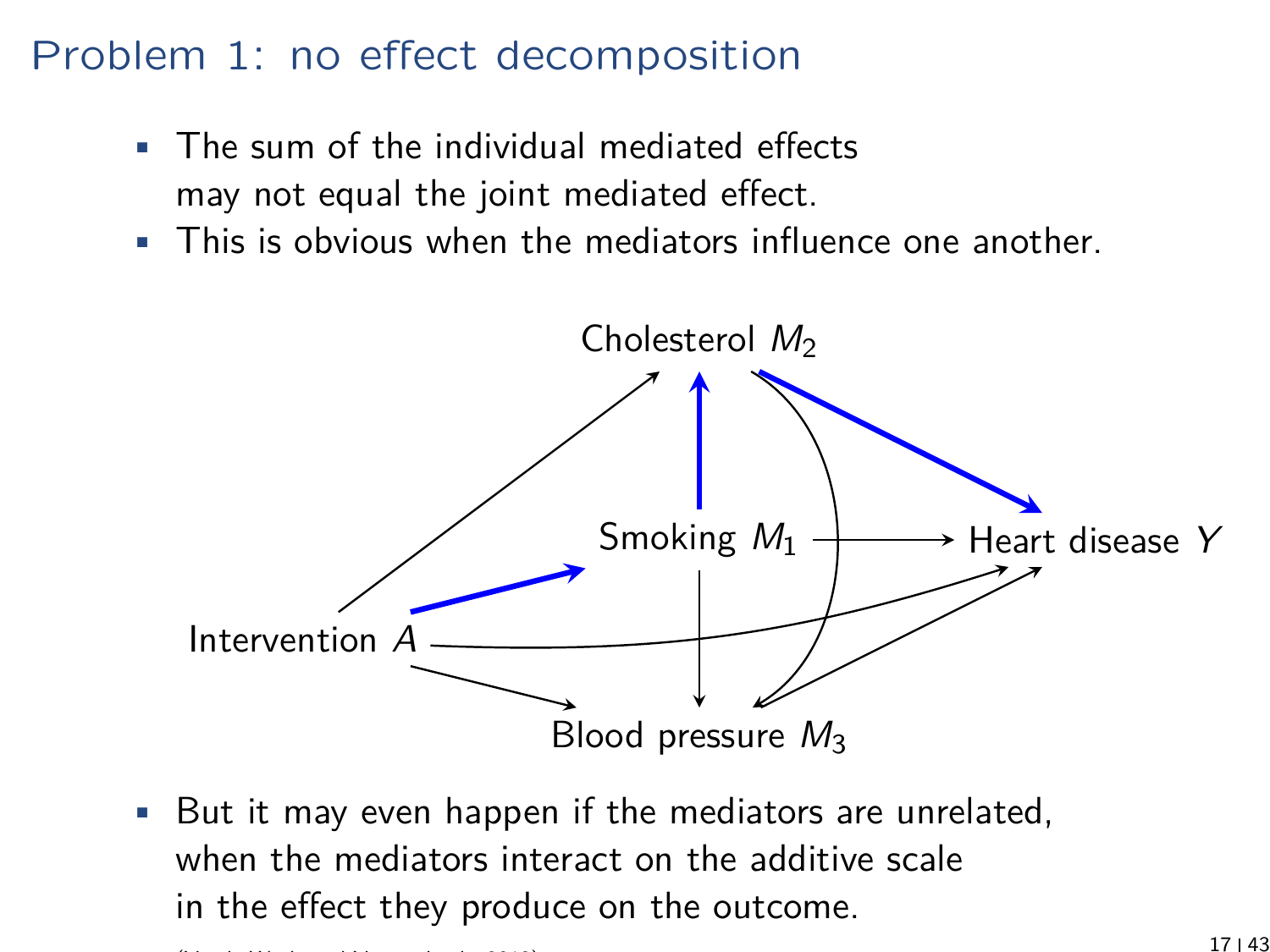## Problem 2: confounding

The effect mediated via  $M_2$  is biased due to confounding by  $M_1$ .

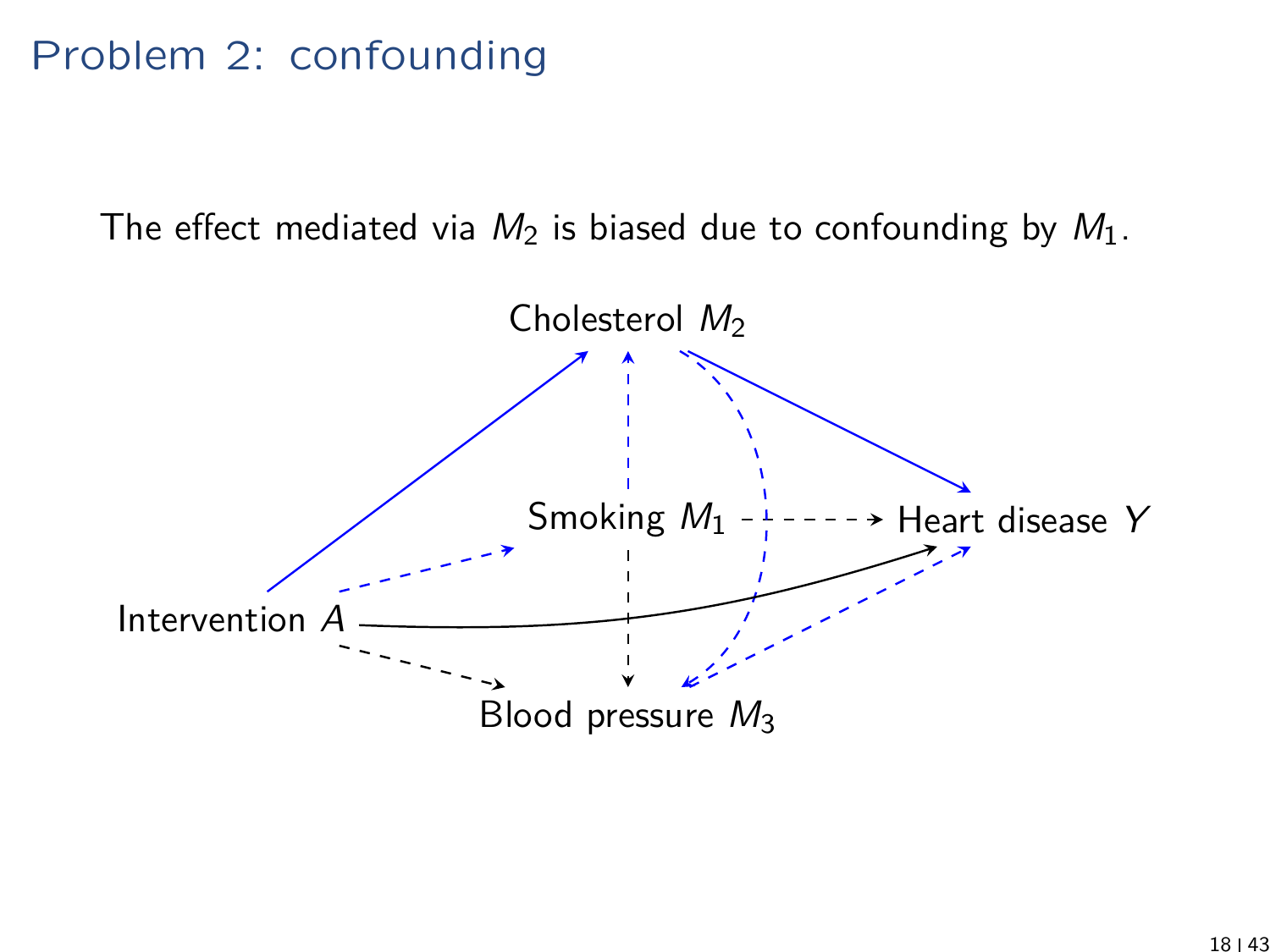# In view of this, we propose sequential mediation analysis 'en bloc':

(VanderWeele and Vansteelandt, 2013)

- Mediation analysis with mediator  $M_1$ .
- Mediation analysis 'en bloc' with mediators  $M_1, M_2$ .
- Mediation analysis 'en bloc' with mediators  $M_1, M_2, M_3$ .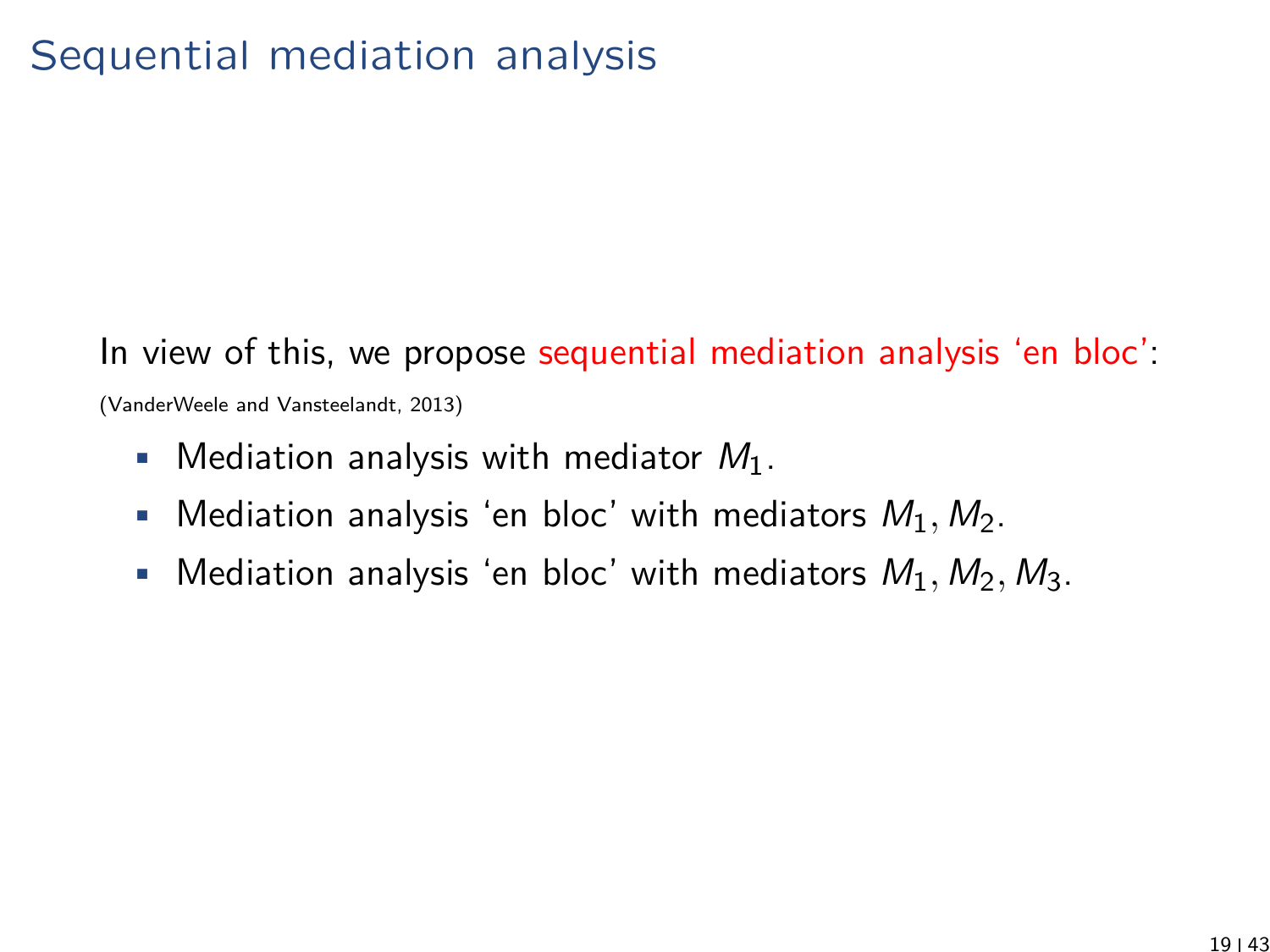Mediation analysis w.r.t. bloc  $M_1, M_2, M_3$  yields...

... the direct effect

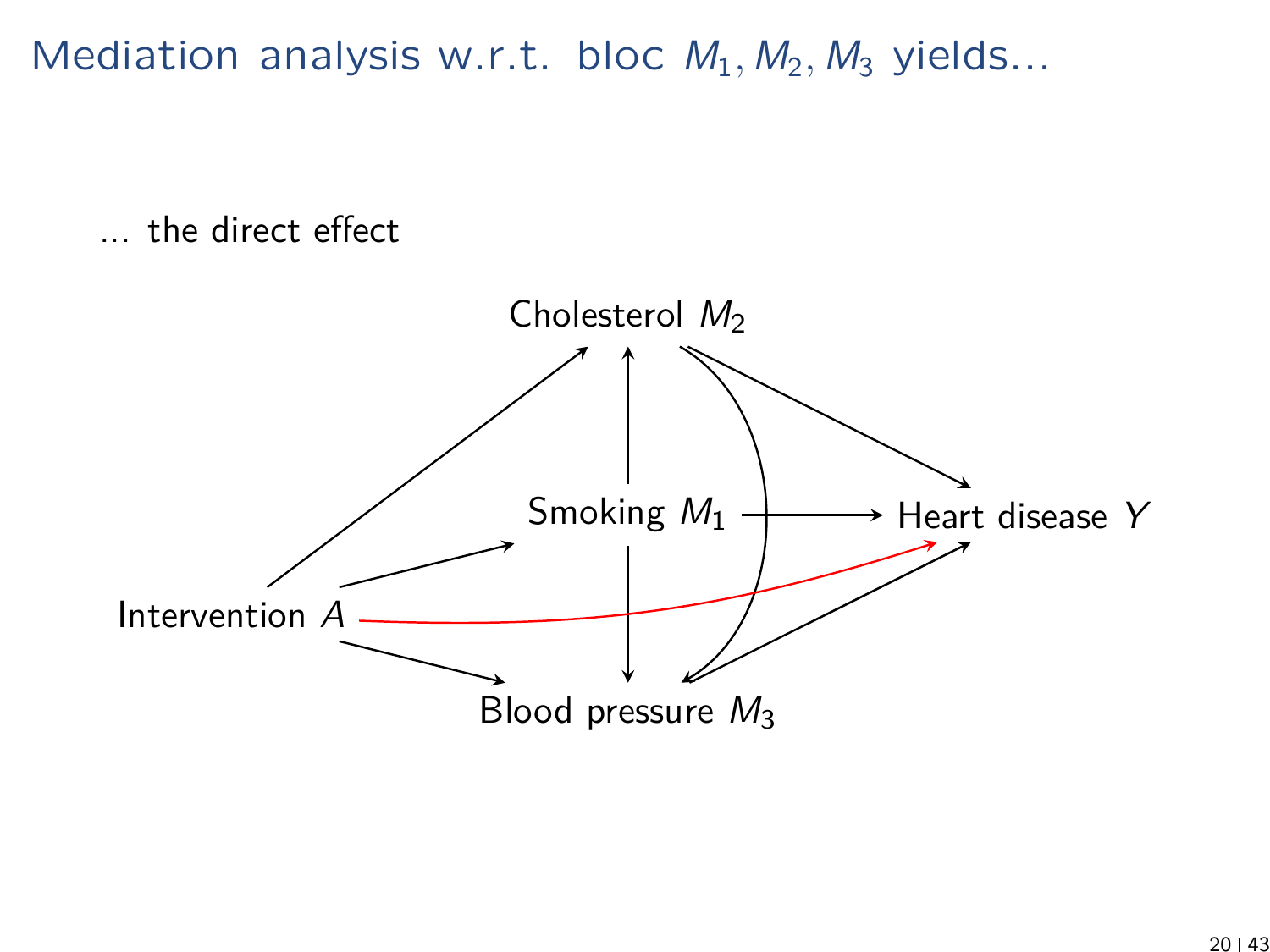Mediation analysis w.r.t. bloc  $M_1, M_2, M_3$  yields...

... the effect mediated via  $M_1$ ,  $M_2$  and  $M_3$ 

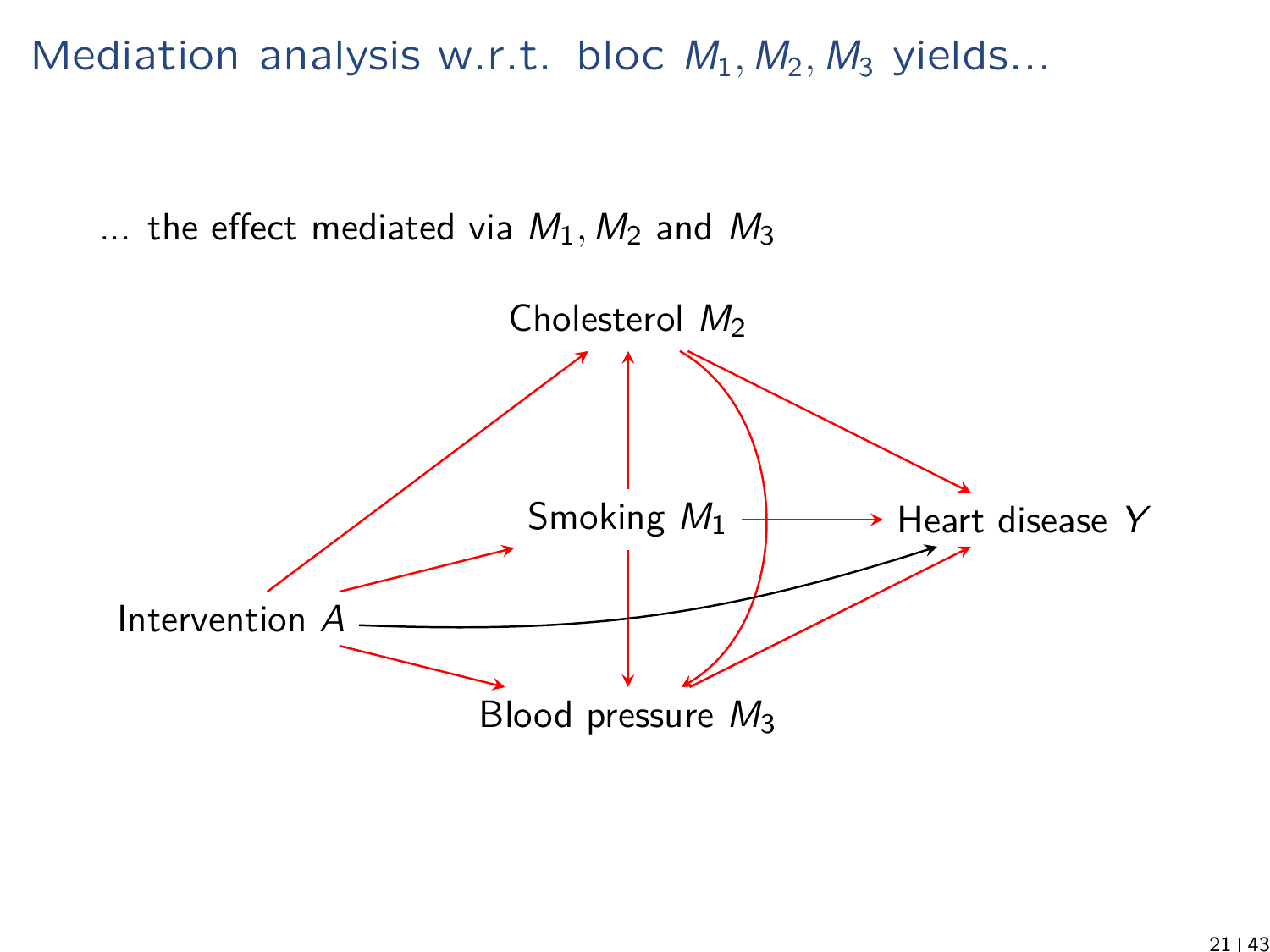Mediation analysis w.r.t. bloc  $M_1, M_2$  yields...

... the effect mediated via  $M_1, M_2$ 

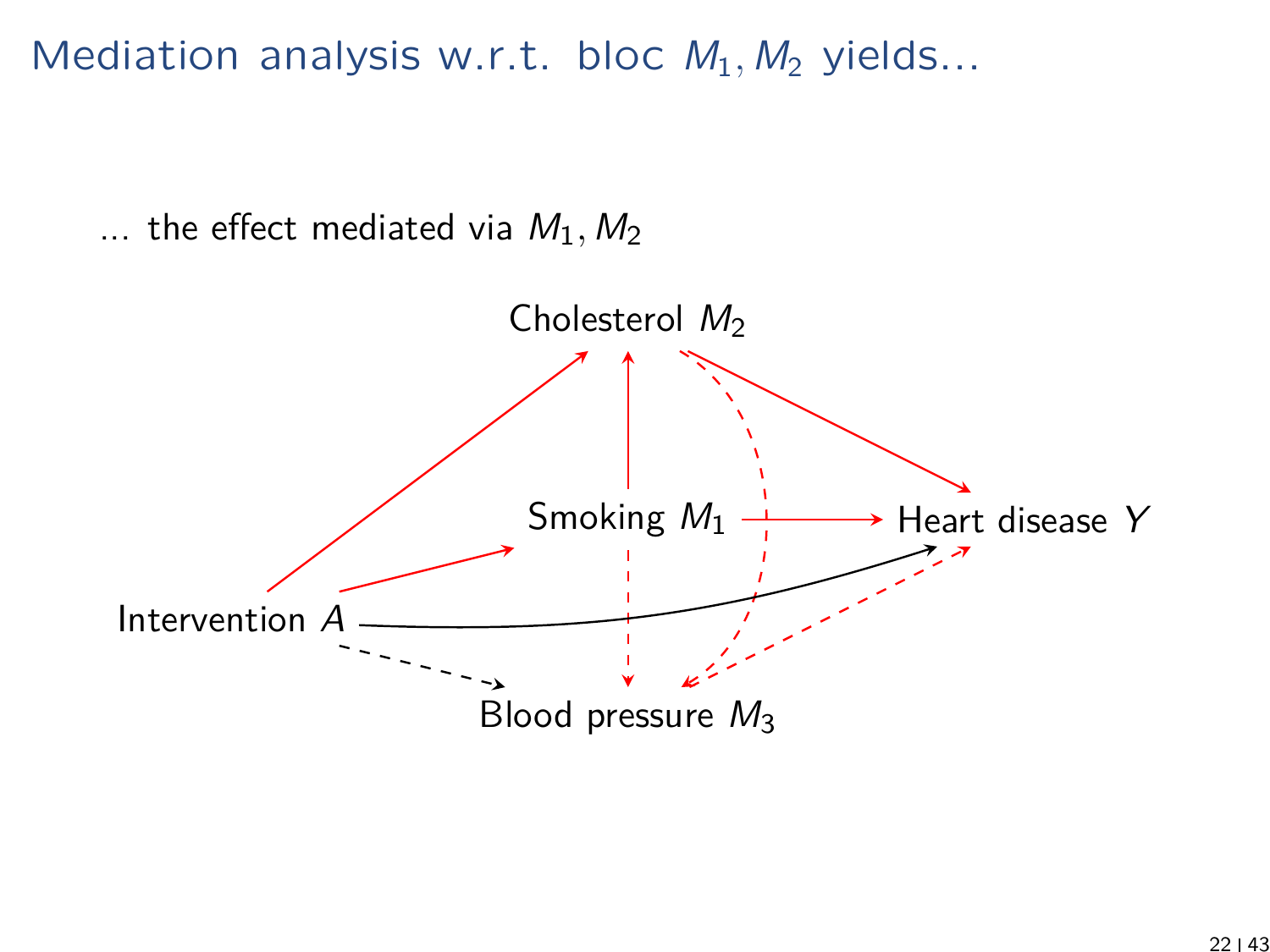Mediation analysis w.r.t. bloc  $M_1, M_2$  yields...

... the effect mediated via  $M_3$ , but not  $M_1, M_2$ 

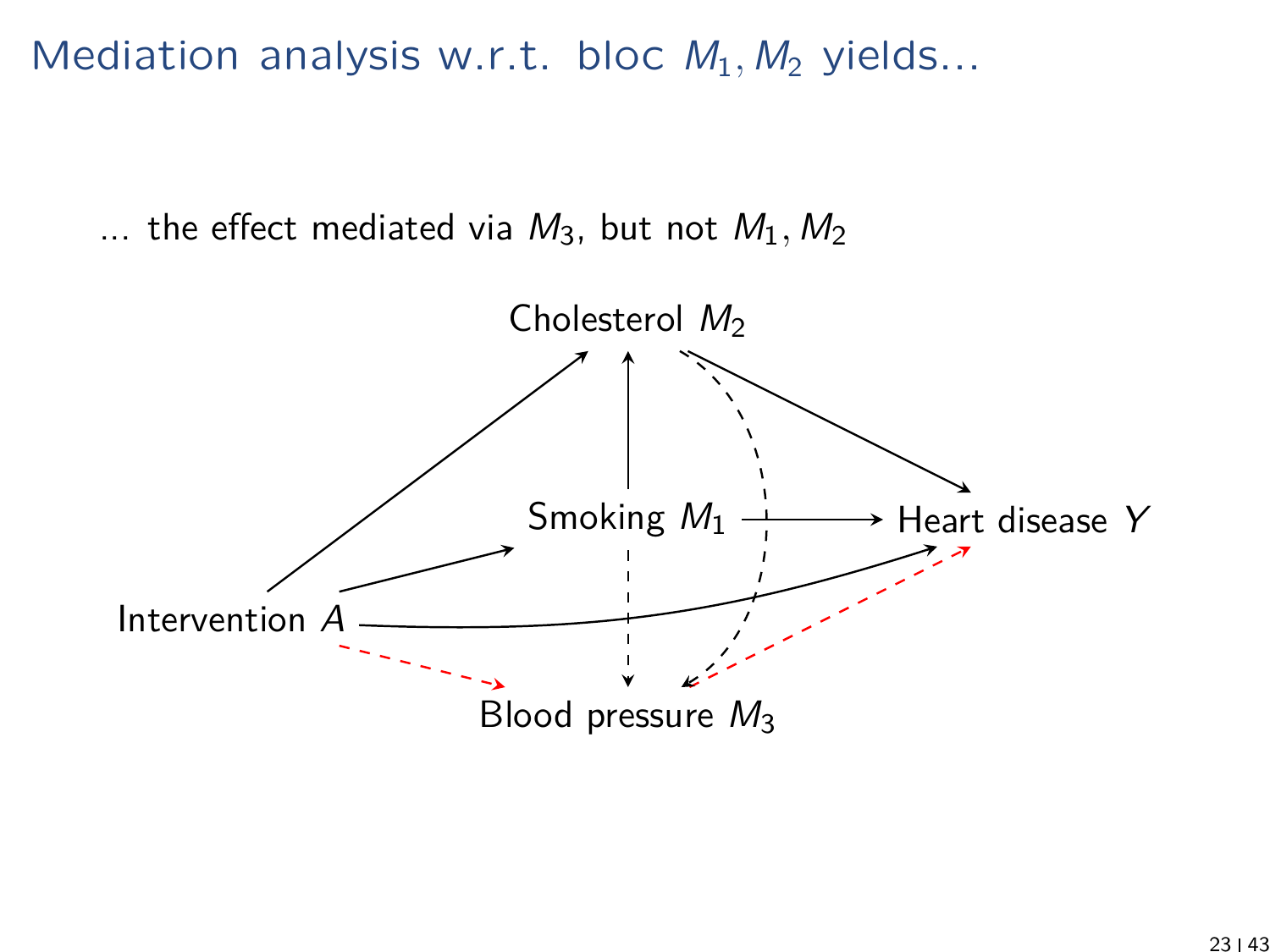Mediation analysis w.r.t. bloc  $M_1$  yields...

... the effect mediated via  $M_1$ 

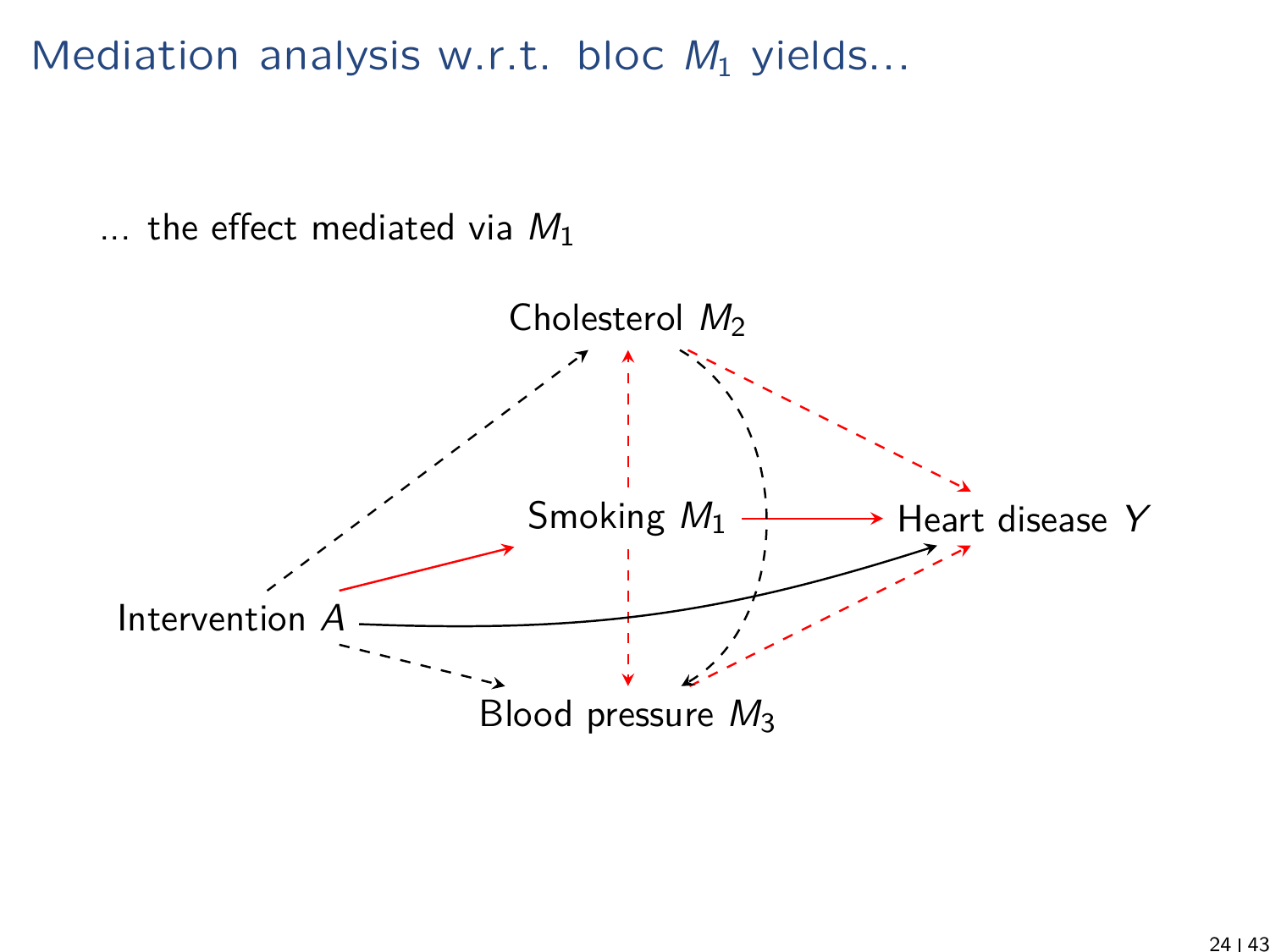Mediation analysis w.r.t. bloc  $M_1$  yields...

... the effect mediated via  $M_2$ , but not  $M_1$ 

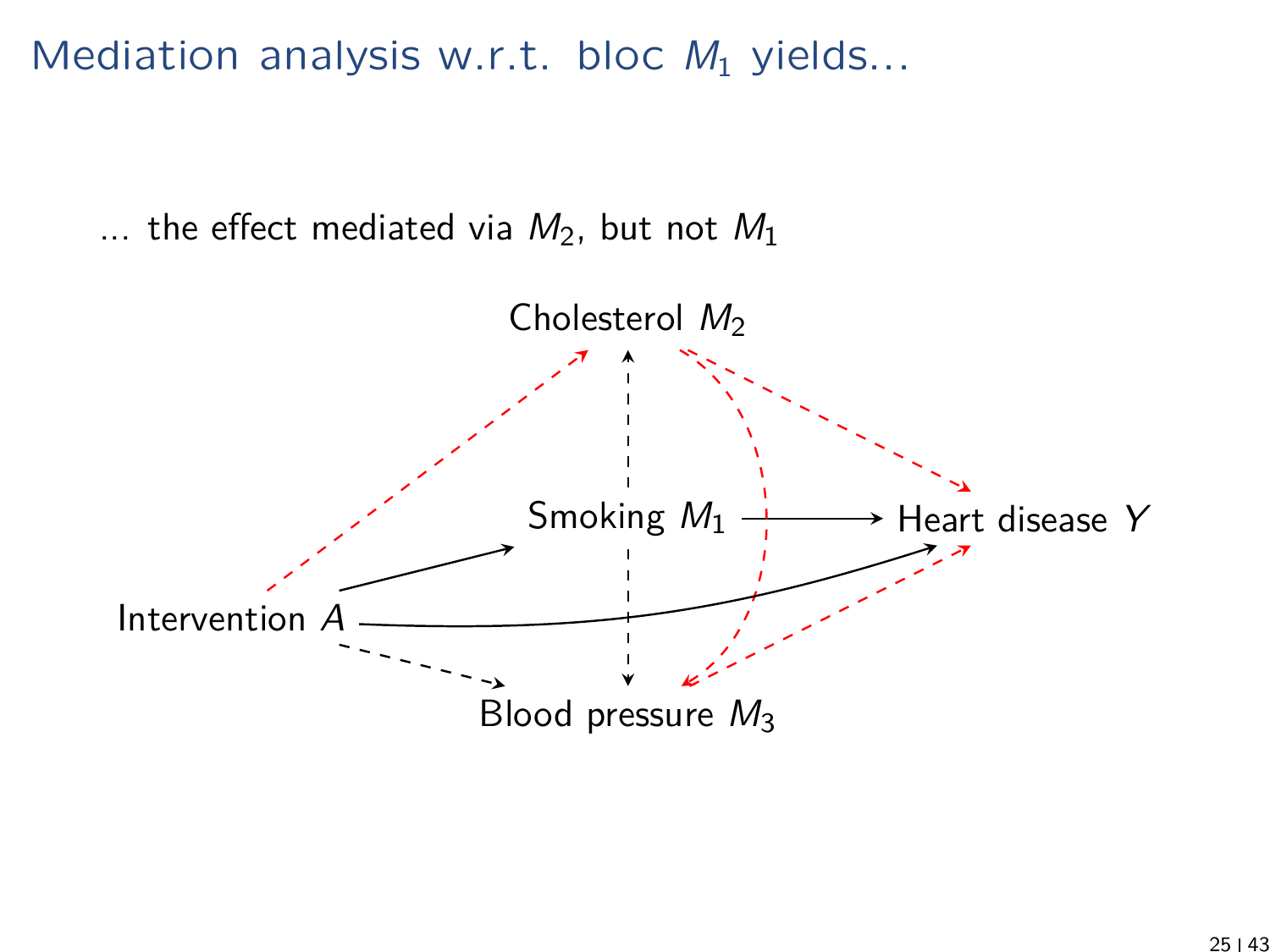## An imputation approach

(Tchetgen Tchetgen and Shpitser, 2012; Albert, 2012; VanderWeele and Vansteelandt, 2013) To estimate

$$
E\{Y(a, M_1(a'), M_2(a', M_1(a')))\}
$$

- predict the outcome for each subject  $i$ as if (s)he had exposure a, adjusting for confounders C.
- $\blacksquare$  average these predicted values in subjects with exposure  $a'$

This does not require modelling the joint distribution of the mediators,

and is of special interest when the exposure is randomly assigned.

If not, additional propensity score weighting can be used.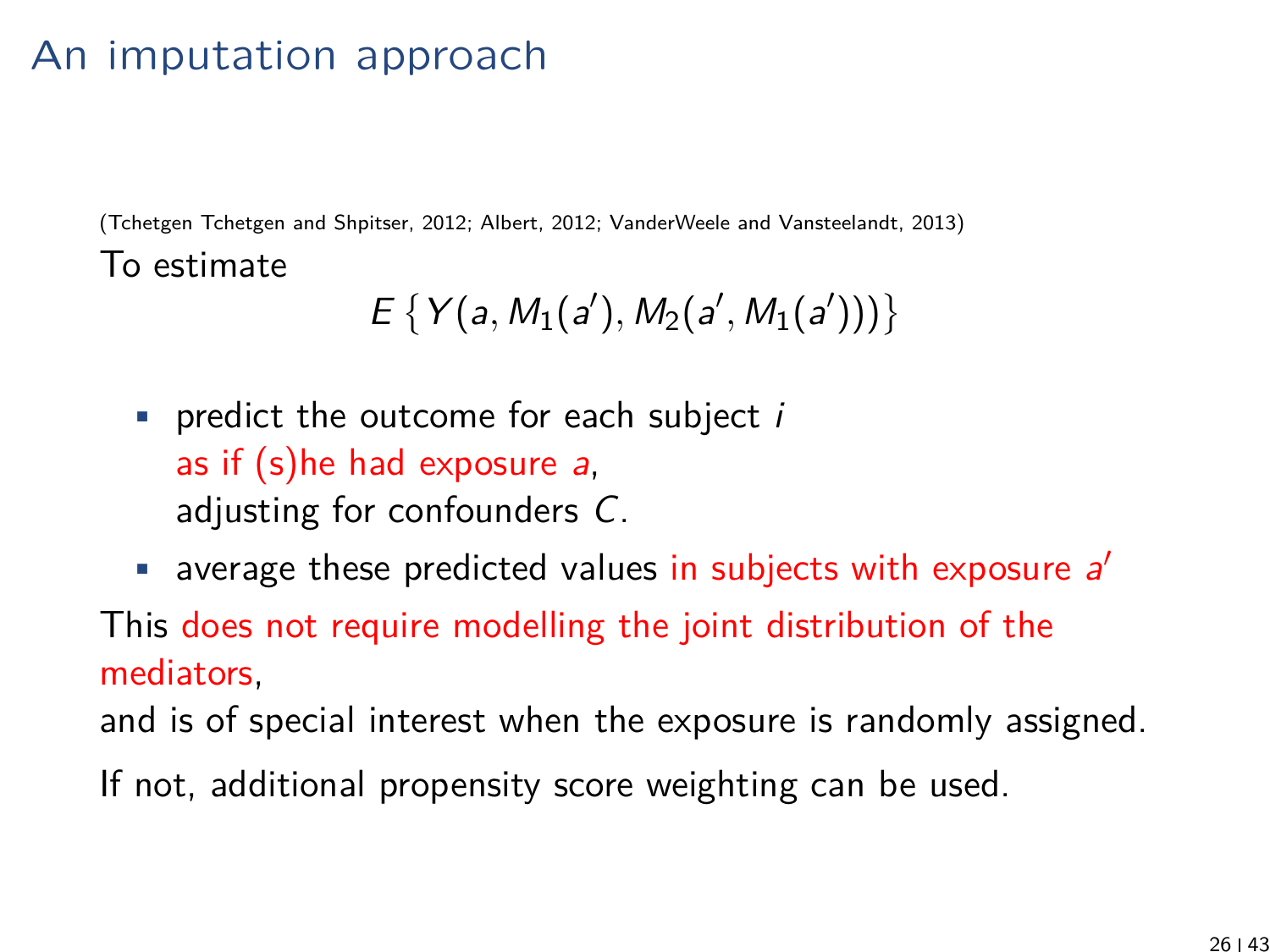• The above strategy gives 2 possible decompositions.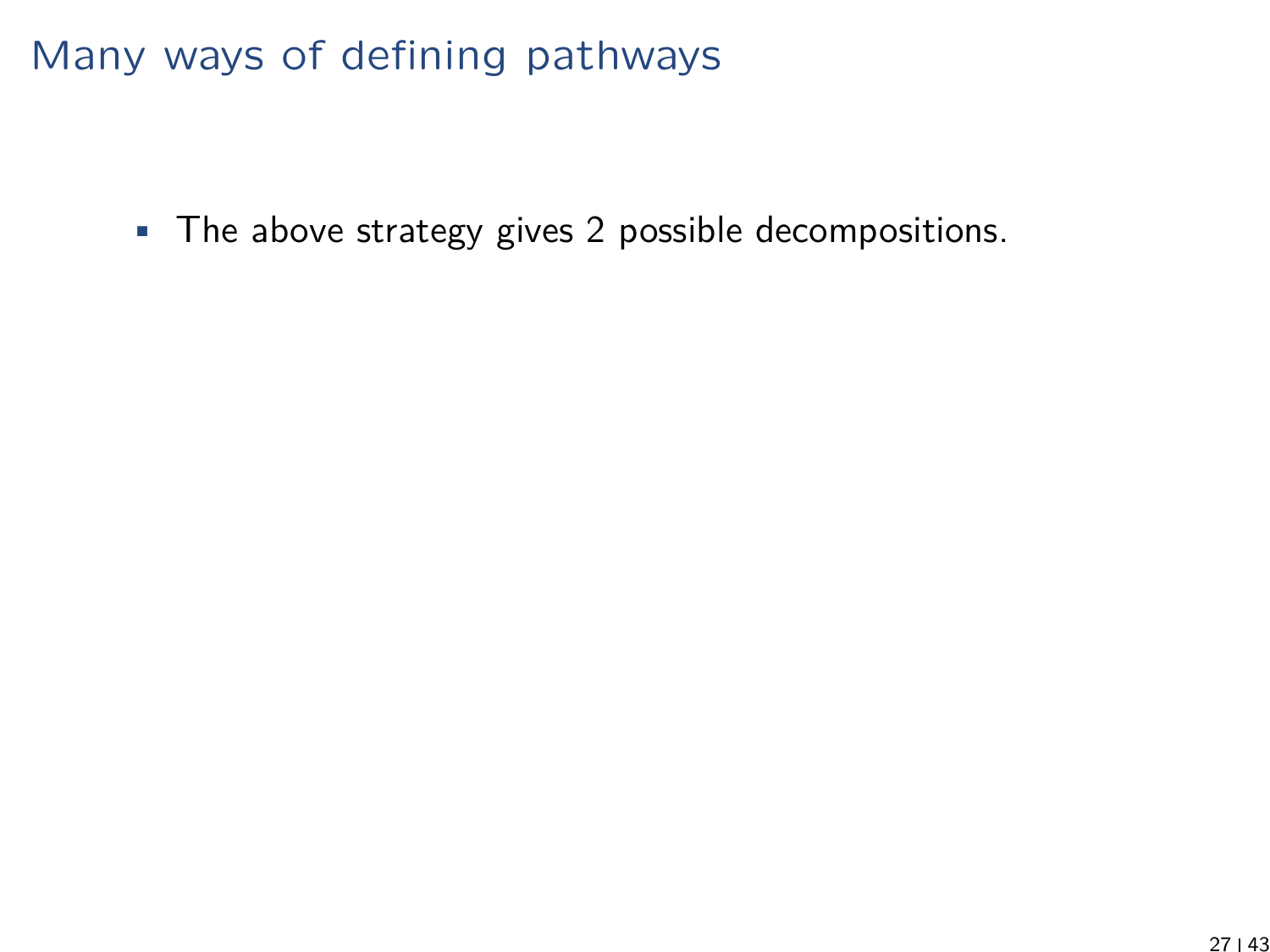- The above strategy gives 2 possible decompositions.
- However, there are many more possible ways to 'define' a specific pathway.

(Daniel et al., 2015)

• For instance, with a binary exposure, we can control

expasure at 
$$
a = 0, 1
$$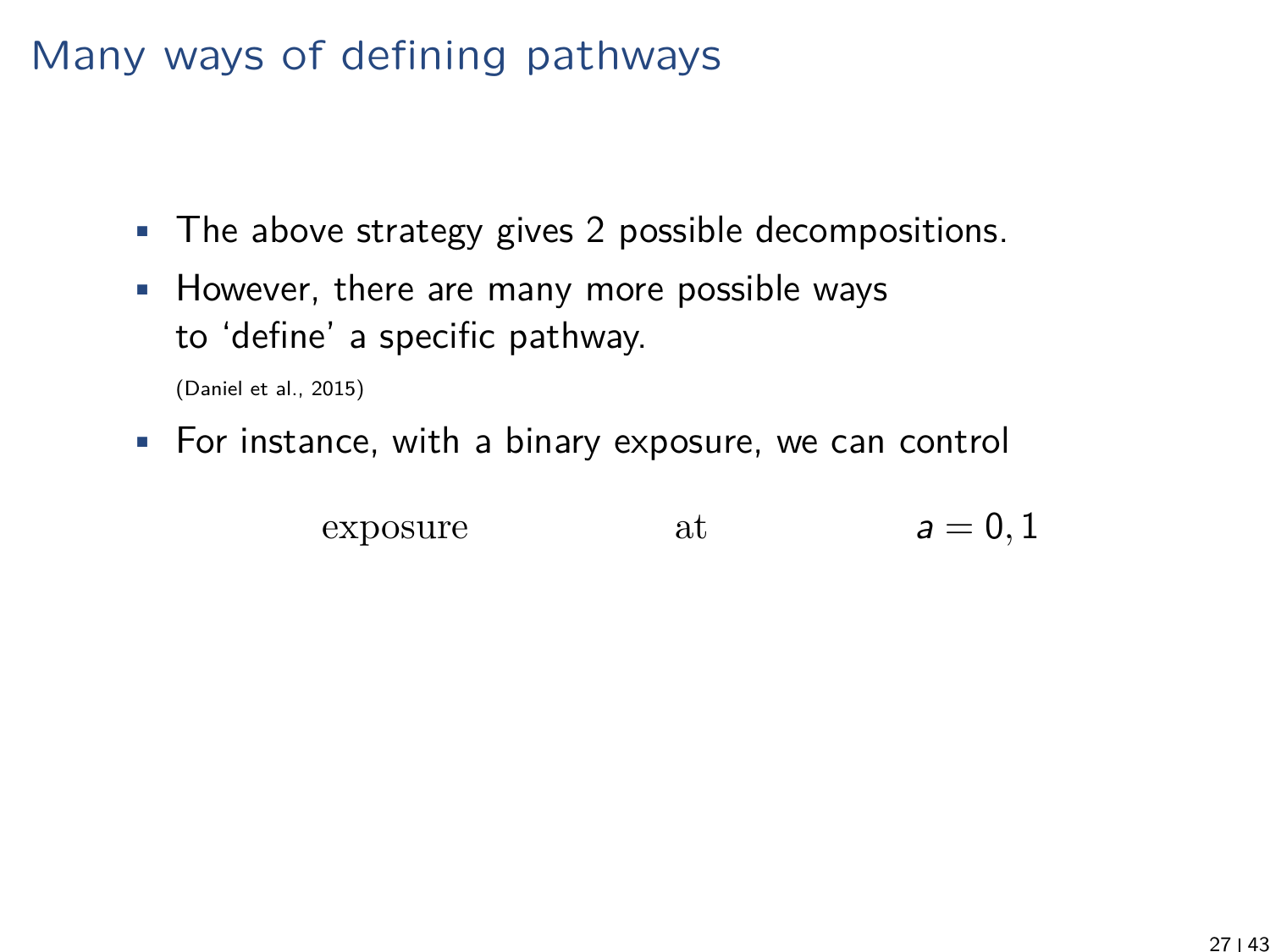- The above strategy gives 2 possible decompositions.
- However, there are many more possible ways to 'define' a specific pathway.

(Daniel et al., 2015)

• For instance, with a binary exposure, we can control

exposure at  $a = 0, 1$ mediator 1 at  $M_1(a')$  with  $a' = 0, 1$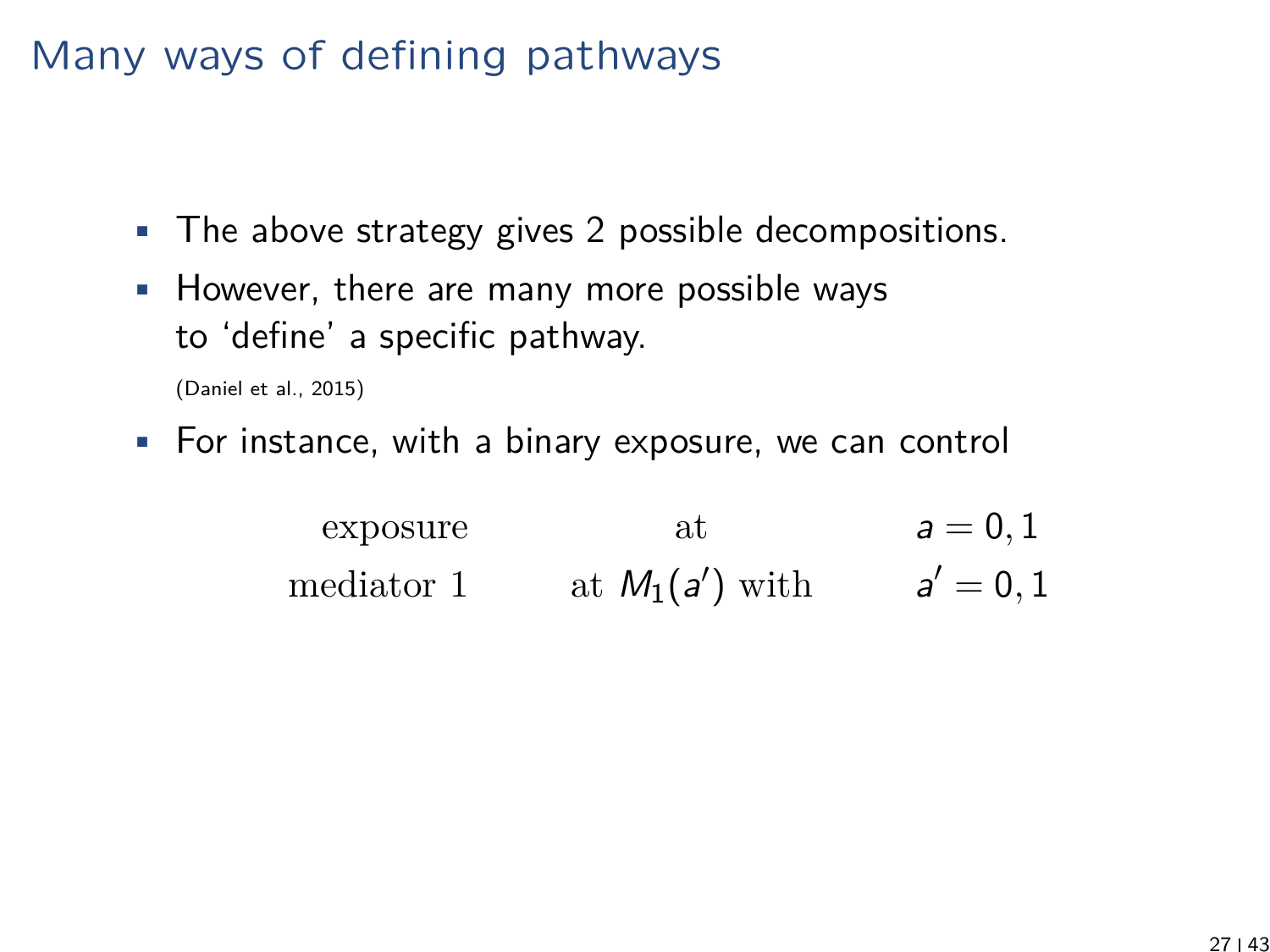- The above strategy gives 2 possible decompositions.
- However, there are many more possible ways to 'define' a specific pathway.

(Daniel et al., 2015)

• For instance, with a binary exposure, we can control

exposure at  $a = 0, 1$ mediator 1 at  $M_1(a')$  with  $a' = 0, 1$ mediator 2 at  $M_2(a'', M_1(a'))$  with  $a'' = 0, 1$ 

• When the exposure is continuous, there are infinitely many possible choices.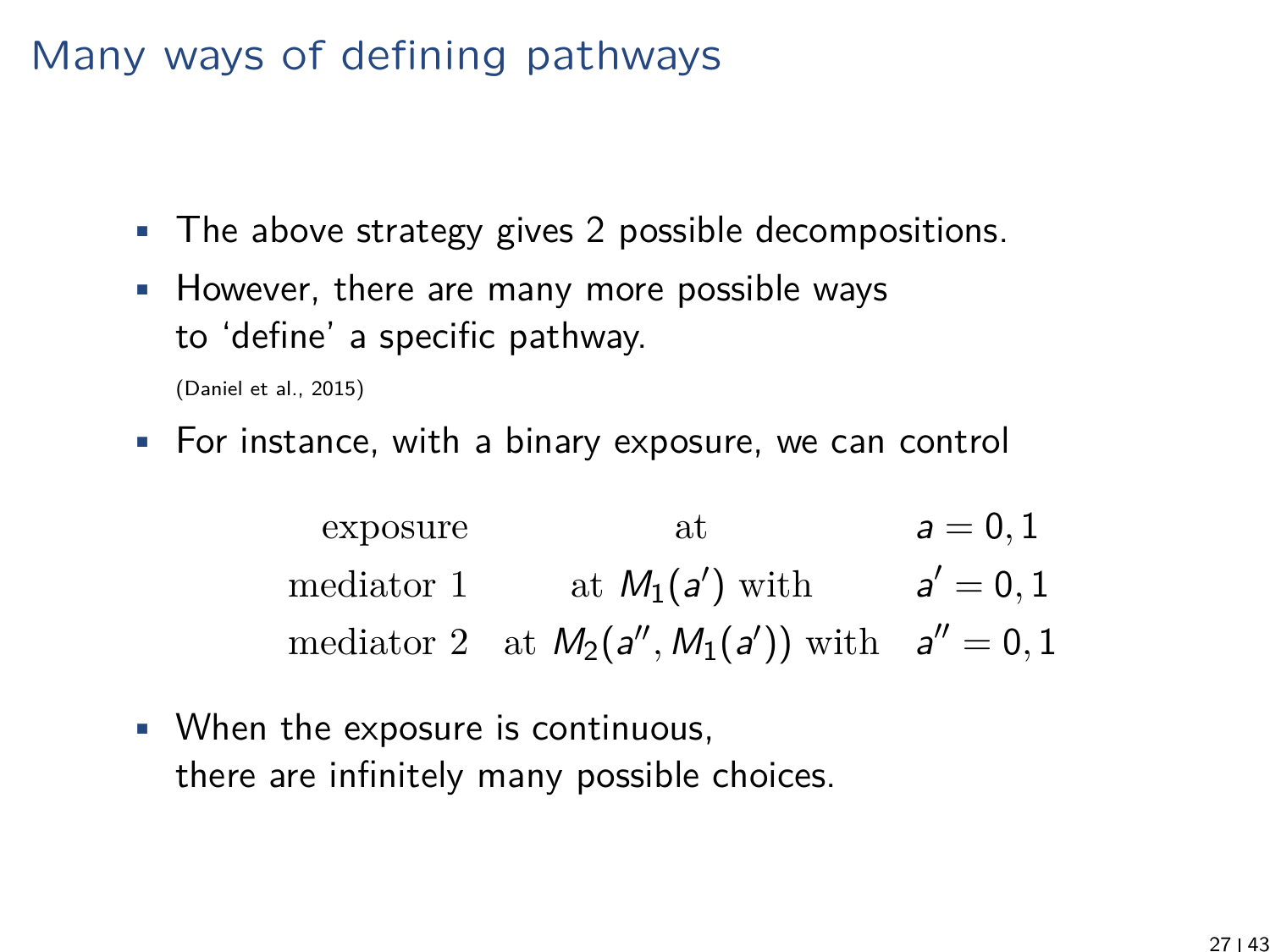- With a binary exposure and 2 mediators, there are 24 ways of decomposing the total effect into a direct effect and mediated effects. (Daniel et al., 2015)
- Some of these require stringent assumptions for identification.
- E.g. they set  $M_1$  at  $M_1(0)$  and  $M_2$  at  $M_2(0, M_1(1))$ .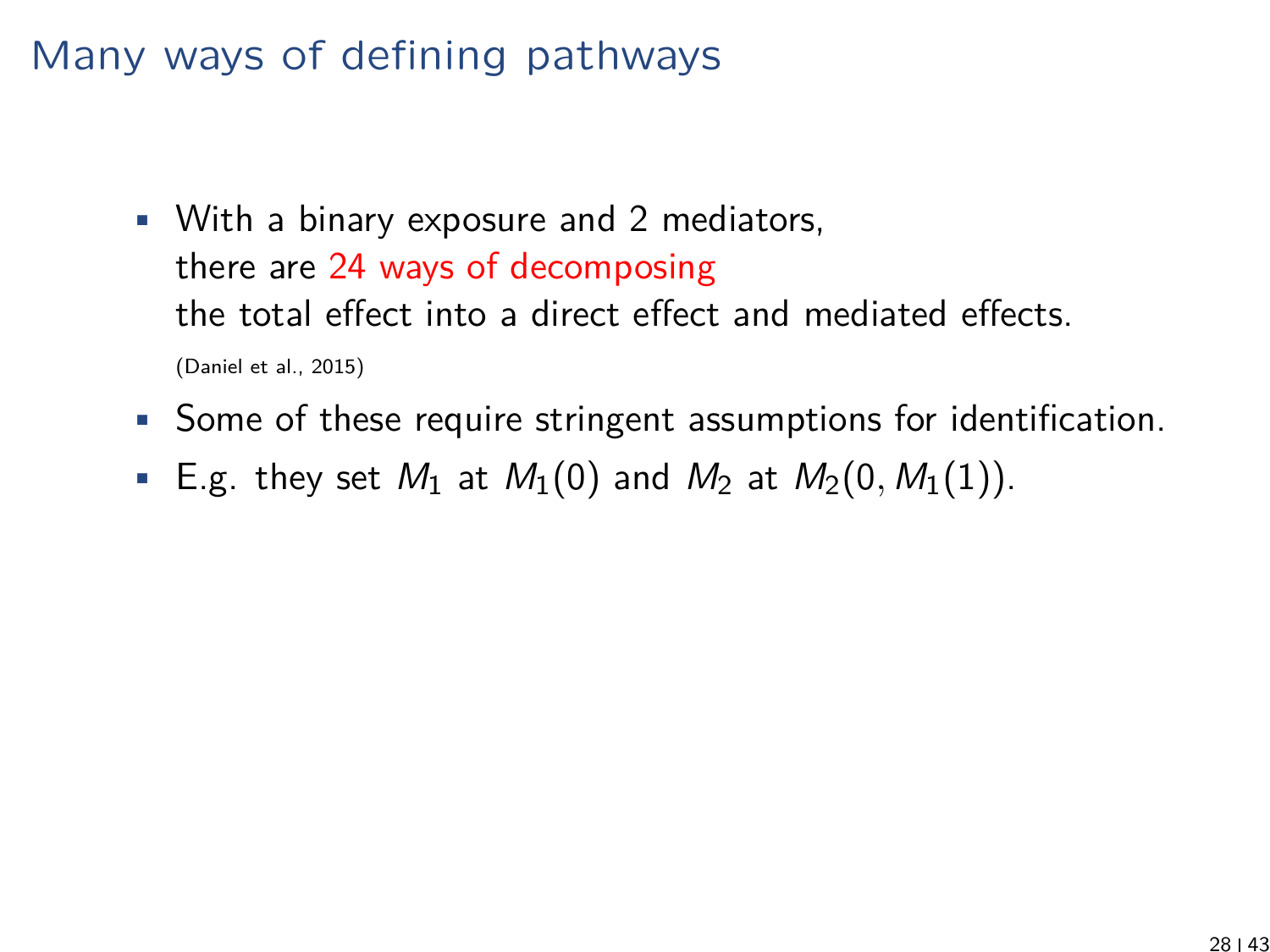- With a binary exposure and 2 mediators, there are 24 ways of decomposing the total effect into a direct effect and mediated effects. (Daniel et al., 2015)
- Some of these require stringent assumptions for identification.
- E.g. they set  $M_1$  at  $M_1(0)$  and  $M_2$  at  $M_2(0, M_1(1))$ .
- VanderWeele and Vansteelandt (2013) focus on just 2 decompositions.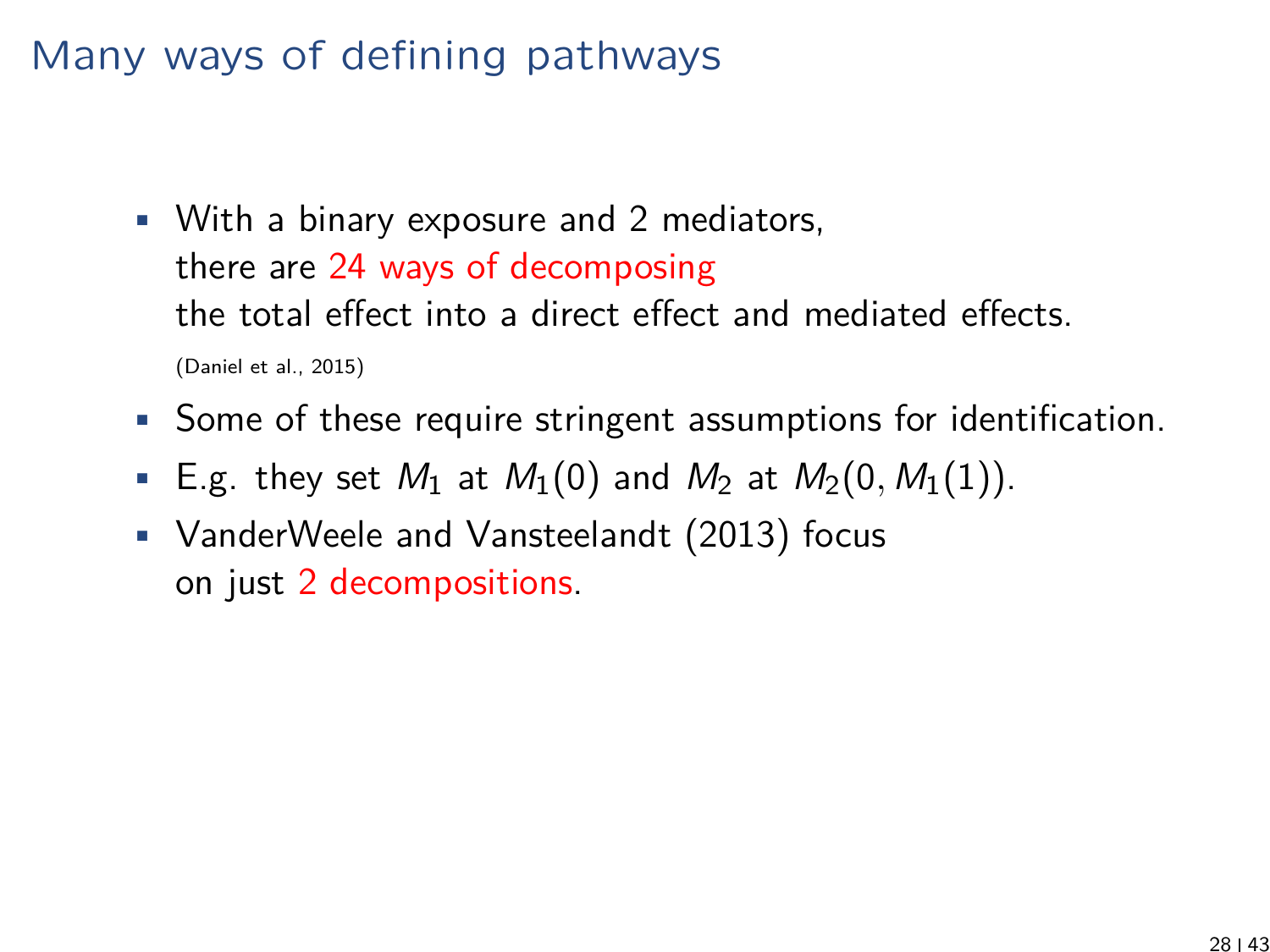- With a binary exposure and 2 mediators, there are 24 ways of decomposing the total effect into a direct effect and mediated effects. (Daniel et al., 2015)
- Some of these require stringent assumptions for identification.
- E.g. they set  $M_1$  at  $M_1(0)$  and  $M_2$  at  $M_2(0, M_1(1))$ .
- VanderWeele and Vansteelandt (2013) focus on just 2 decompositions.
- We focus on the  $6$  decompositions that set  $M_1$  at  $M_1(a')$  and  $M_2$  at  $M_2(a'', M_1(a'))$ . (Steen et al., 2016)
- This requires just slightly stronger assumptions.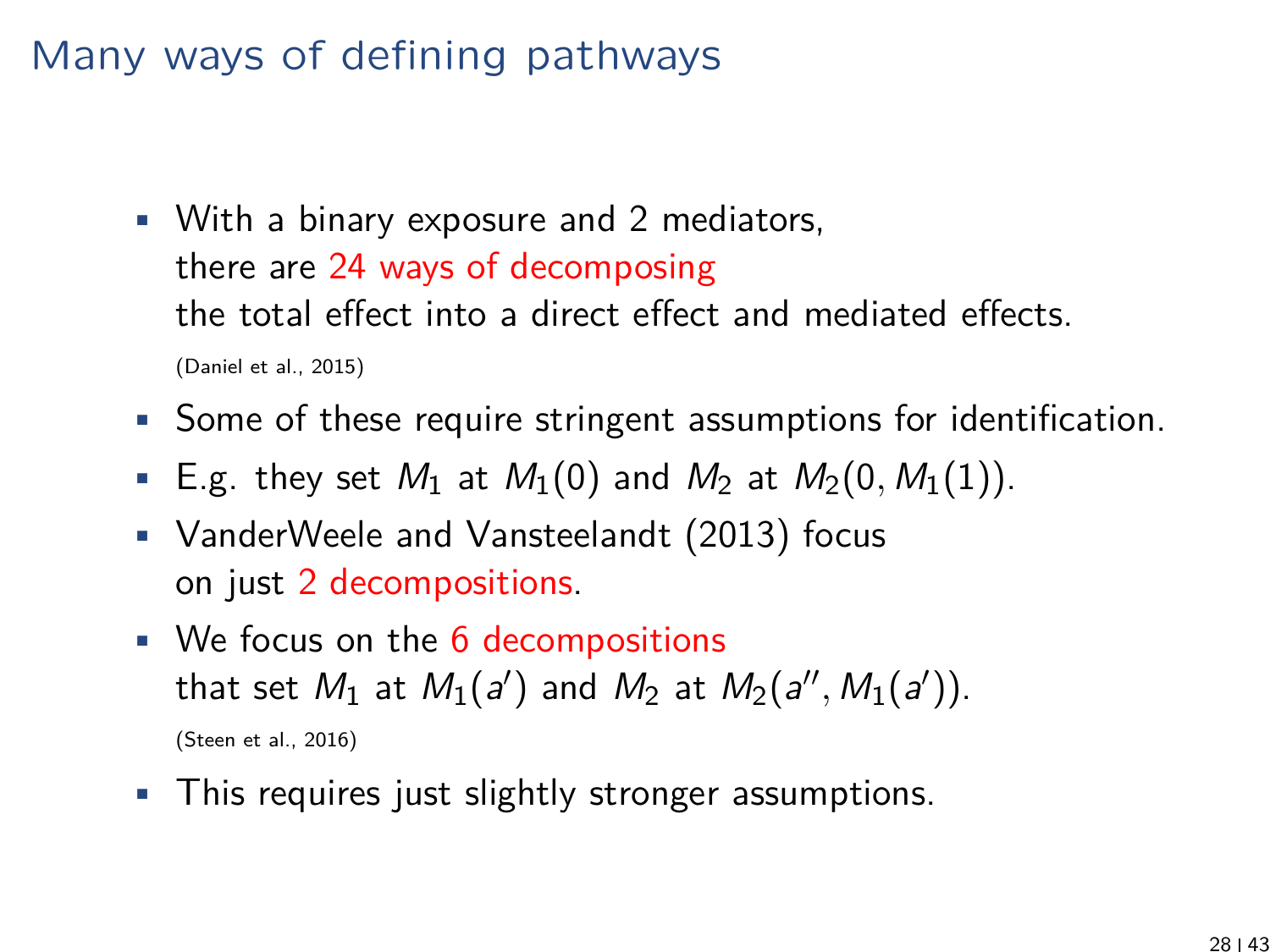#### Natural effect models enable parsimonious modelling

$$
E\left\{Y(a,M_1(a'),M_2(a'',M_1(a'))\right\}=\beta_0+\beta_1a+\beta_2a'+\beta_3a''
$$

(Lange, Vansteelandt and Bekaert, 2012; Vansteelandt, Lange and Bekaert, 2012; Steen et al., 2016)

- Natural effect models enable more parsimonious modelling
- $\beta_1$  captures the direct effect, not via  $M_1, M_2$ .
- $\beta_2$  captures the indirect effect via  $M_1$ .
- $\beta_3$  captures the indirect effect via  $M_2$  but not  $M_1$ .

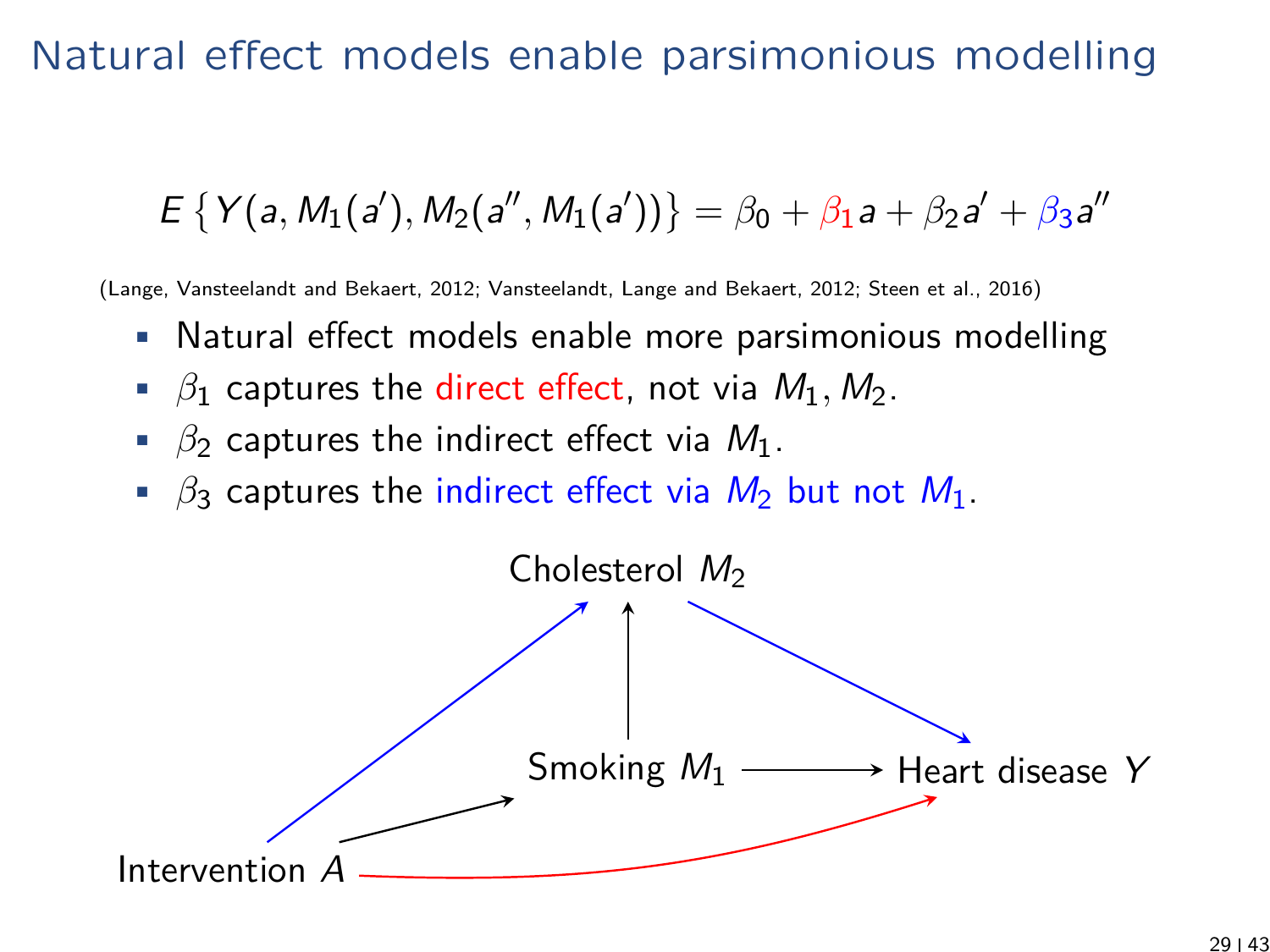## Natural effect models enable flexible modelling

(Lange, Vansteelandt and Bekaert, 2012; Vansteelandt, Lange and Bekaert, 2012; Steen et al., 2016)

• Is the indirect effect via cholesterol different depending on what level we control smoking?

 $E \{ Y(a, M_1(a'), M_2(a'', M_1(a')) \} = \beta_0 + \beta_1 a + \beta_2 a' + \beta_3 a'' + \beta_4 a' a''$ 

• Is the indirect effect via smoking (but not cholesterol) different for men and women?

 $E \{ Y(a, M_1(a'), M_2(a'', M_1(a')) | C \} = \beta_0 + \beta_1 a + \beta_2 a' + \beta_3 a''$  $+\beta_4 a'C + \beta_5 C$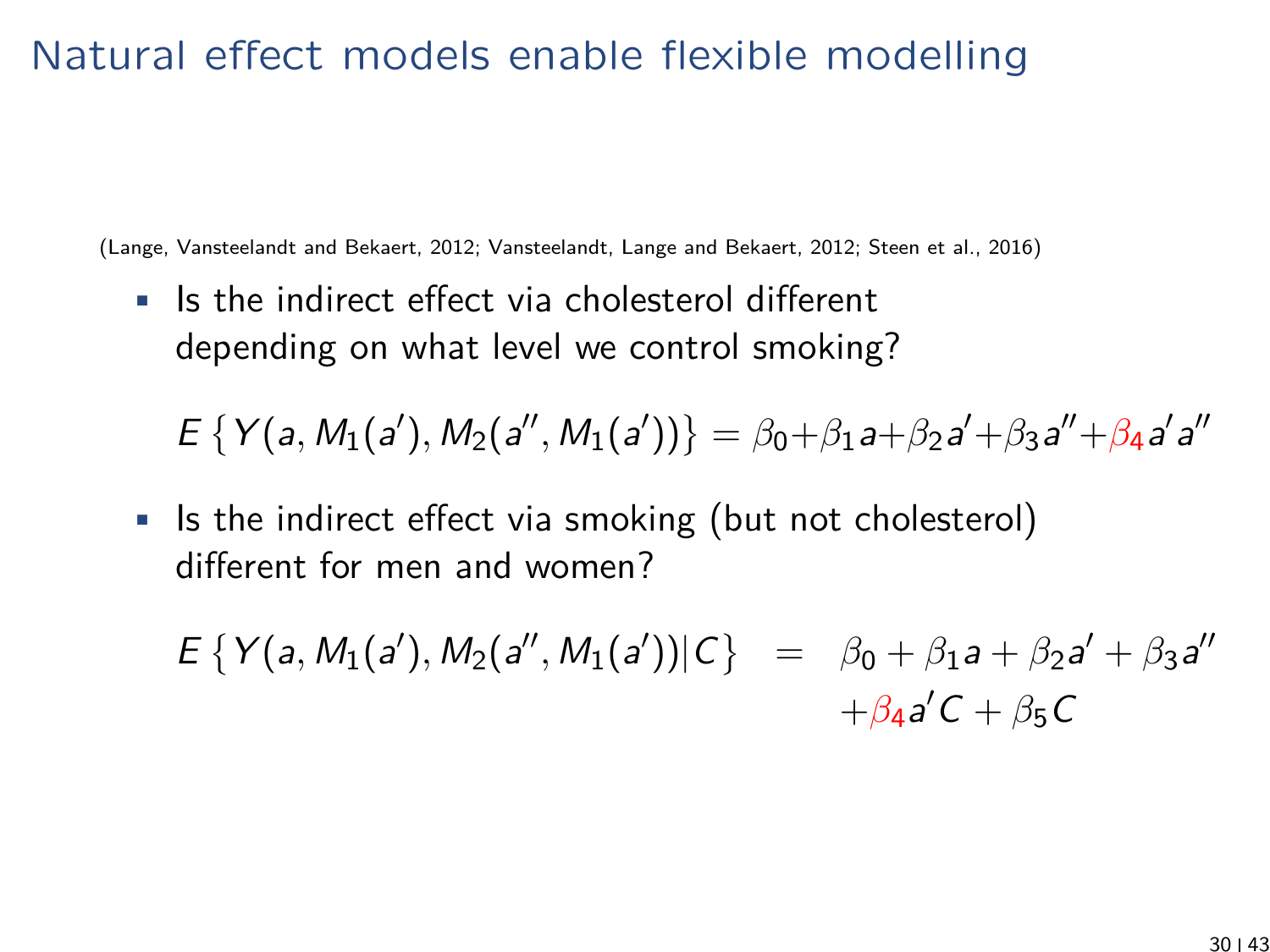# A weighted imputation approach

(Steen et al., 2016) To estimate

$$
E\left\{Y(a,M_1(a'),M_2(a'',M_1(a')))\right\}
$$

- predict the outcome for each subject  $i$ as if (s)he had exposure a, adjusting for confounders C.
- calculate a weighted average of these predicted values in subjects with exposure  $a''$ , using weights

$$
\frac{P(M_{1i}|A_i=a',C_i)}{P(M_{1i}|A_i=a'',C_i)}
$$

If the exposure is not randomly assigned additional propensity score weighting can be used.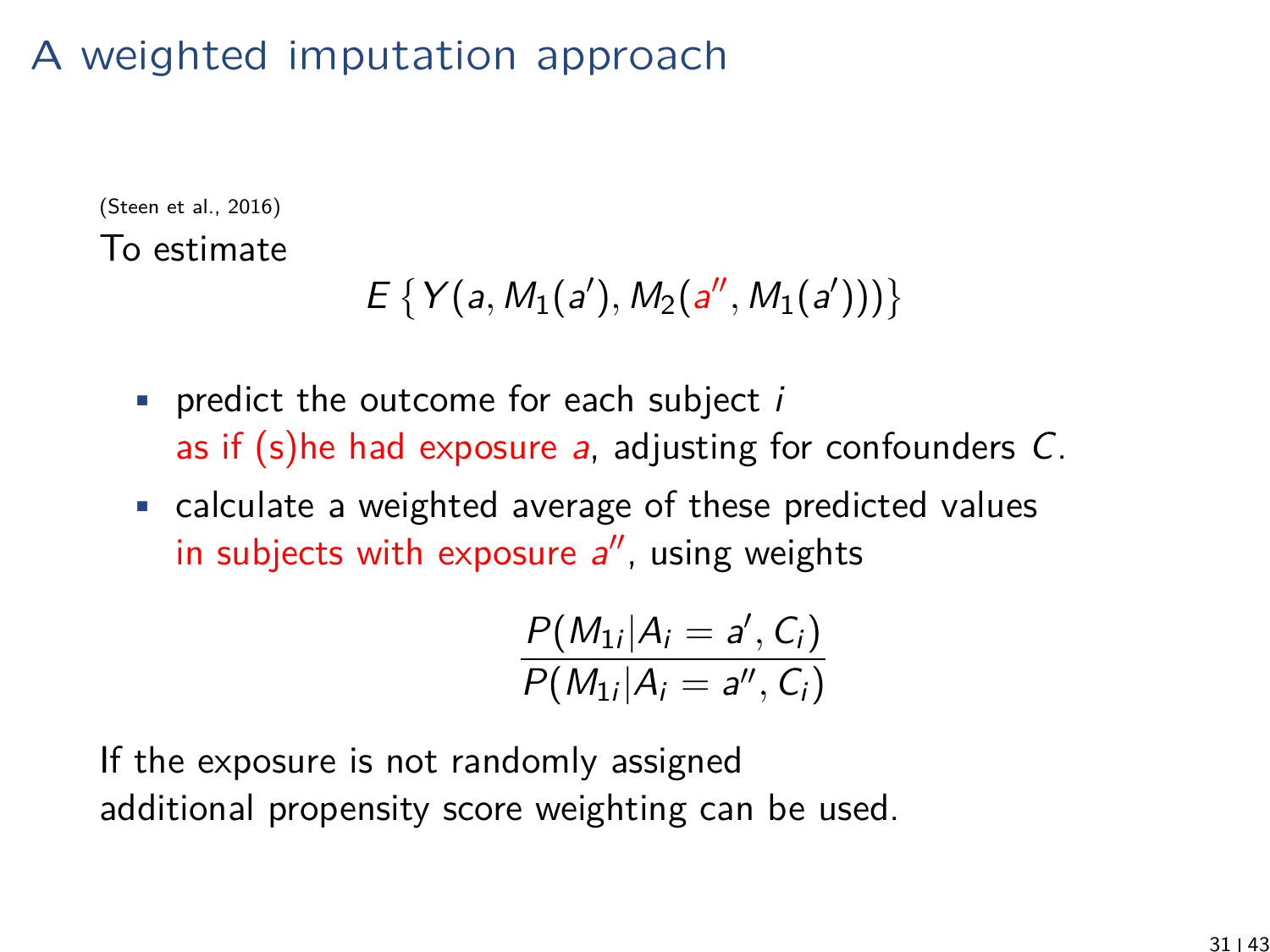# A weighted imputation approach

(Steen et al., 2016) To estimate

$$
E\left\{Y(a,M_1(a'),M_2(a'',M_1(a')))\right\}
$$

- predict the outcome for each subject  $i$ as if (s)he had exposure a, adjusting for confounders C.
- calculate a weighted average of these predicted values in subjects with exposure  $a'$ , using weights

$$
\frac{P(M_{2i}|M_{1i}, A_i = a'', C_i)}{P(M_{2i}|M_{1i}, A_i = a', C_i)}
$$

If the exposure is not randomly assigned additional propensity score weighting can be used.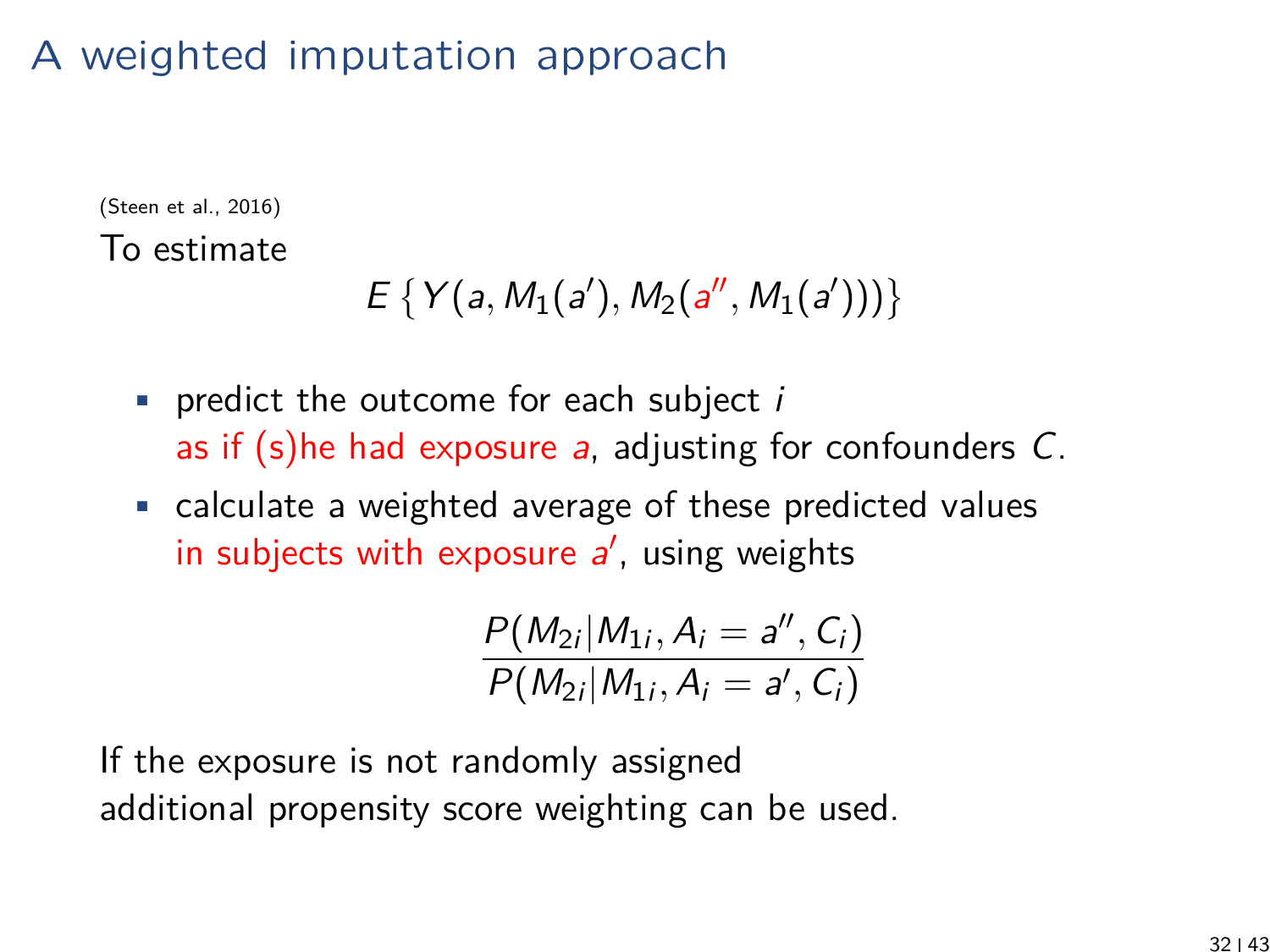## Fitting natural effect models

• R package medflex enables fitting natural effect models with a single mediator.

(Steen et al., 2016)

• Extensions to multiple mediators forthcoming, and currently available on request.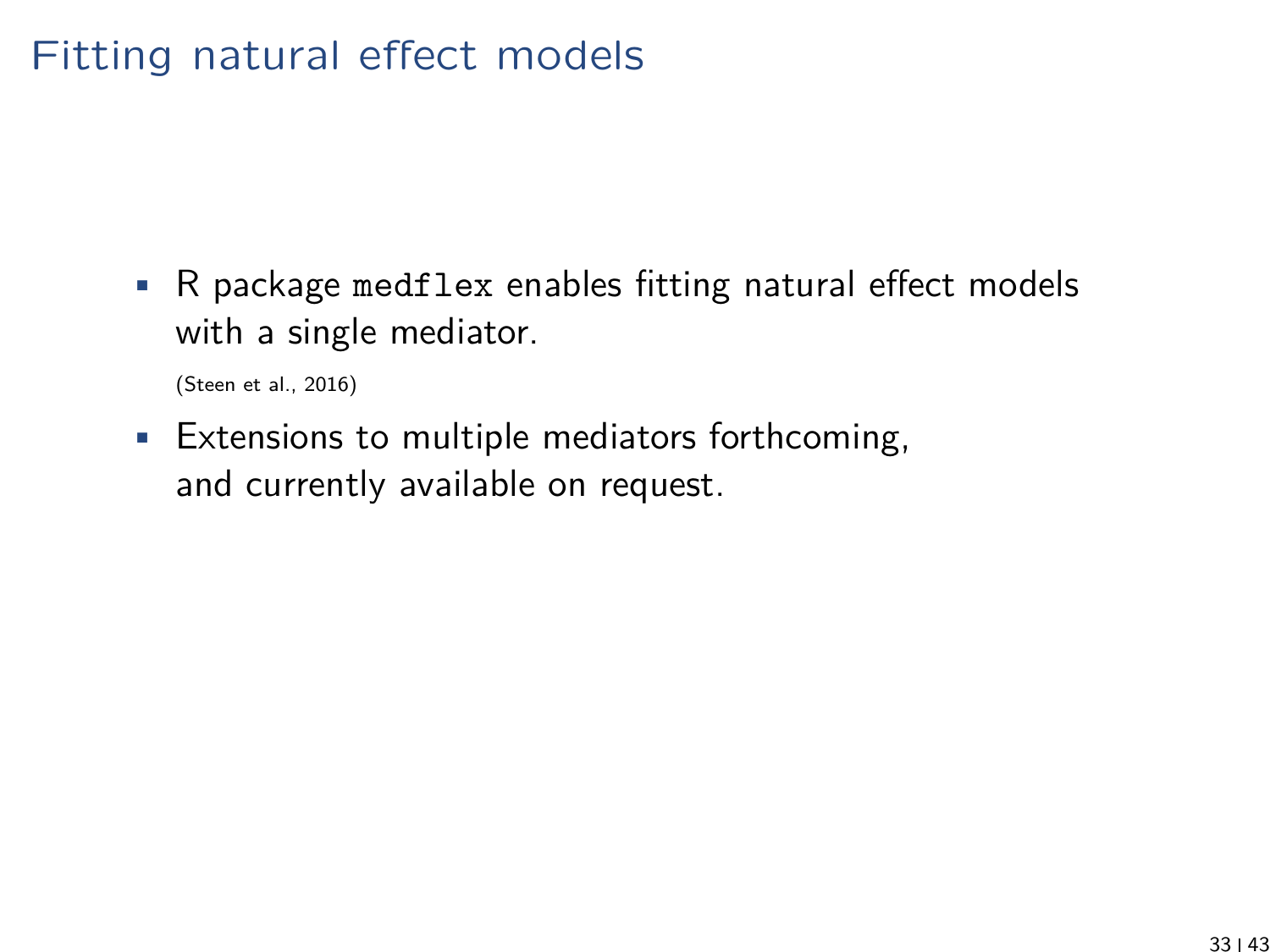## Fitting natural effect models

• R package medflex enables fitting natural effect models with a single mediator.

(Steen et al., 2016)

- Extensions to multiple mediators forthcoming, and currently available on request.
- Weighting can be avoided so long as there are 2 mediators and no interactions.
- It can more generally be avoided using a sequential imputation approach.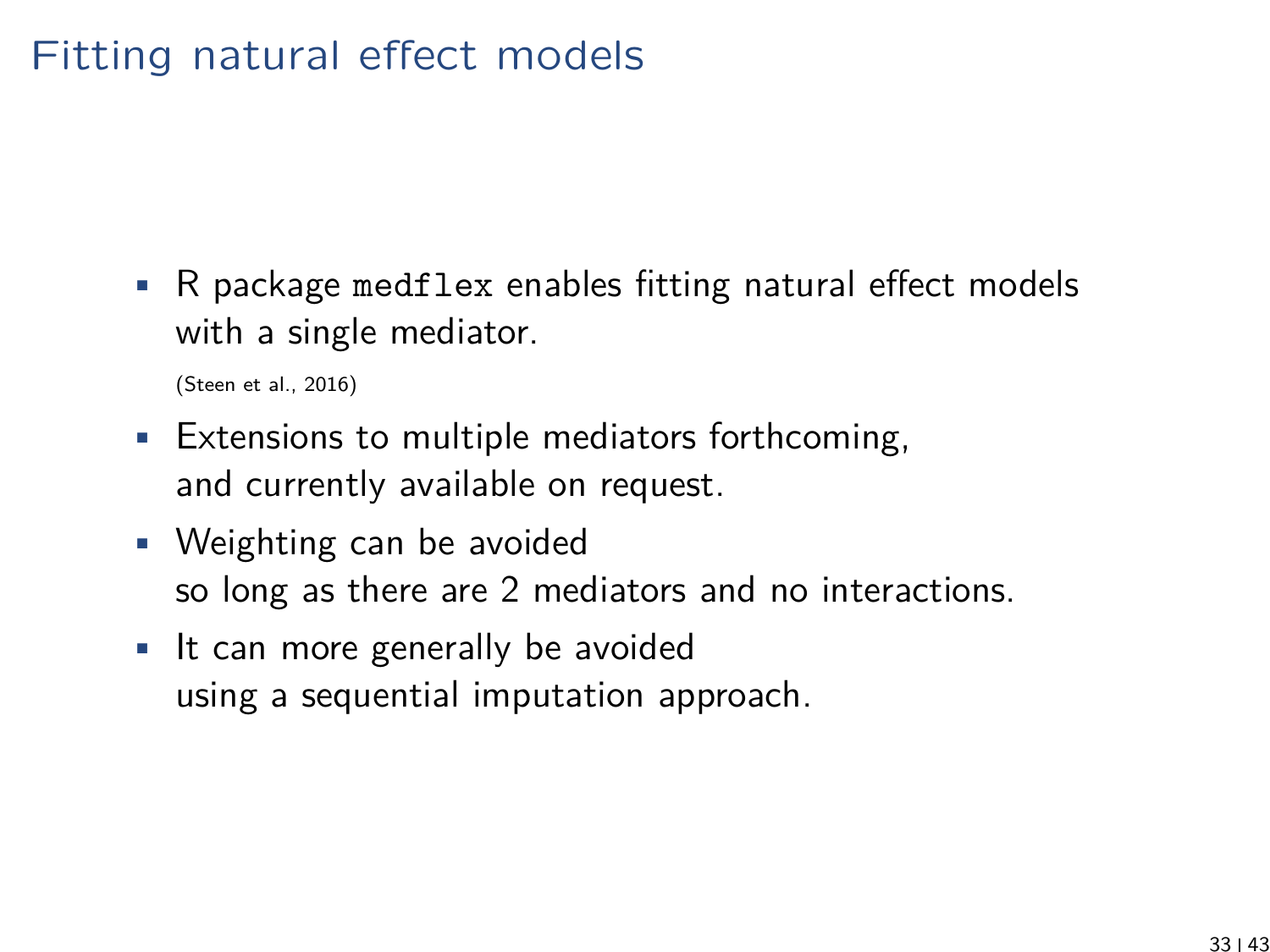## Case study: WHO-LARES

• Data from 5882 adult respondents.



(Shenassa et al., 2007)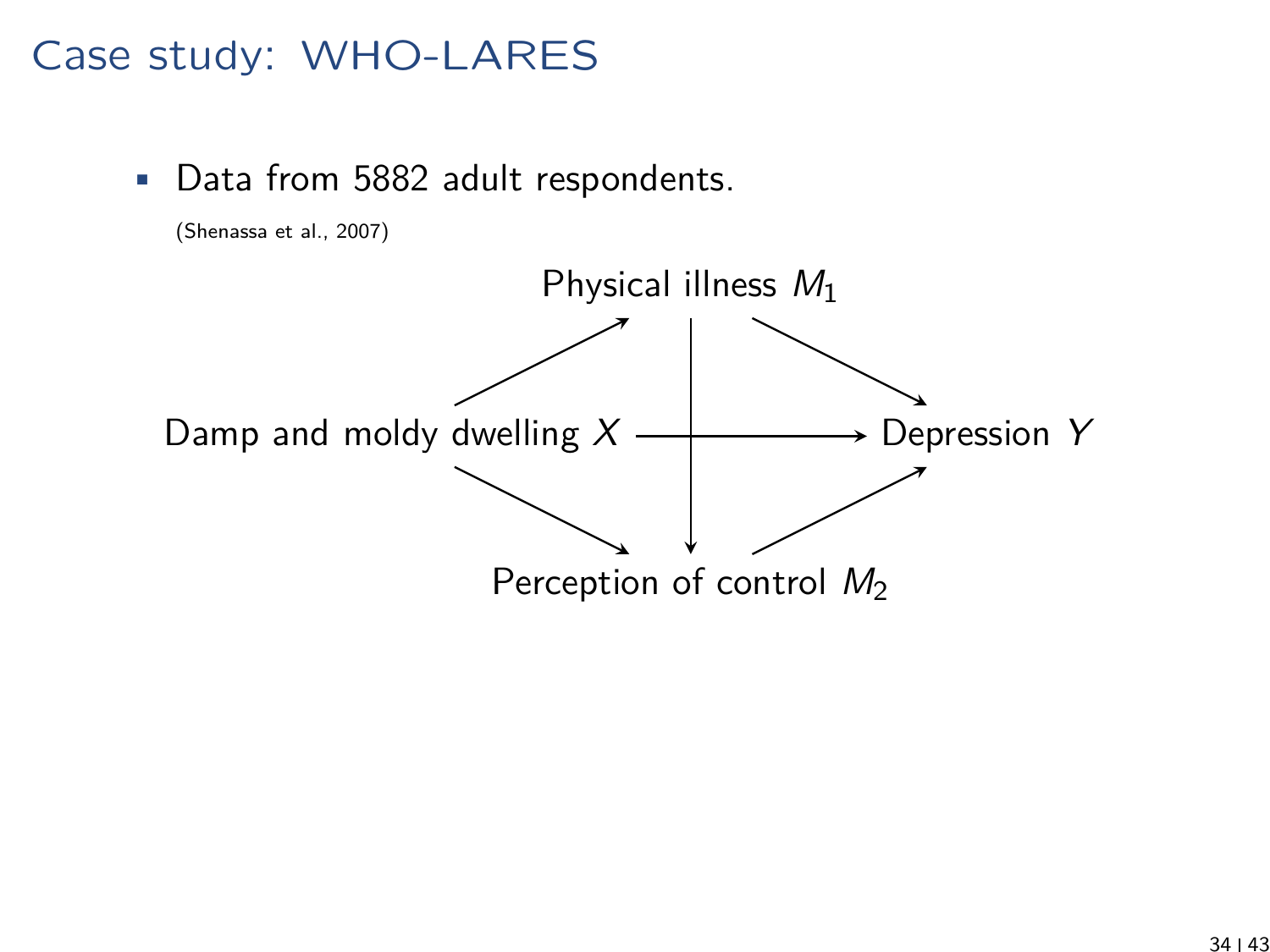## Case study: WHO-LARES

(Shenassa et al., 2007)

Data from 5882 adult respondents.



- A sense of compromised control over one's living environment (e.g. keeping a house clean in the face of recurrent mold) may mediate a potential link between residence in a damp and moldy dwelling and depression.
- To what extent?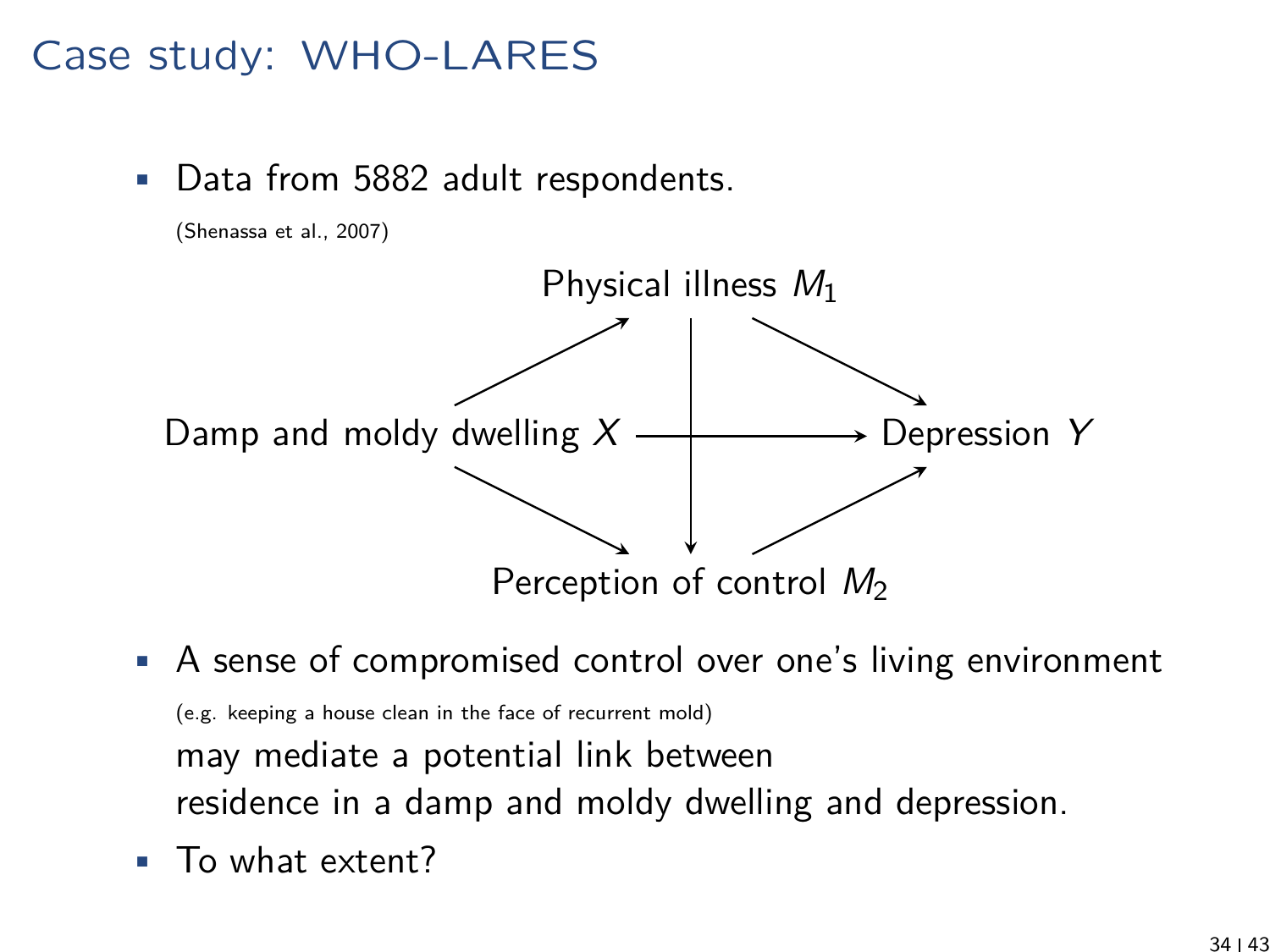#### Results from a main effects model

|                                            |  |  | Table 1. Estimates and 95% Confidence Intervals of the Component Effects Odds |  |
|--------------------------------------------|--|--|-------------------------------------------------------------------------------|--|
| Ratios. <sup>a</sup> WHO-LARES, 2002-2003. |  |  |                                                                               |  |

|                                                 |                 | Weighted by $W_{1i,a'}$ | <b>Weighted by</b> $W_{2i,a''}$ |              |  |  |
|-------------------------------------------------|-----------------|-------------------------|---------------------------------|--------------|--|--|
| <b>Component</b>                                | <b>Estimate</b> | 95% CI                  | <b>Estimate</b>                 | 95% CI       |  |  |
| $\exp(\hat{E}_{A\to Y})$                        | 1.260           | 1.000, 1.573            | 1.259                           | 1.000, 1.571 |  |  |
| $\exp(\hat{E}_{A\rightarrow M_1Y})$             | 1.042           | 1.015, 1.069            | 1.041                           | 0.995, 1.089 |  |  |
| $\exp(\hat{E}_{A\rightarrow M_2\rightarrow Y})$ | 1.052           | 1.008, 1.098            | 1.048                           | 1.016, 1.079 |  |  |

Abbreviations: CI, confidence interval; WHO-LARES, World Health Organization's Large Analysis and Review of European Housing and Health Status.

<sup>a</sup> Component effects as parameterized in the following natural effect model:  $\text{logit} \, P \{ Y(a, M_1(a'), M_2(a'', M_1(a'))) = 1 | C \} = \zeta_0 + \zeta_1 a + \zeta_2 a' + \zeta_3 a'' + \zeta_4^{\top} C.$ 

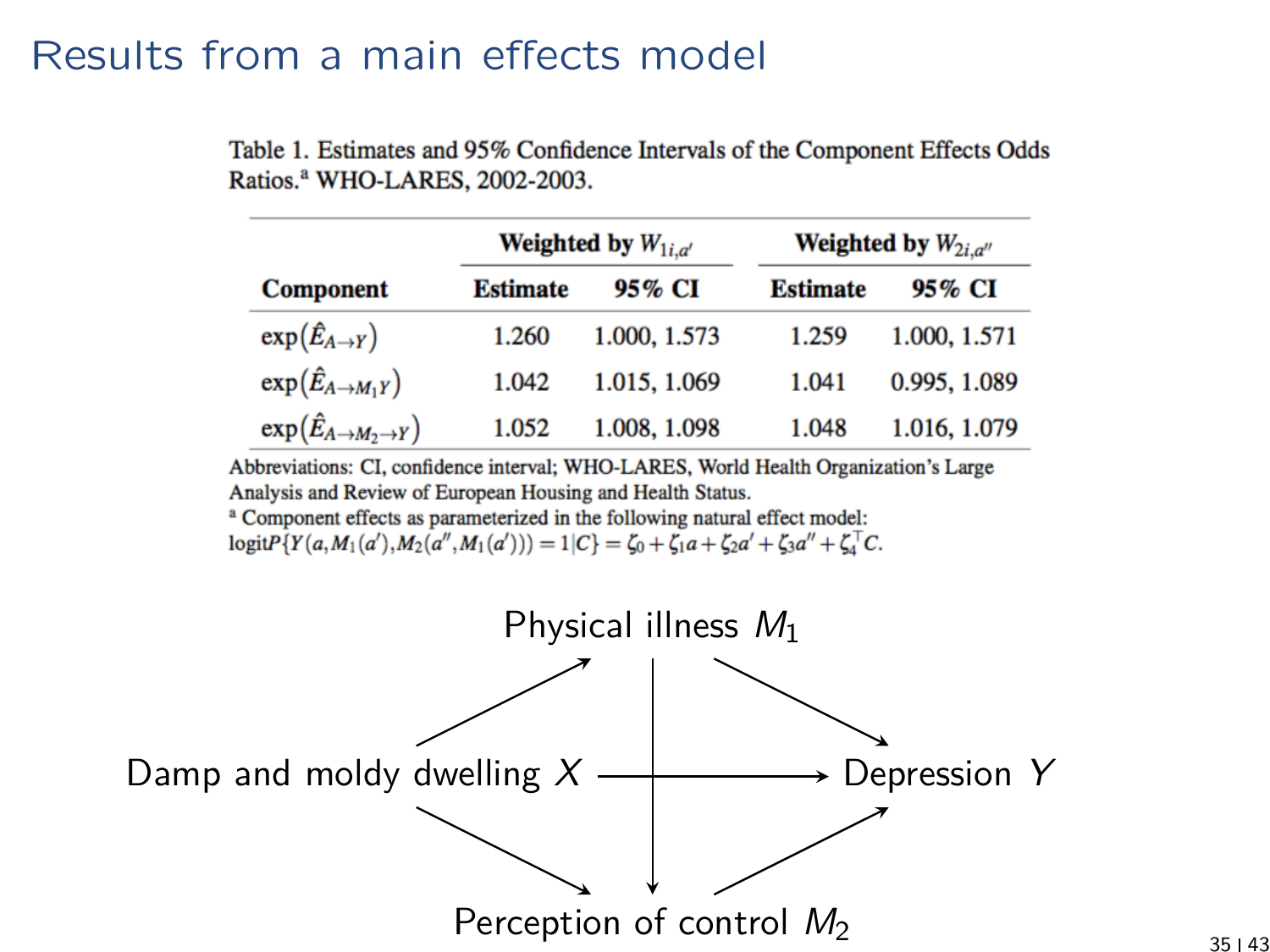# No evidence of interactions between pathways (P 0.49)

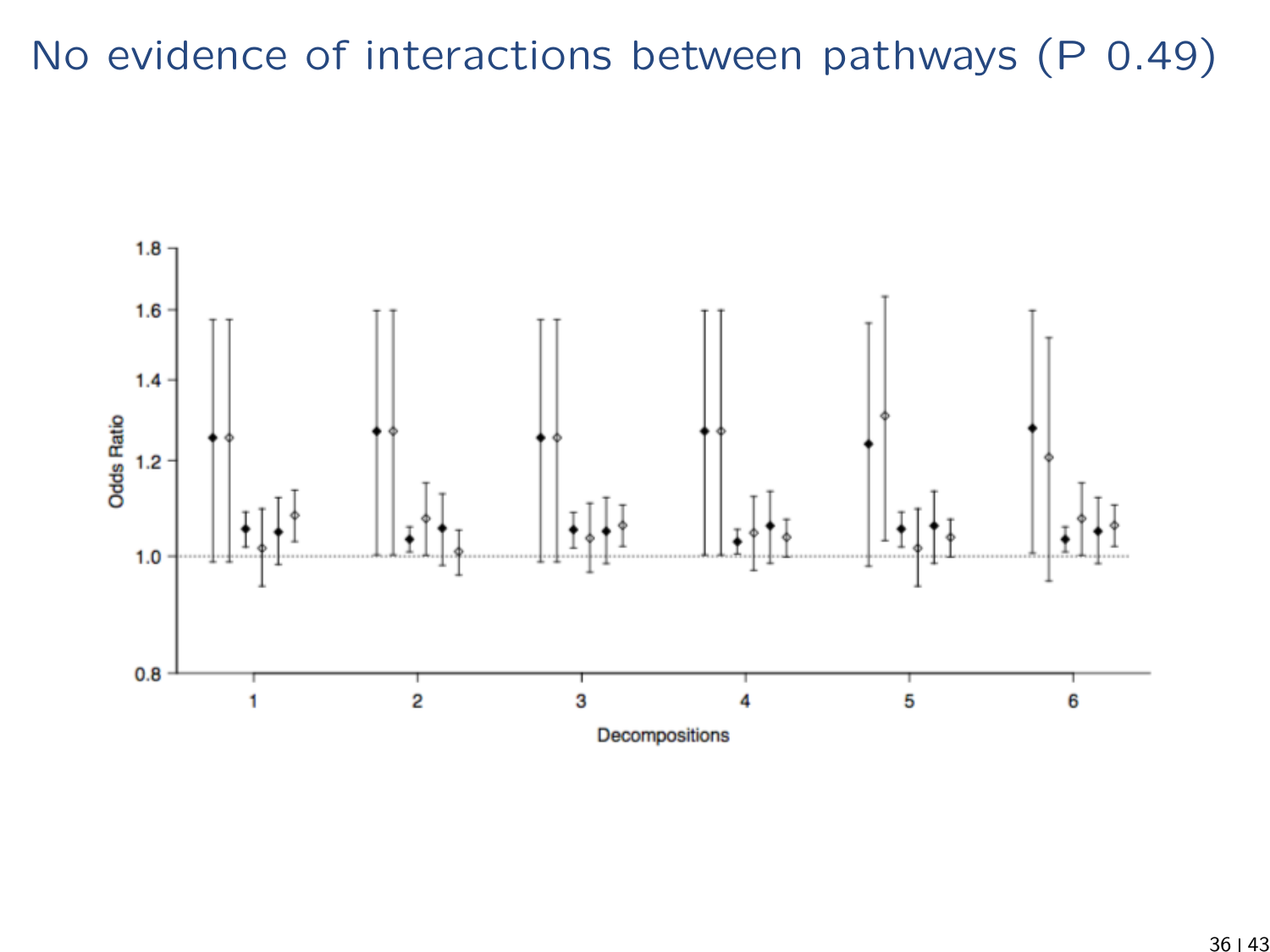#### Summary: mediation analysis 'en bloc'

Considering multiple mediators 'en bloc' has some appeal, as it adjusts for confounding

- when mediators mutually influence each other;
- share unmeasured common causes.

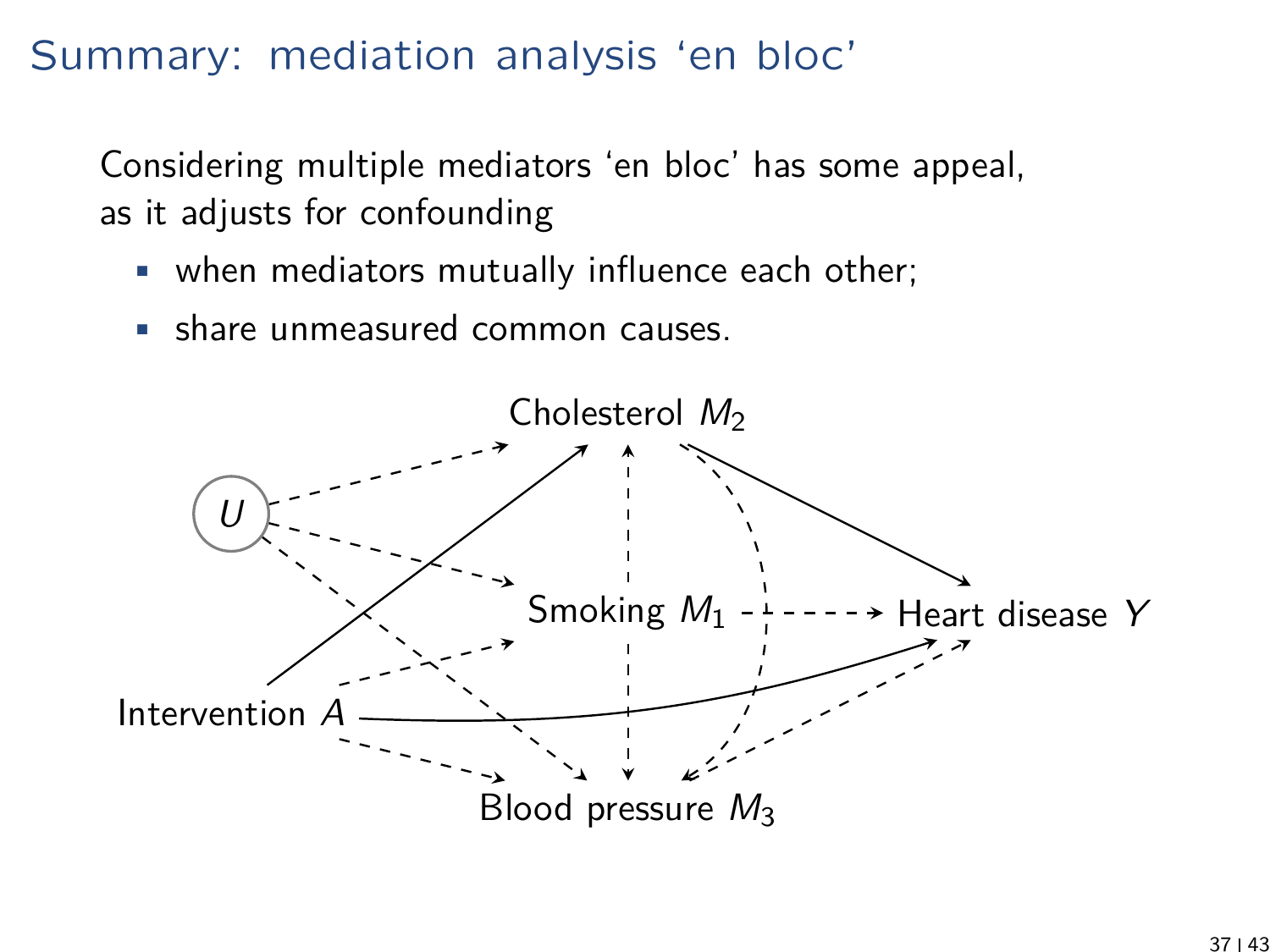#### Summary: mediation analysis 'en bloc'

Larger blocs may thus seem preferable, although not necessarily...

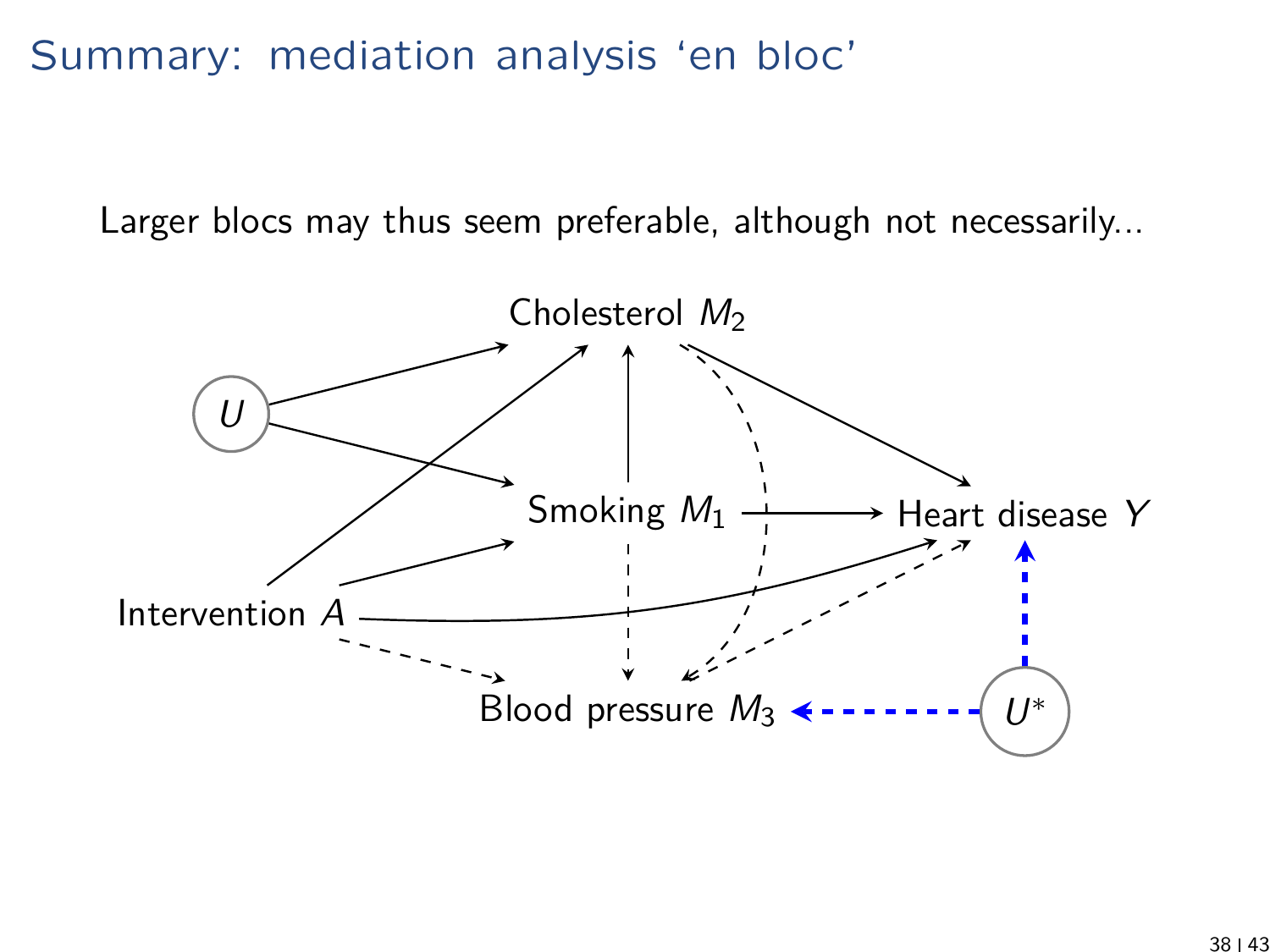#### Summary: pathways

- Multiple mediation analysis 'en bloc' does not provide insight into separate pathways.
- Mediation analysis 'one at a time' can be problematic, and should be avoided.
- Sequential mediation analysis is preferred, but is also prone to bias when the mediators share unmeasured common causes.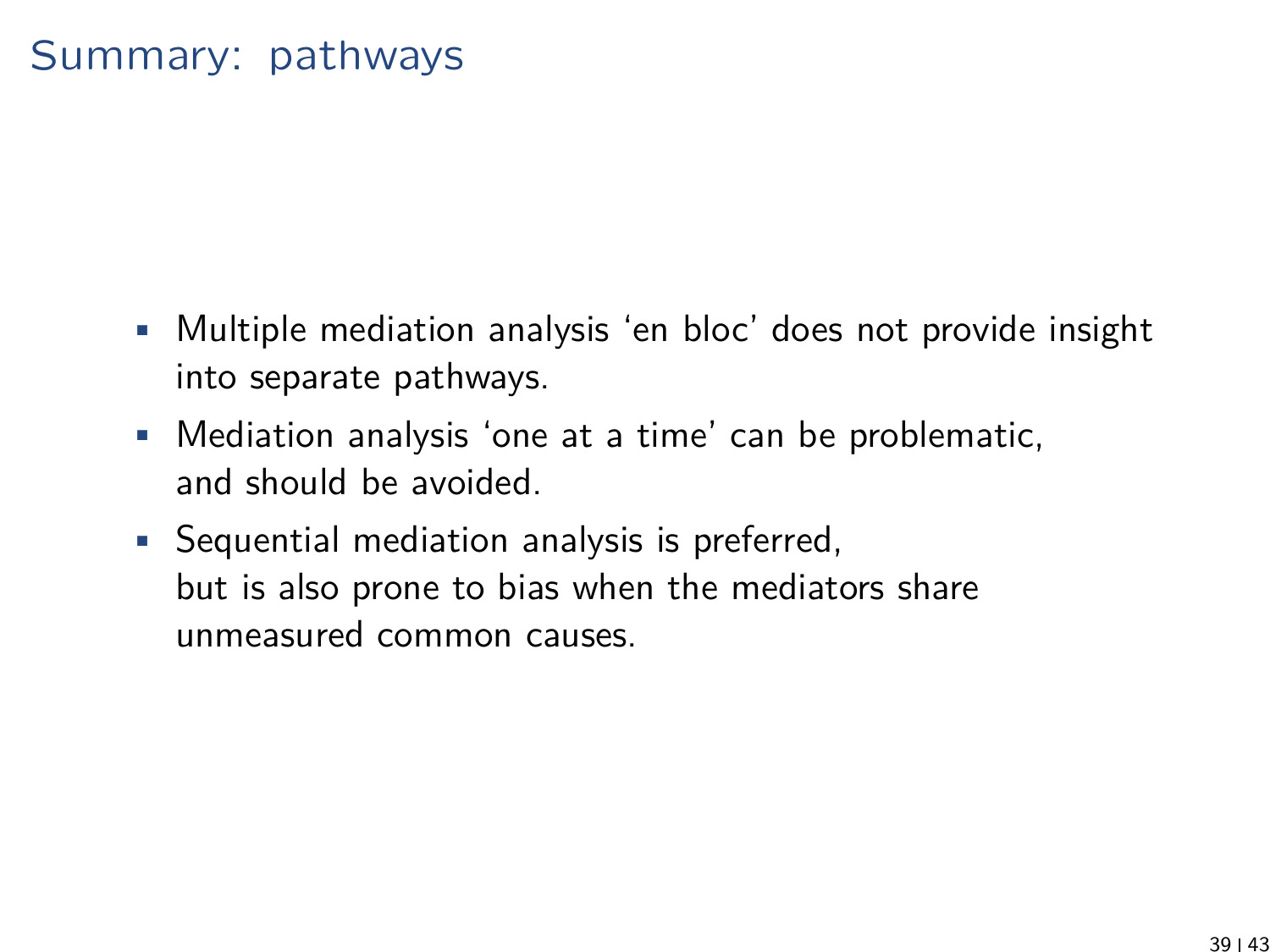#### Unmeasured confounding of the mediator associations

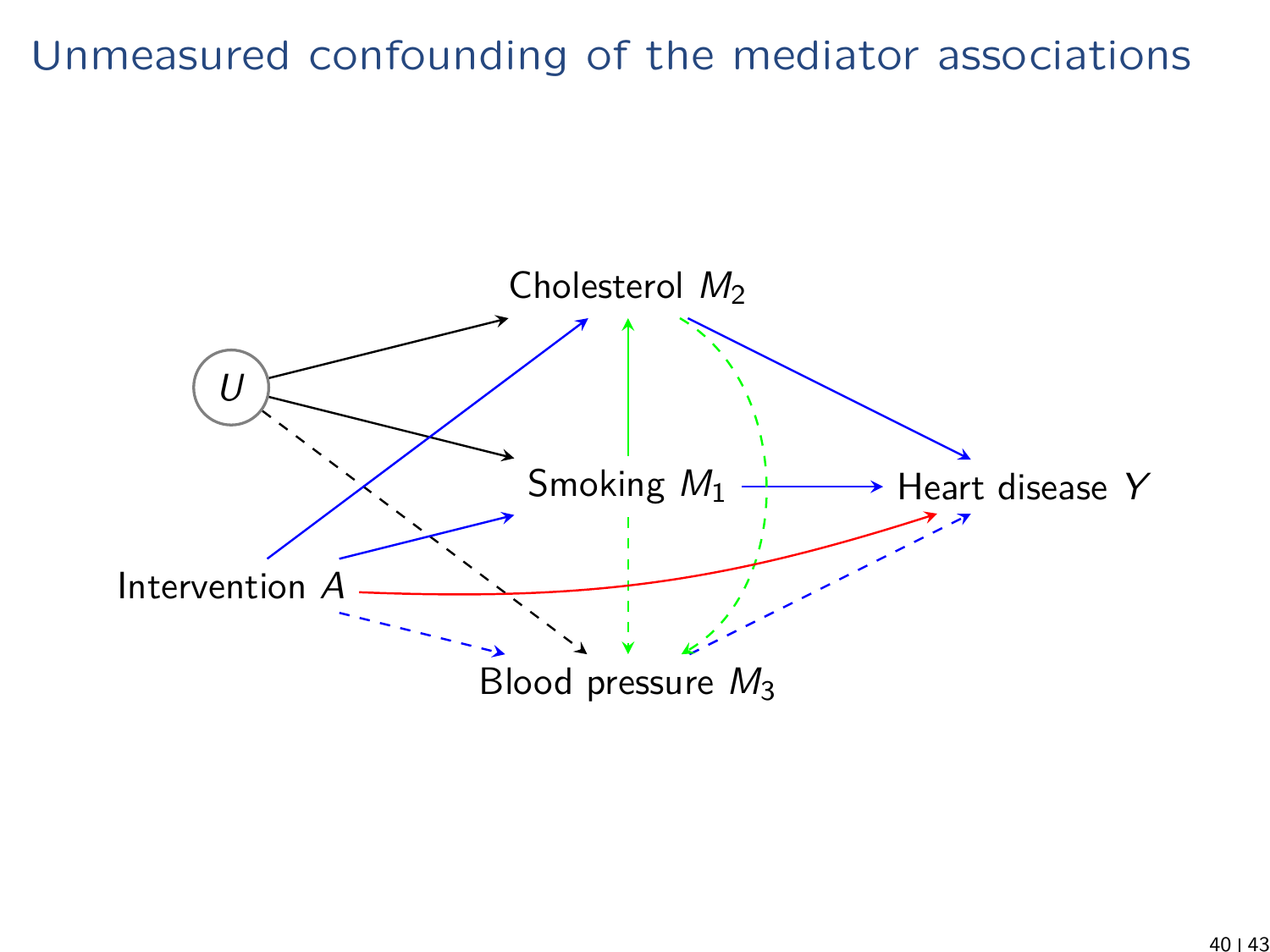## More refined mediation analysis



Sequential mediation analysis does not provide insight into all pathways, but arguably it provides the most relevant ones.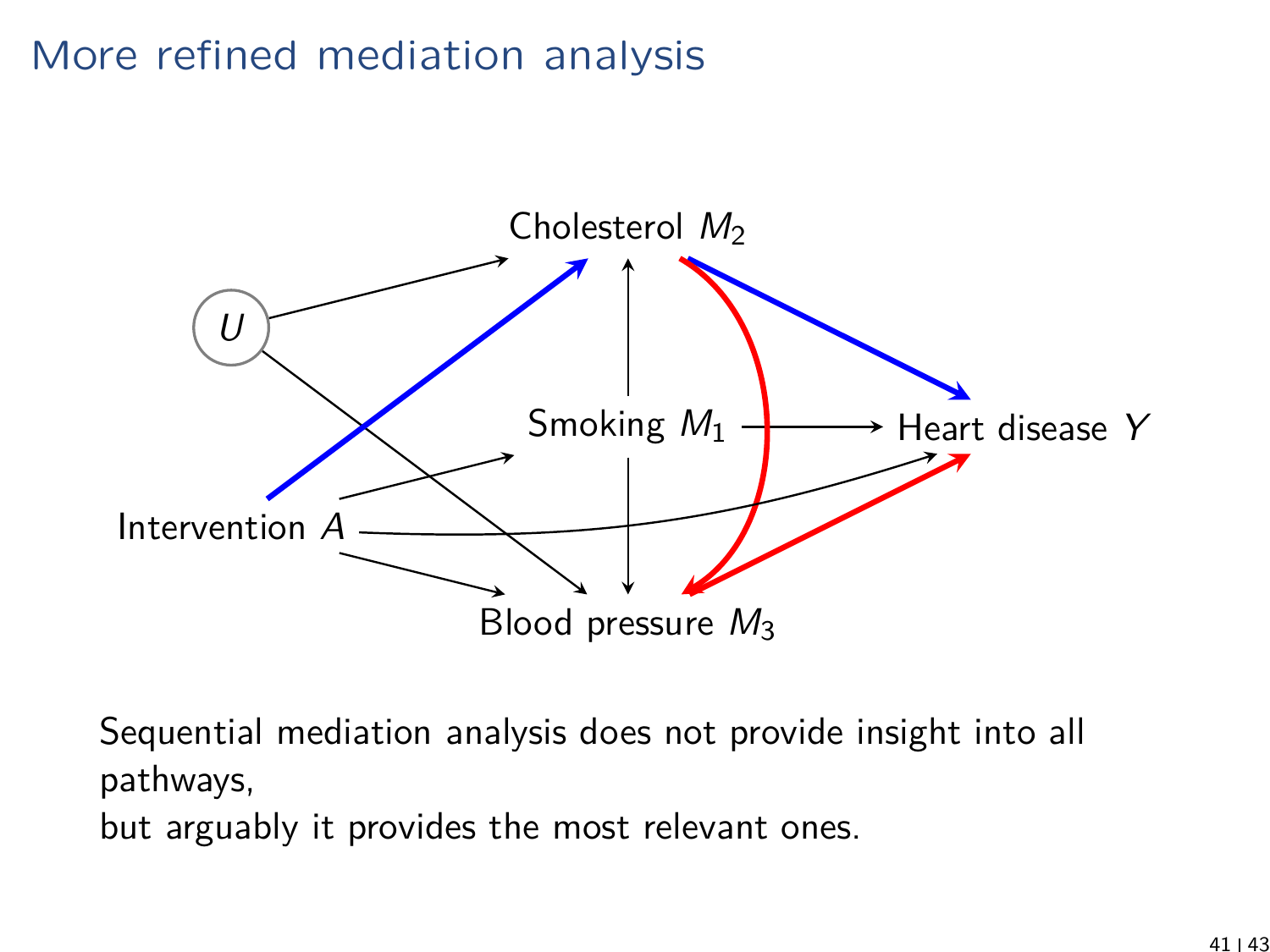#### Caveat: causal order of the mediators



- The causal order of the mediator is sometimes unknown.
- In recent work,

we develop approaches for effect decomposition which give interpretable results regardless of causal ordering.

(Vansteelandt and Daniel, 2017)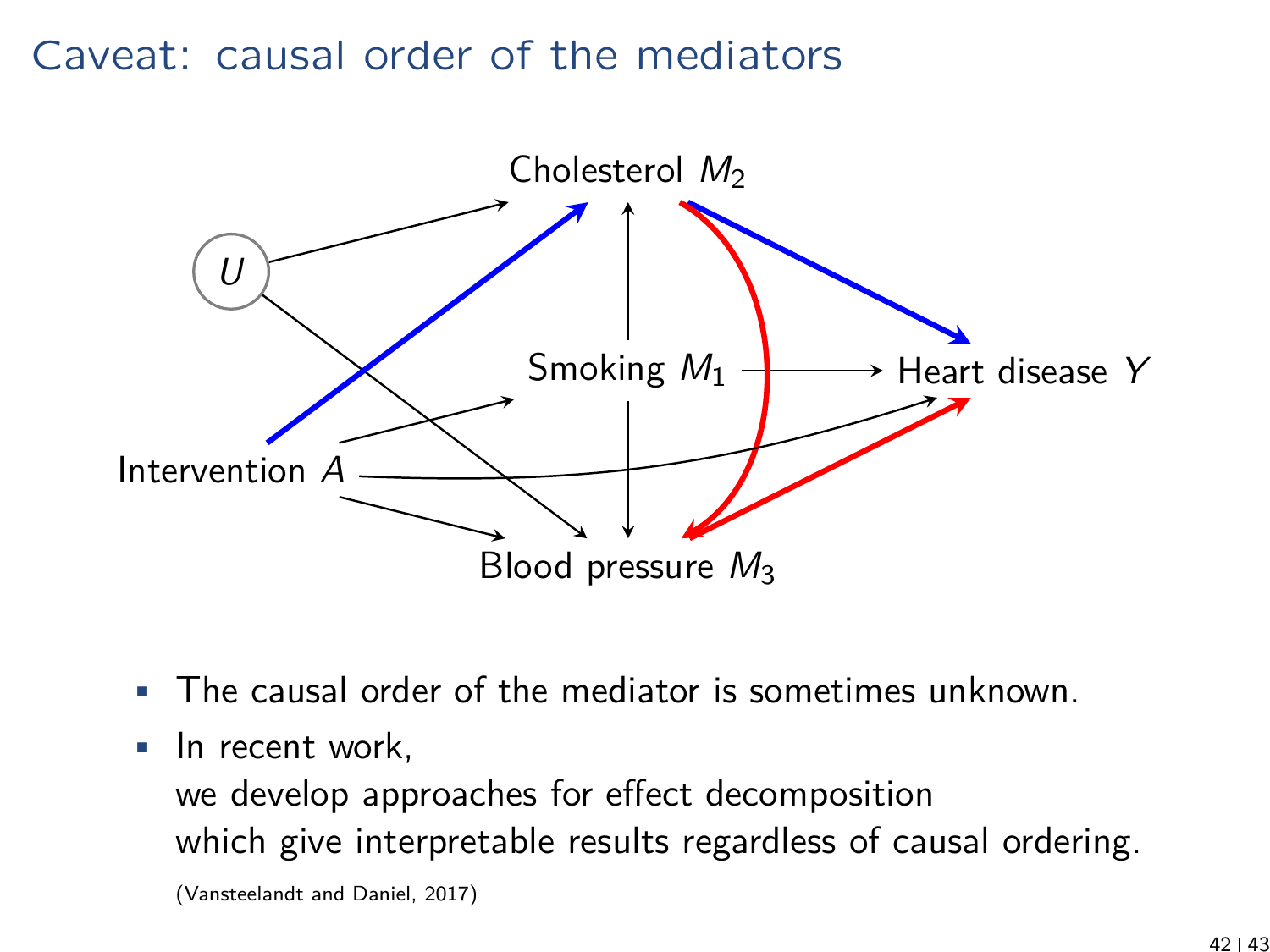#### This presentation was based on ...

Daniel, R.M., De Stavola, B.L., Cousens, S.N. and Vansteelandt, S. (2014). Causal mediation analysis with multiple mediators. Biometrics.

Lange, T., Vansteelandt, S. and Bekaert, M. (2012). A simple unified approach for estimating natural direct and indirect effects. American Journal of Epidemiology, 176. 190-195.

Steen, J., Loeys, T., Moerkerke, B. and Vansteelandt, S. (2015) Medflex: An R Package for Flexible Mediation Analysis Using Natural Effect Models. Journal of Statistical Software, in press.

Steen, J., Loeys, T., Moerkerke, B. and Vansteelandt, S. (2016). Flexible mediation analysis with multiple mediators. American Journal of Epidemiology, in press.

VanderWeele, T. and Vansteelandt, S. (2013). Mediation Analysis with Multiple Mediators. Epidemiologic Methods, **2**, 95-115.

Vansteelandt, S. and Daniel, R.M. (2017). Interventional effects for mediation analysis with multiple mediators. Epidemiology, in press.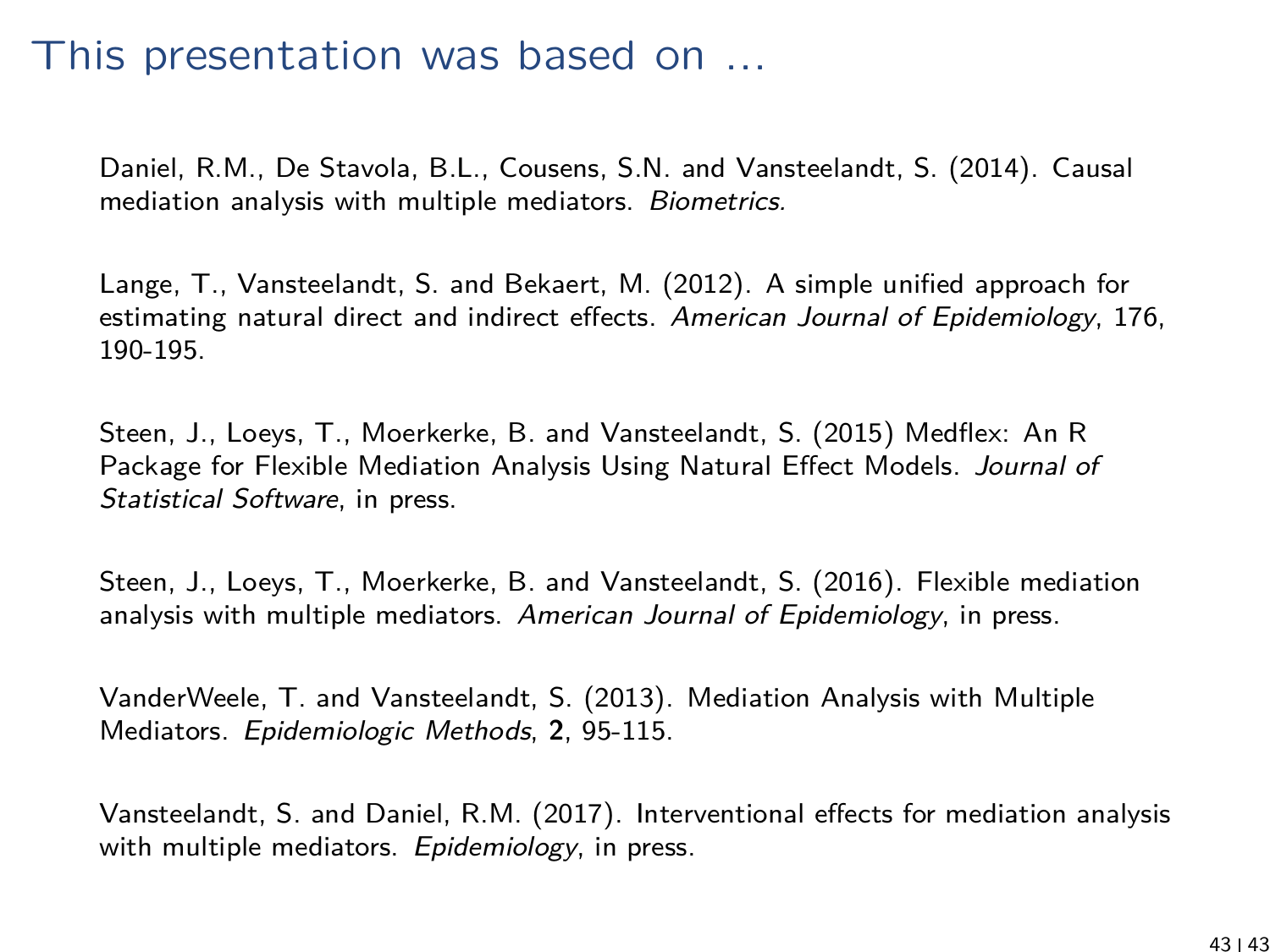Joint mediated effect:

$$
Y(1,M_1(1),M_2(1))-Y(1,M_1(0),M_2(0))
$$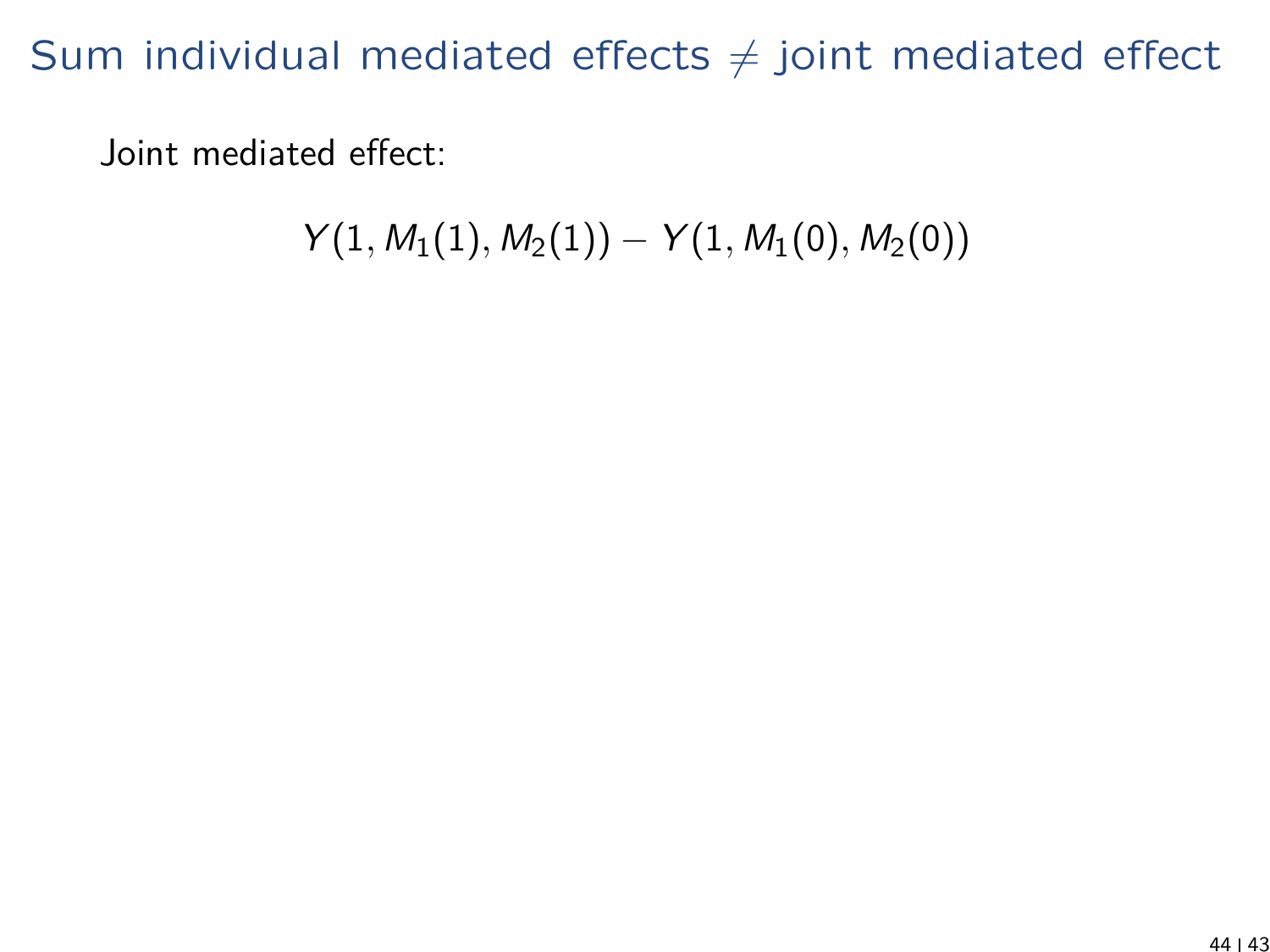Joint mediated effect:

$$
Y(1,M_1(1),M_2(1))-Y(1,M_1(0),M_2(0))
$$

Sum of the individual mediated effects:

 $Y(1, M_1(1)) - Y(1, M_1(0)) + Y(1, M_2(1)) - Y(1, M_2(0))$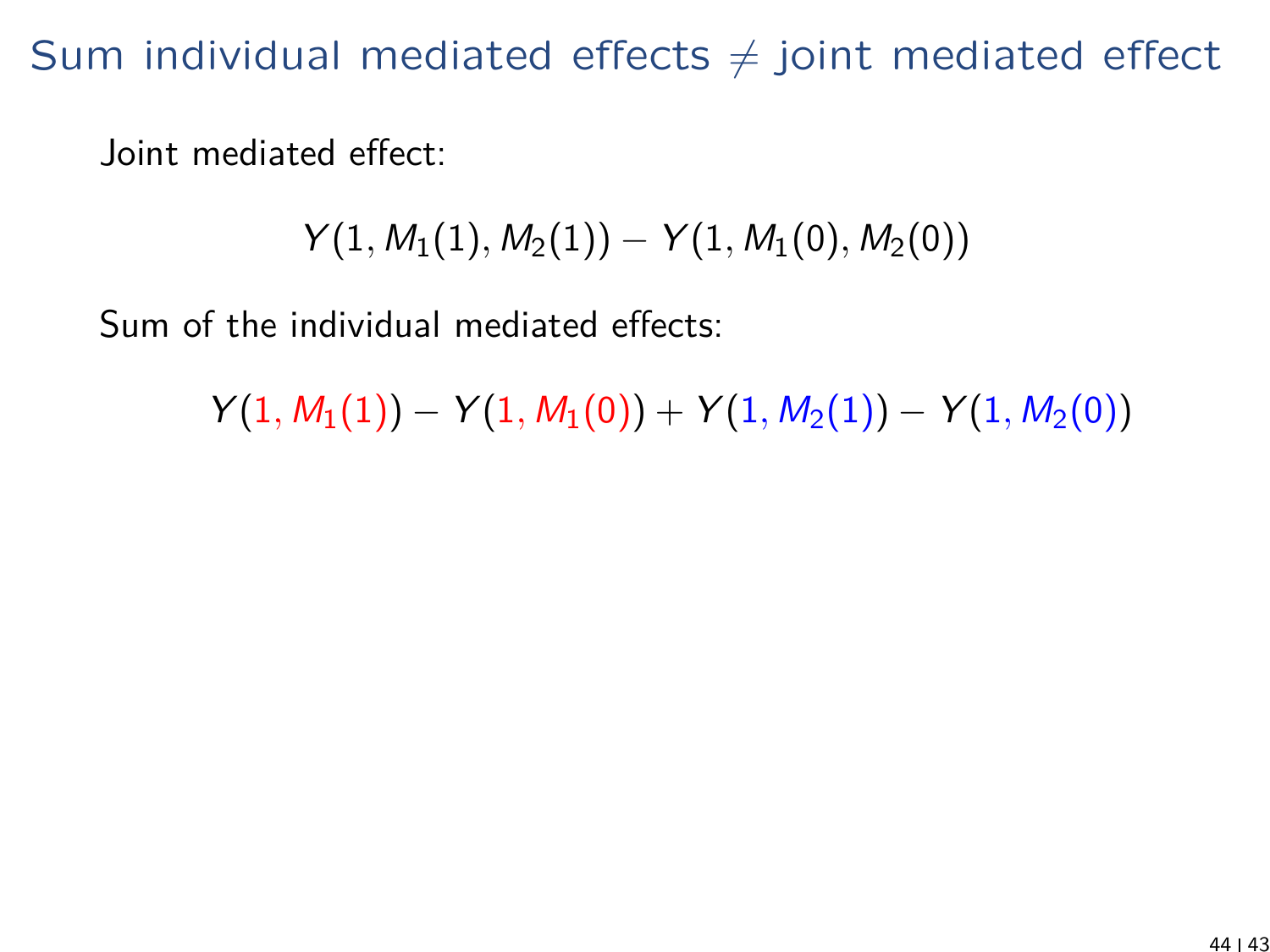Joint mediated effect:

$$
Y(1, M_1(1), M_2(1)) - Y(1, M_1(0), M_2(0))
$$

Sum of the individual mediated effects:

 $Y(1, M_1(1)) - Y(1, M_1(0)) + Y(1, M_2(1)) - Y(1, M_2(0))$  $= Y(1, M_1(1), M_2(1)) - Y(1, M_1(0), M_2(1))$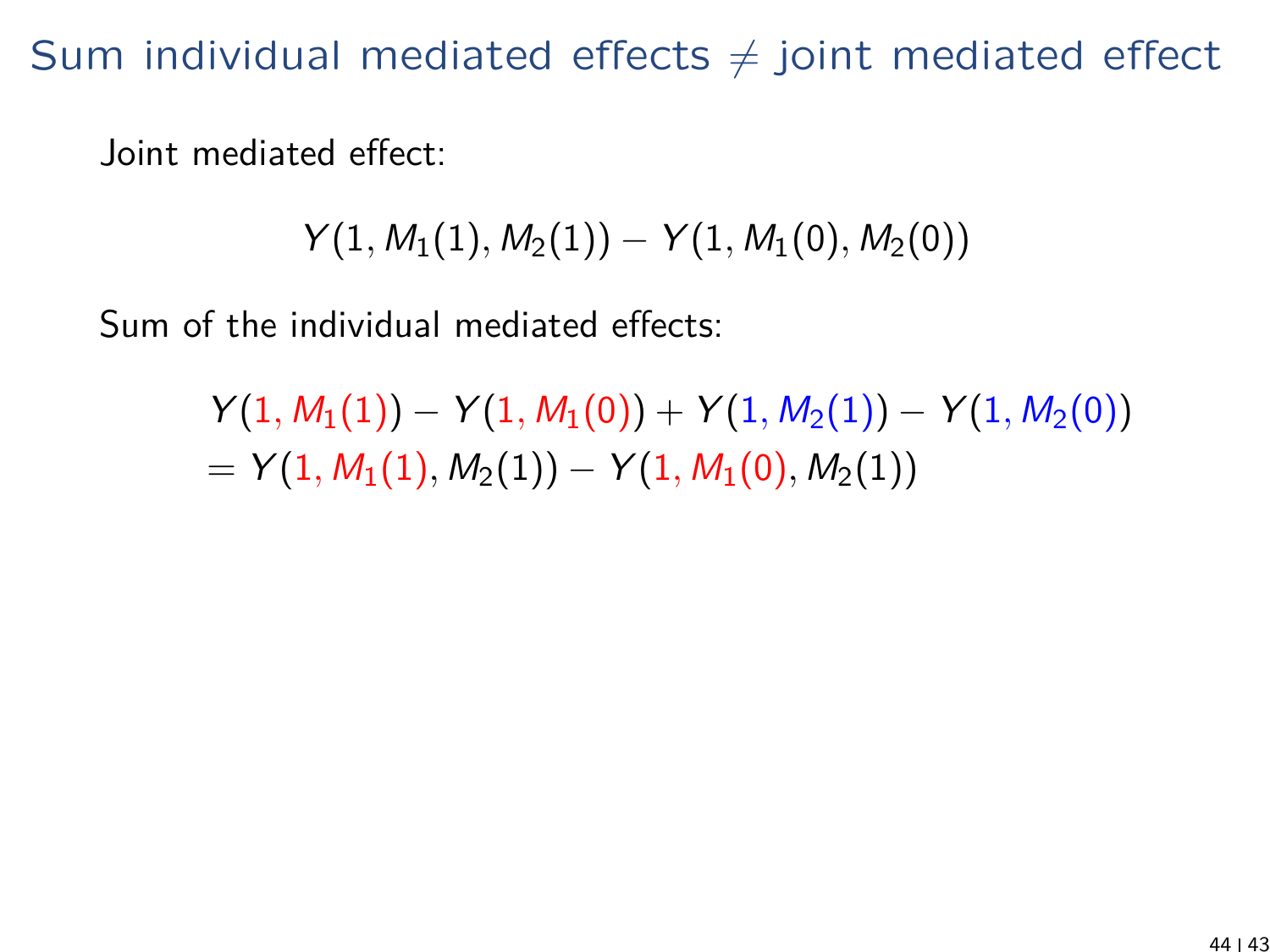Joint mediated effect:

$$
Y(1, M_1(1), M_2(1)) - Y(1, M_1(0), M_2(0))
$$

Sum of the individual mediated effects:

$$
Y(1, M_1(1)) - Y(1, M_1(0)) + Y(1, M_2(1)) - Y(1, M_2(0))
$$
  
=  $Y(1, M_1(1), M_2(1)) - Y(1, M_1(0), M_2(1))$   
+  $Y(1, M_1(1), M_2(1)) - Y(1, M_1(1), M_2(0))$